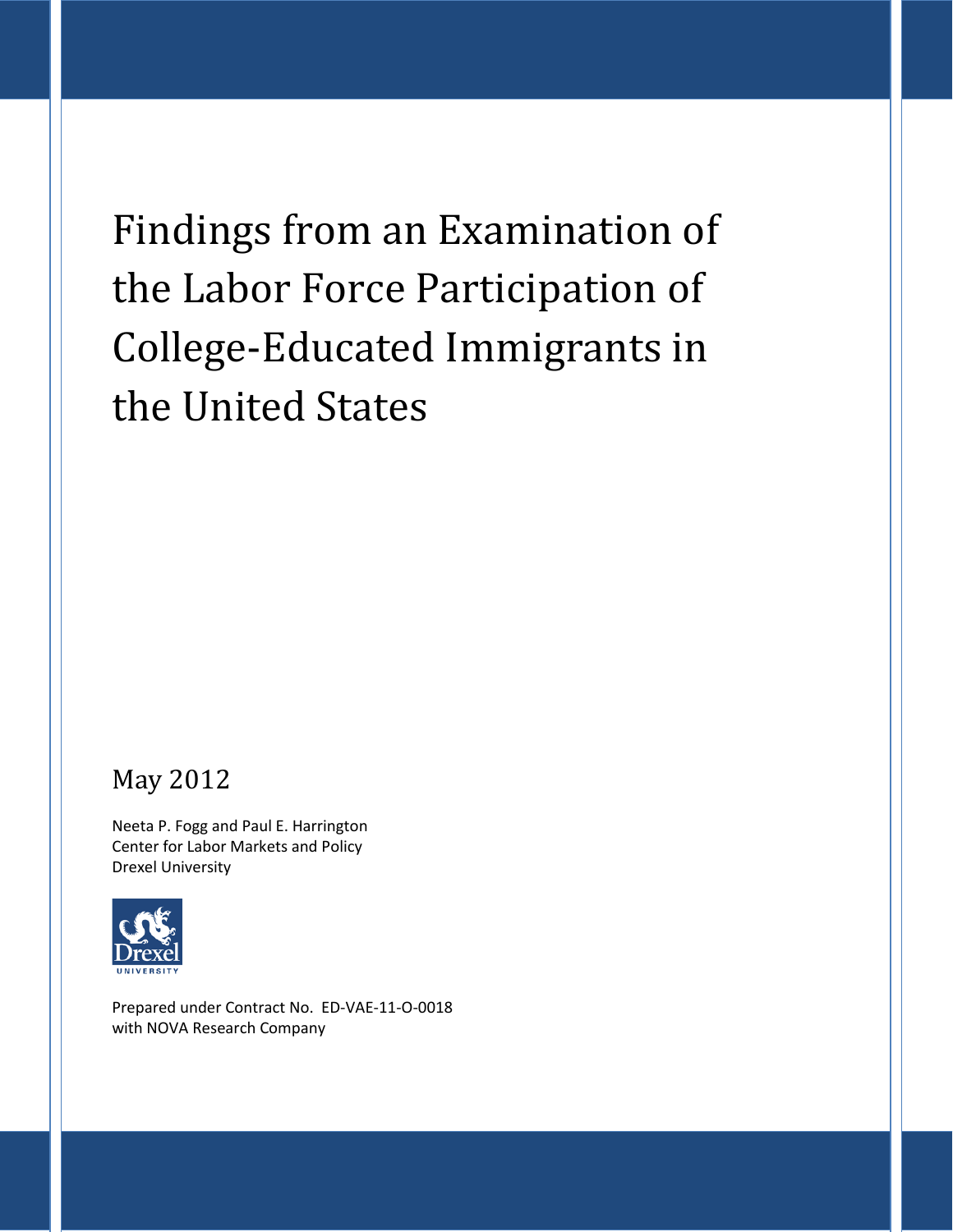**This report was produced under U.S. Department of Education Contract No. ED-VAE-11-O-0018 by Drexel University, Center for Labor Markets and Policy, with NOVA Research Company. Mr. Joseph Perez served as Contracting Officer's Technical Representative. Views expressed herein do not necessarily represent positions or policies of the U.S. Department of Education. No official endorsement by the U.S. Department of Education of any product, commodity, service, or enterprise mentioned in this publication is intended or should be inferred.**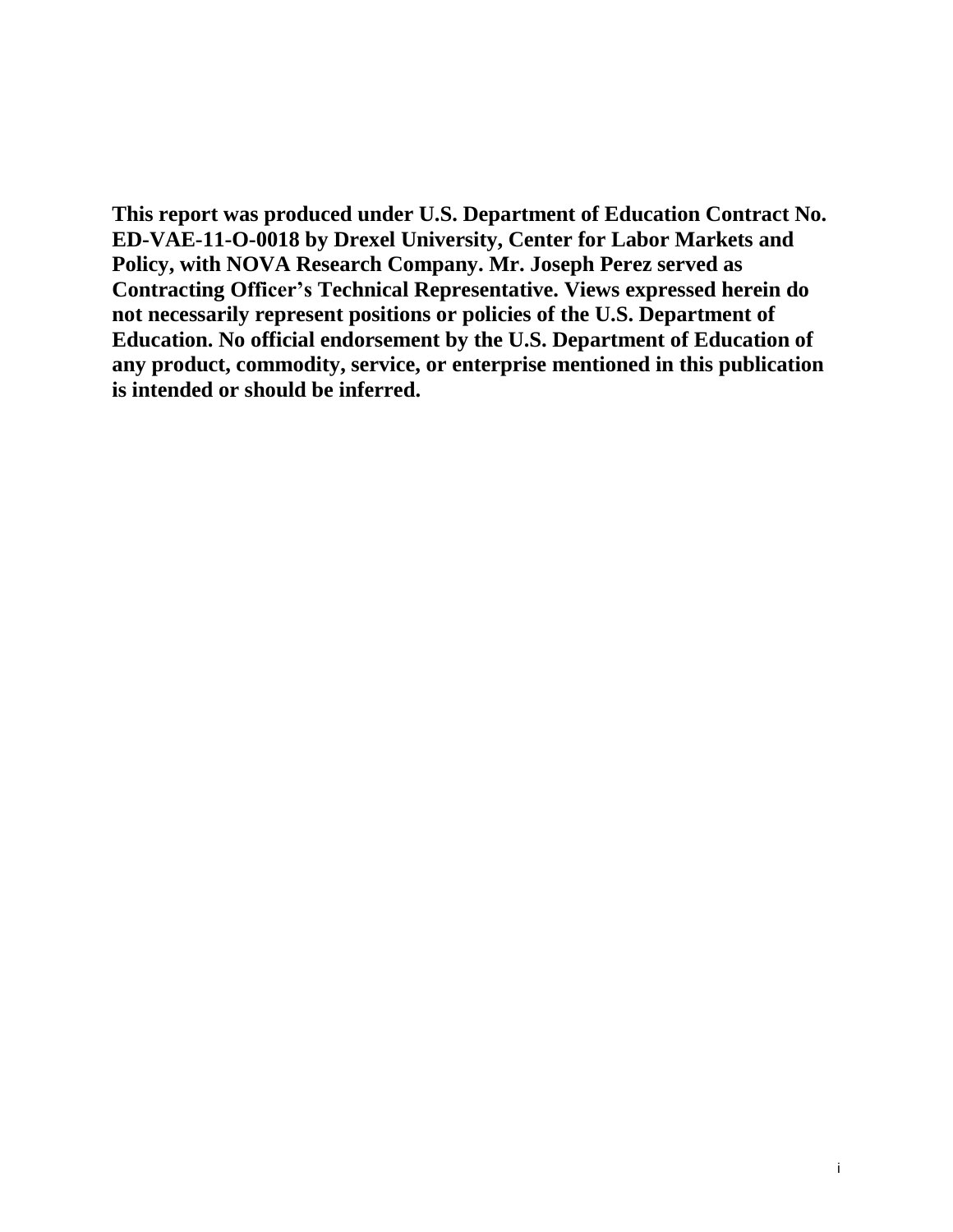# **Contents**

| Demographic and Educational Characteristics of College-Educated Immigrants and Native-Born College |  |
|----------------------------------------------------------------------------------------------------|--|
|                                                                                                    |  |
|                                                                                                    |  |
|                                                                                                    |  |
|                                                                                                    |  |
|                                                                                                    |  |
|                                                                                                    |  |
|                                                                                                    |  |
|                                                                                                    |  |
|                                                                                                    |  |
|                                                                                                    |  |
| Human Capital and Demographic Traits of Immigrants and Their Labor Market Participation 21         |  |
|                                                                                                    |  |
|                                                                                                    |  |
|                                                                                                    |  |
|                                                                                                    |  |
|                                                                                                    |  |
|                                                                                                    |  |
|                                                                                                    |  |
|                                                                                                    |  |
|                                                                                                    |  |
|                                                                                                    |  |
|                                                                                                    |  |
|                                                                                                    |  |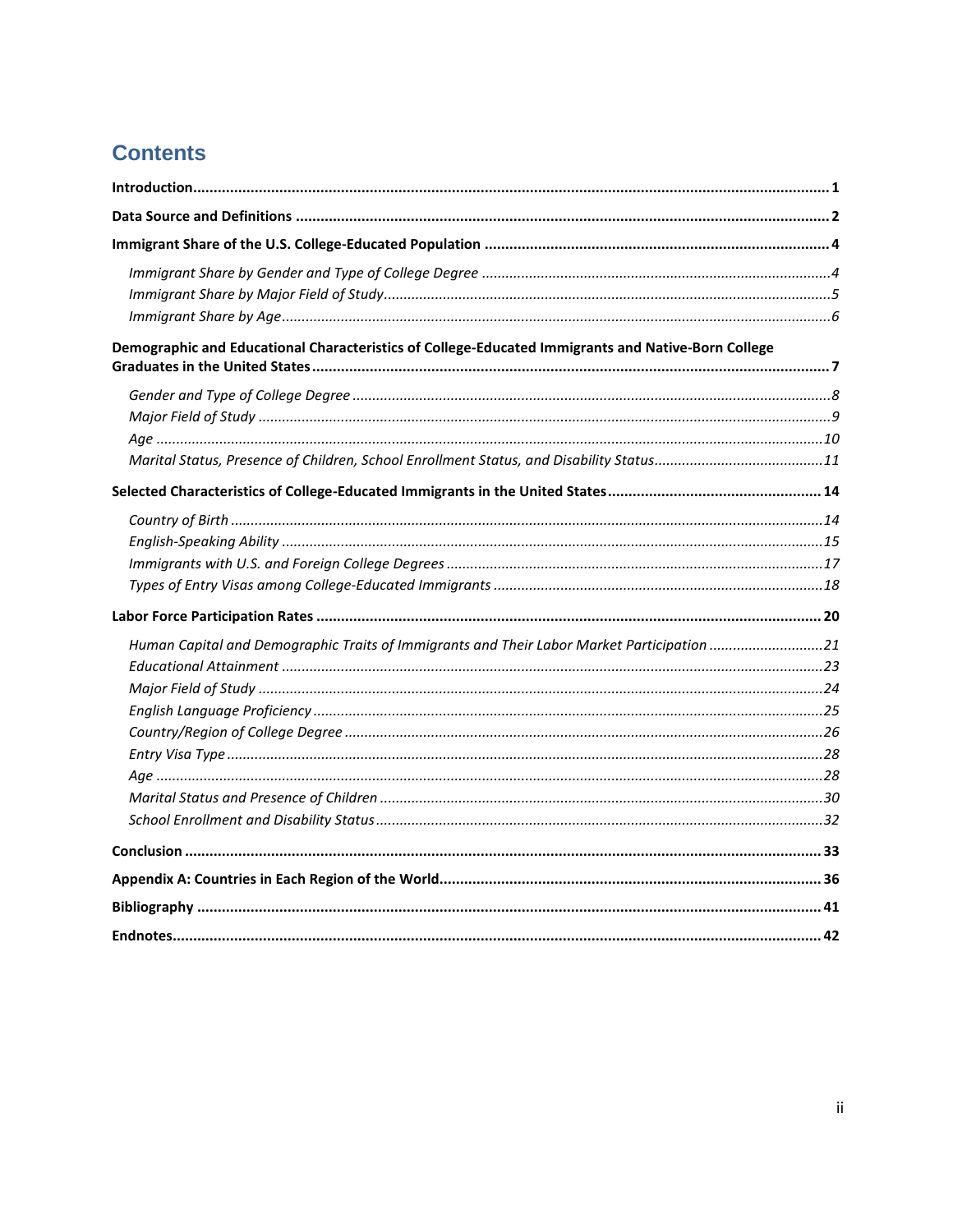## <span id="page-3-0"></span>**Introduction**

The previous paper prepared by the authors, *The Earnings of Foreign-Educated College Graduates: An Examination of the Determinants of the Hourly Earnings of College-Educated Immigrants*  examined determinants of hourly earnings of employed U.S. immigrants with a college education. The authors found sizable impacts of human capital on hourly earnings of employed, college-educated immigrants. Human capital measures included in the wage study were traditional measures such as college degree level, years of work experience, and type of educational human capital represented by major field of study. Two additional measures of human capital included in the wage study are pertinent to immigrants. One is English language proficiency—an important human capital trait that is considered to be the most basic form of human capital of immigrants in the U.S. labor market (Chiswick & Miller, 1992).

The other important measure of human capital is the region or country in which immigrant college graduates earned their most recent college degrees. The degree of transferability of a foreign college education to the U.S. labor market varies widely by country. College degrees from certain countries have limited human capital transferability to the U.S. labor market, and earnings and other labor market outcomes of immigrant college graduates from these countries are likely to be inferior compared with those of immigrants with either U.S. college degrees or college degrees from countries that are linguistically, socially, and economically more similar to the United States. The latter group of immigrants is likely to assimilate more quickly into the U.S. labor market and experience less labor market downgrading compared with their peers with college degrees from countries that are linguistically, socially, and culturally dissimilar. Among immigrants who lack U.S. schooling, labor market outcomes, including hourly wages, are expected to be better among those with schooling from highly developed countries and where English is an official language (Bratsberg & Ragan, 2002). The country or region of the world in which immigrants earn their college credentials is therefore likely to affect their earnings and other labor market outcomes.

The previous paper found that the hourly wages of employed immigrants varied widely by immigrants' gender, level of college education, work experience, and major field of study, as well as the country or region in which their college degrees were earned and the type of visas they held when they first entered the United States. Among male immigrants, the study found a sizable wage premium among married men compared with their unmarried counterparts, and a modest wage premium for those with better English-speaking ability. Since participation in the labor market is closely related to wages, variables that influence wages indirectly influence labor market participation.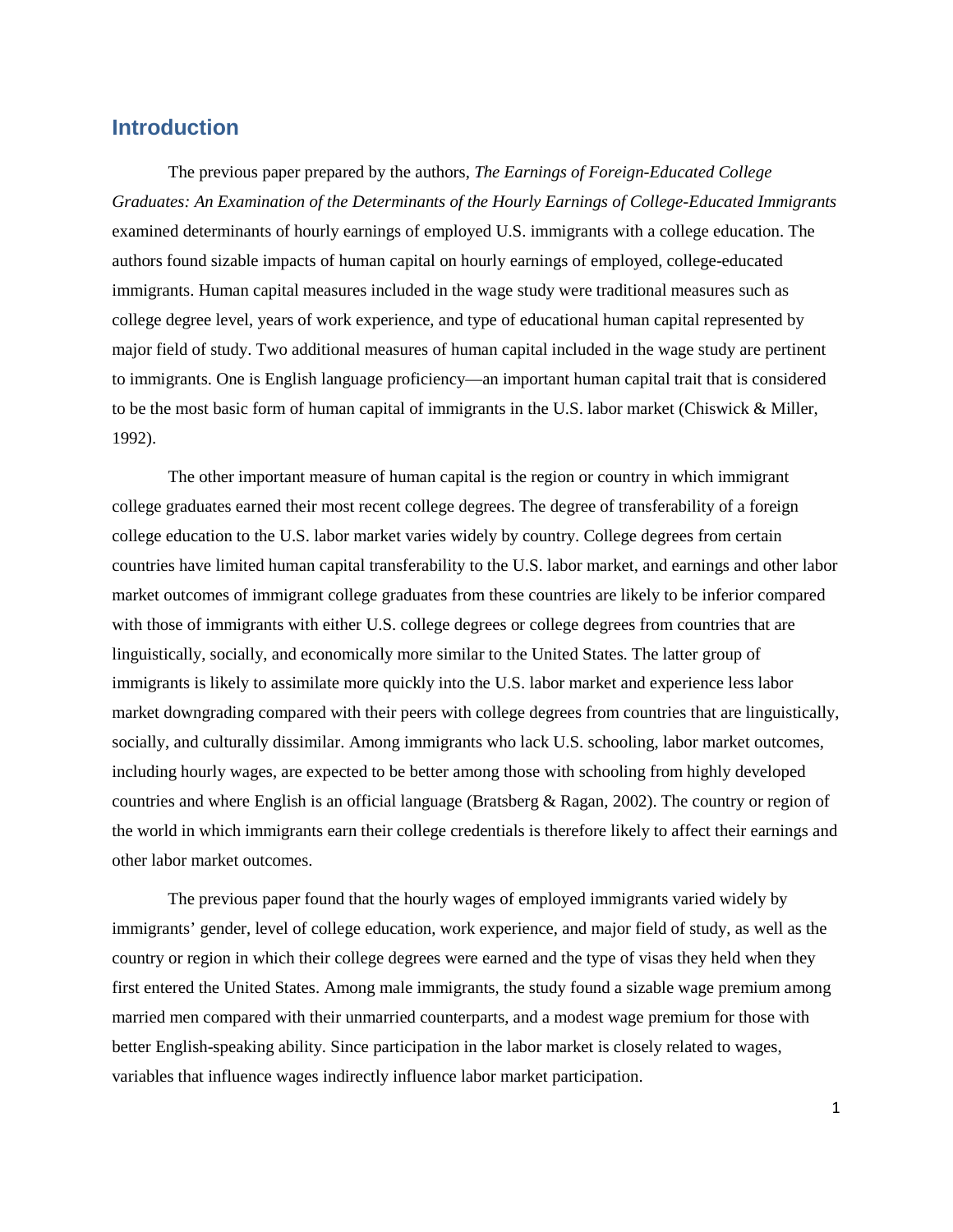In this current paper, the authors present findings from the examination of labor force participation among college-educated immigrants. The first step of labor market participation is entry into the labor market by either working or actively looking for work. College-educated immigrants who do not enter the American labor market clearly do not avail themselves of the opportunity to utilize their education and human capital. This examination was designed to shed light on the variation in labor market participation, and therefore labor market utilization, among different groups of college-educated immigrants.

The paper begins with a descriptive analysis of the total population of 23- to 64-year-old college graduates and the prevalence of [i](#page-44-1)mmigrants in different subgroups of this population.<sup>1</sup> Overall labor force participation rates of immigrant college graduates are then compared with those of their native-born counterparts. The remainder of the paper focuses on findings from the examination of labor force participation among immigrant college graduates, and begins with a descriptive analysis of the level of participation among graduates by their demographic traits, educational attainment, country/region of most recent college degree, and type of visa. The labor force attachment is examined separately by gender because of the different levels and patterns of attachment among male and female immigrants.

#### <span id="page-4-0"></span>**Data Source and Definitions**

This paper relies on data from the 2003 National Survey of College Graduates (NSCG), which gathered detailed information on employment and educational status of respondents and their demographic characteristics. The database contains responses of a sample of 100,400 U.S. residents who held bachelor's or higher degrees at the time of the 2000 decennial census. The age of the NSCG sample respondents was between 23 and 76 years in 2003. The 2003 NSCG sample was drawn from the 2000 decennial census long-form survey. The NSCG database contains nearly 450 variables providing detailed information on educational attainment and school enrollment status, labor market status and job characteristics of employed respondents, and demographic traits of college graduates, including nativity status and the country in which foreign-born college graduates earned their most recent college degrees. The contents and sample size of the 2003 NSCG provide a rich and appropriate database that is perfectly suited to this study.

The authors identified immigrants as those respondents who were born abroad. Based on answers to questions regarding citizenship, the NSCG classifies all respondents into four categories: (1) nativeborn U.S. citizen; (2) naturalized U.S. citizen; (3) not a U.S. citizen—permanent U.S. resident, and (4) not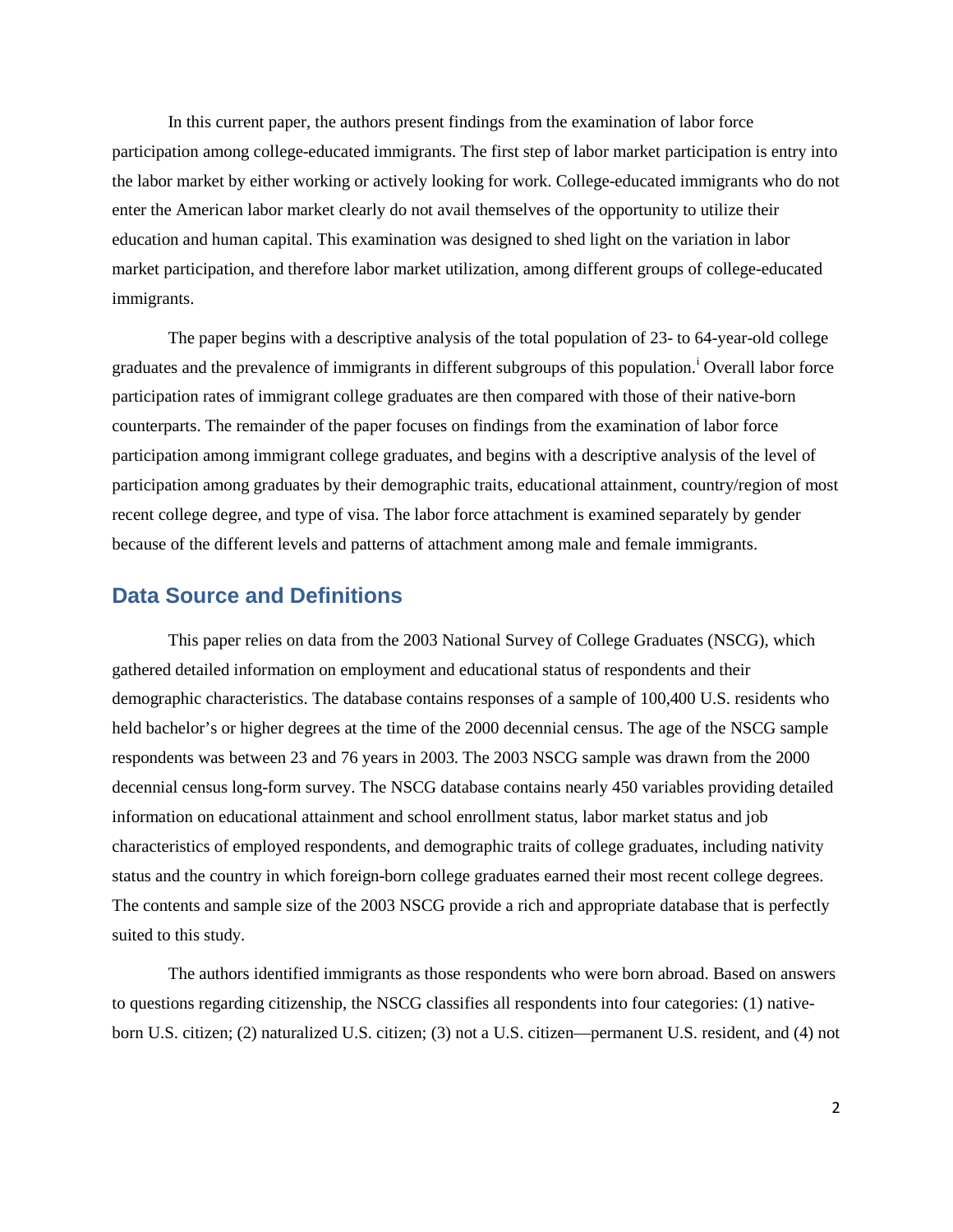a U.S. citizen—temporary U.S. resident. The foreign-born or immigrant population consists of naturalized U.S. citizens and both categories of non-U.S. citizens—permanent and temporary U.S. residents.

The NSCG questionnaire contains questions about respondents' employment status during the survey reference week—the week of October 1, 2003. Respondents were asked to report whether they were working for pay or profit during the survey reference week; those who reported currently working were classified as employed. Labor force status of the working-age population and definitions of the labor force and labor force participation rate are presented in Figure 1. Those who reported not currently working were asked a follow-up question about whether they had looked for paid employment during the four weeks preceding the survey reference week. Those who replied affirmatively were classified as being unemployed. Also classified as unemployed were those respondents who replied that they had not looked for paid employment during the four weeks preceding the survey reference week because they were on a layoff from a job.

**Figure 1: Labor Force Concepts and Measures**

*Population = Employed + Unemployed + Not in the labor force Labor Force = Employed + Unemployed Labor Force Participation Rate =*  Working−Age Population

The remaining respondents were classified as a third labor market category—not in the labor force. The term "labor force" represents labor supply and is the sum of individuals who are employed (working for pay or profit) and unemployed (not working but actively looked for work in the past four weeks). The labor force participation rate is the proportion of the population that is in the labor force and measures the percentage of individuals in a group (for example, immigrants) who are in the labor force (employed or unemployed). So, for example, out of 100 college-educated immigrants, if 80 are employed and 6 are unemployed (not employed but looking for work), then the labor force is (80+6=86) and the labor force participation rate is (86/100=86%).

Analyses in this paper are based upon individuals between 23 and 64 years of age, if while the age of respondents included in the 2003 NSCG data ranges between 23 and 76 years. Because of the lower labor force attachment of the elderly population and different labor force behaviors of the elderly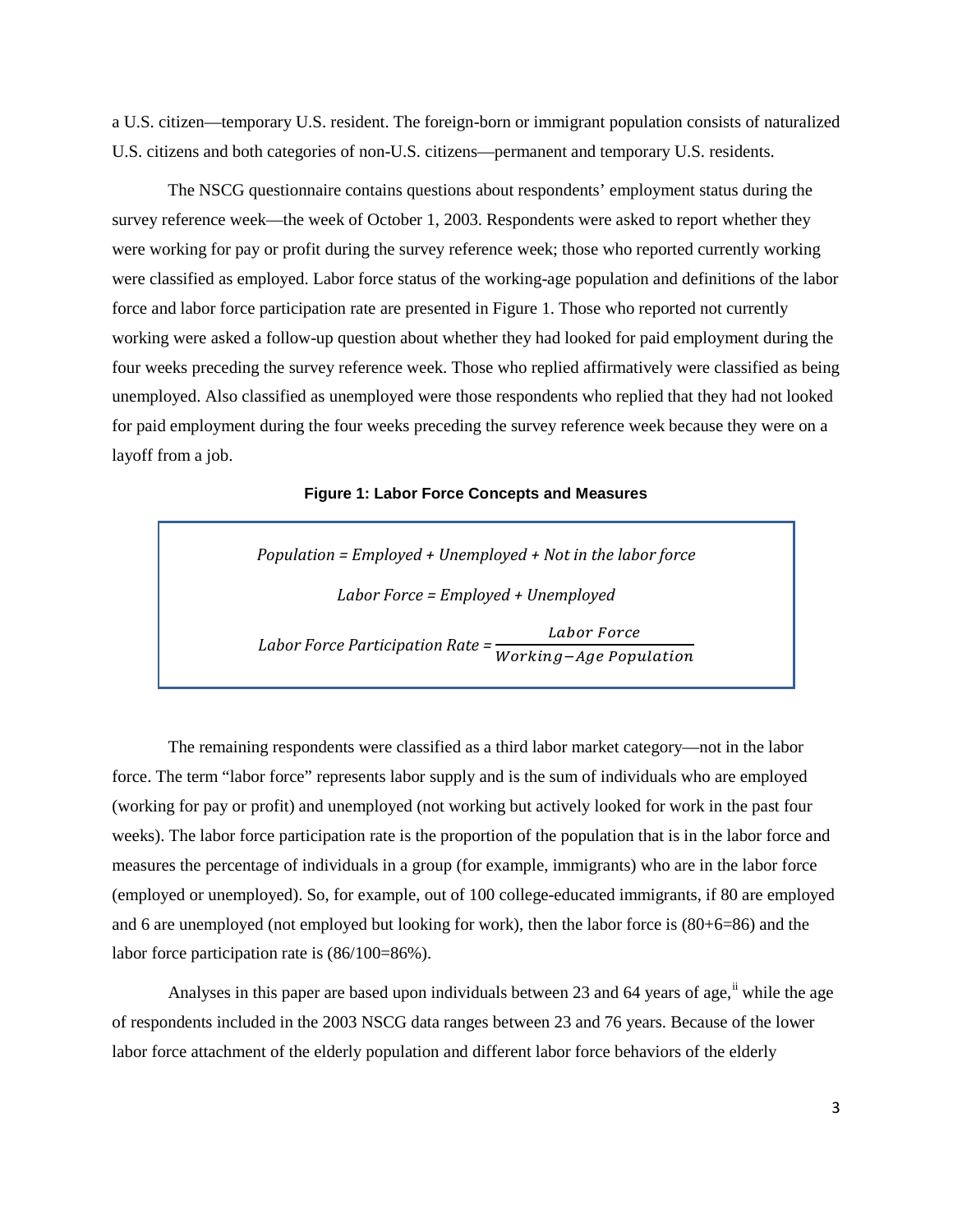compared with the non-elderly, the elderly population (65 years and older) was excluded from analyses presented in this paper.

# <span id="page-6-0"></span>**Immigrant Share of the U.S. College-Educated Population**

According to the 2003 NSCG, there were 36.813 million college-educated residents between the ages of 23 and 64 in the United States. Of this total, over 12 percent, or 4.506 million, were born abroad (immigrants).<sup>[iii](#page-44-3)</sup> The shares of immigrants varied across demographic and educational groups of the college-educated population. The following section presents an examination of these shares, which provides insight into the concentration of immigrants across demographic and educational subgroups of the college-educated population of the United States.

#### <span id="page-6-1"></span>*Immigrant Share by Gender and Type of College Degree*

The immigrant share was slightly higher among male college graduates than among females (12.9% versus 11.6%). For reasons that are described in detail in a subsequent section of this paper, the labor force participation rate is higher among men than among women. The higher share of immigrants among male college graduates is likely to raise the labor force participation rate of immigrant college graduates overall.

Educational attainment is closely associated with labor market outcome, including labor force participation. Higher levels of education are associated with higher rates of participation in the labor market. Even among college-educated individuals, those with higher levels of college education are likely to participate at higher rates than are those with lower levels of college education. The higher rate of labor market participation among better-educated individuals is mostly attributable to higher expected wages that attract these individuals to enter the labor market. An examination of the concentration of immigrant college graduates at each college degree level found higher concentrations of immigrants among those with graduate degrees, especially those with doctorate degrees, than among those with bachelor's degrees. As shown in Figure 2, the overall share of immigrants among all college graduates was 12.2 percent. The share of immigrants was slightly below average, 11 percent, among those with bachelor's degrees; slightly above average, 13 percent, among those with master's degrees; and more than twice the average, 26 percent, among those with doctorate degrees. Individuals with professional degrees, such as an MD or a JD, were somewhat more likely to be born abroad (14% versus 12% among all college graduates).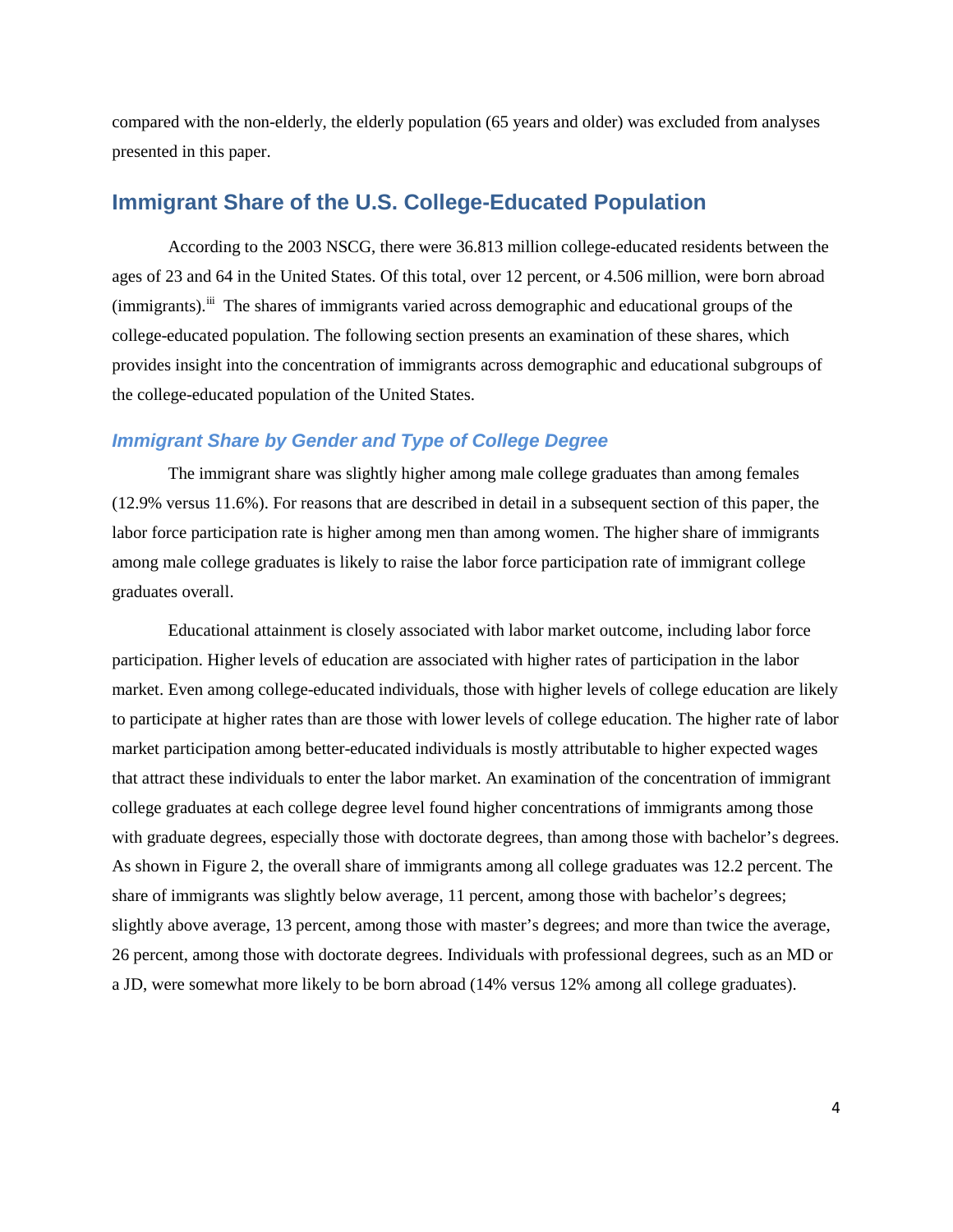

**Figure 2: Immigrant Shares of 23- to 64-Year-Old College Graduates, by Gender and Degree Type, U.S., 2003**

## <span id="page-7-0"></span>*Immigrant Share by Major Field of Study*

Immigrant graduates also systematically differed from their native-born counterparts by major field of study. Figure 3 presents immigrant shares among college graduates by major field of study for their most recent college degrees. The authors aggregated 143 college majors reported in the NSCG into 13 broad major fields of study. Seven of these 13 groups had above-average shares of immigrants (overall share of immigrants among 23- to 64-year-old college graduates was 12.2%; Figure 2). Most of these seven fields with an overrepresentation of immigrants were in the areas of computer science, engineering, mathematics, and the sciences—fields that typically do not require the levels of American cultural knowledge and English language skills needed in other fields.

College graduates with degrees in computer and informational sciences included the highest share of immigrants (Figure 3). Over 28 of every 100 college graduates with most-recent college degrees in the field of computer and informational sciences were born abroad. Immigrant shares were also high among graduates with degrees in engineering (26%), engineering-related technologies (21%), and physical sciences and mathematics (19% each). One in six health and medical science majors and nearly 15 percent of biological science majors were born abroad. The remaining six major fields had average or below-average immigrant shares ranging from 12 percent among business majors and about 9 percent among language arts and communications and psychology majors to less than 8 percent among law majors and only 5 percent among education majors.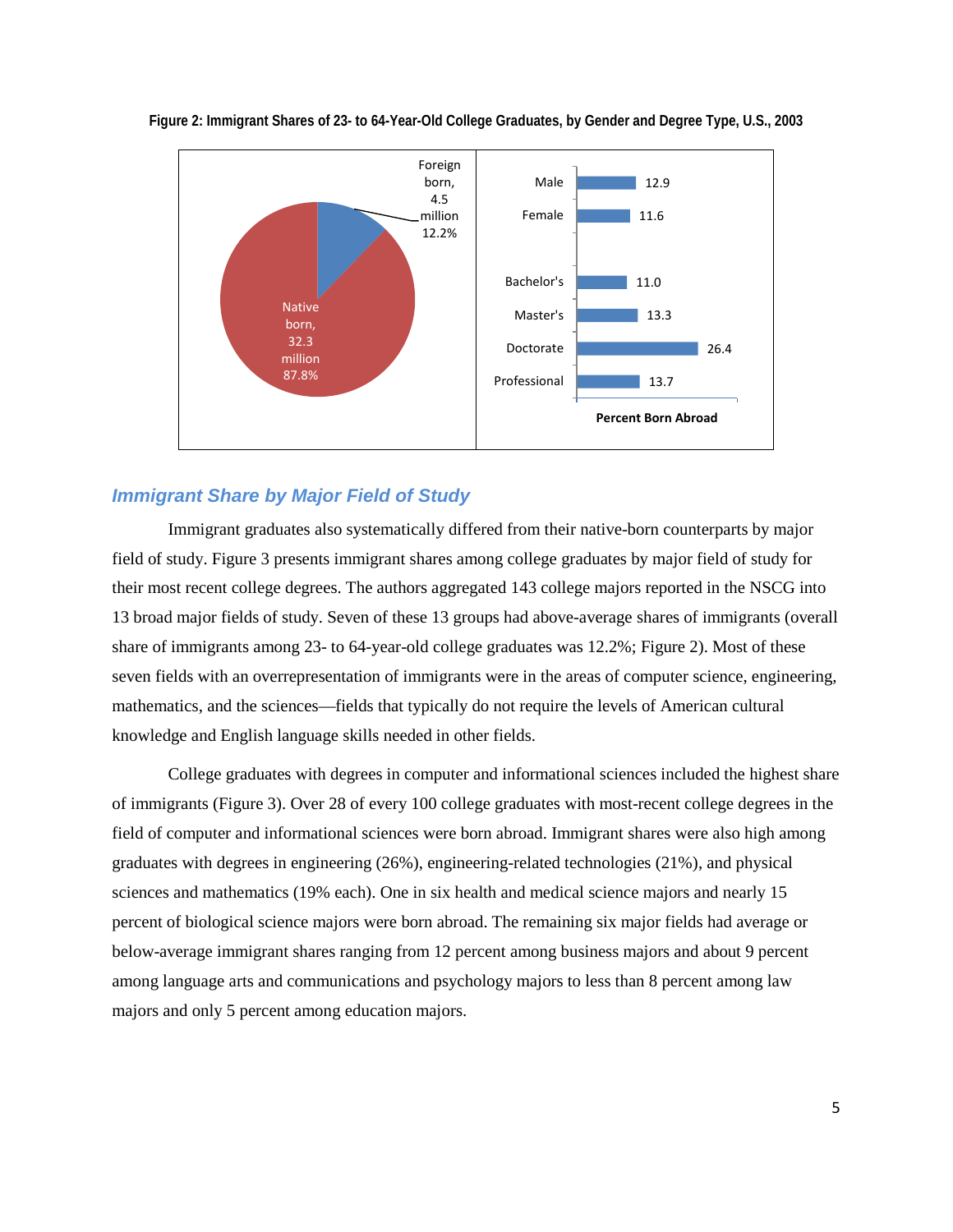

#### **Figure 3: Immigrant Shares of 23- to 64-Year-Old College Graduates, by Major Field of Study of Most Recent College Degree, U.S., 2003**

#### <span id="page-8-0"></span>*Immigrant Share by Age*

College-educated immigrants also were found to be younger than their native-born counterparts (Figure 4). The median age of 23- to 64-year-old immigrant college graduates was 43 years compared with 44 years among their native-born counterparts. Immigrants were somewhat overrepresented among younger college graduates (30-44 years old) compared with older college graduates (45-64 years old) and young adults between 23 and 29 years of age. An examination of the share of immigrants among different age groups of college graduates found that 14 percent of 30- to 34-year-old, 15 percent of 35- to 39-yearold, and 14 percent of 40- to 44-year-old college graduates in the United States were born abroad. The immigrant share among older college graduates was smaller—12 percent among those between the ages of 45 and 49 and 10 percent among 50- to 64–year-olds. Immigrants also were slightly underrepresented (11%) among college graduates between the ages of 23 and 29 in 2003. This examination found an overrepresentation of immigrants among age groups that are typically associated with higher levels of labor force attachment.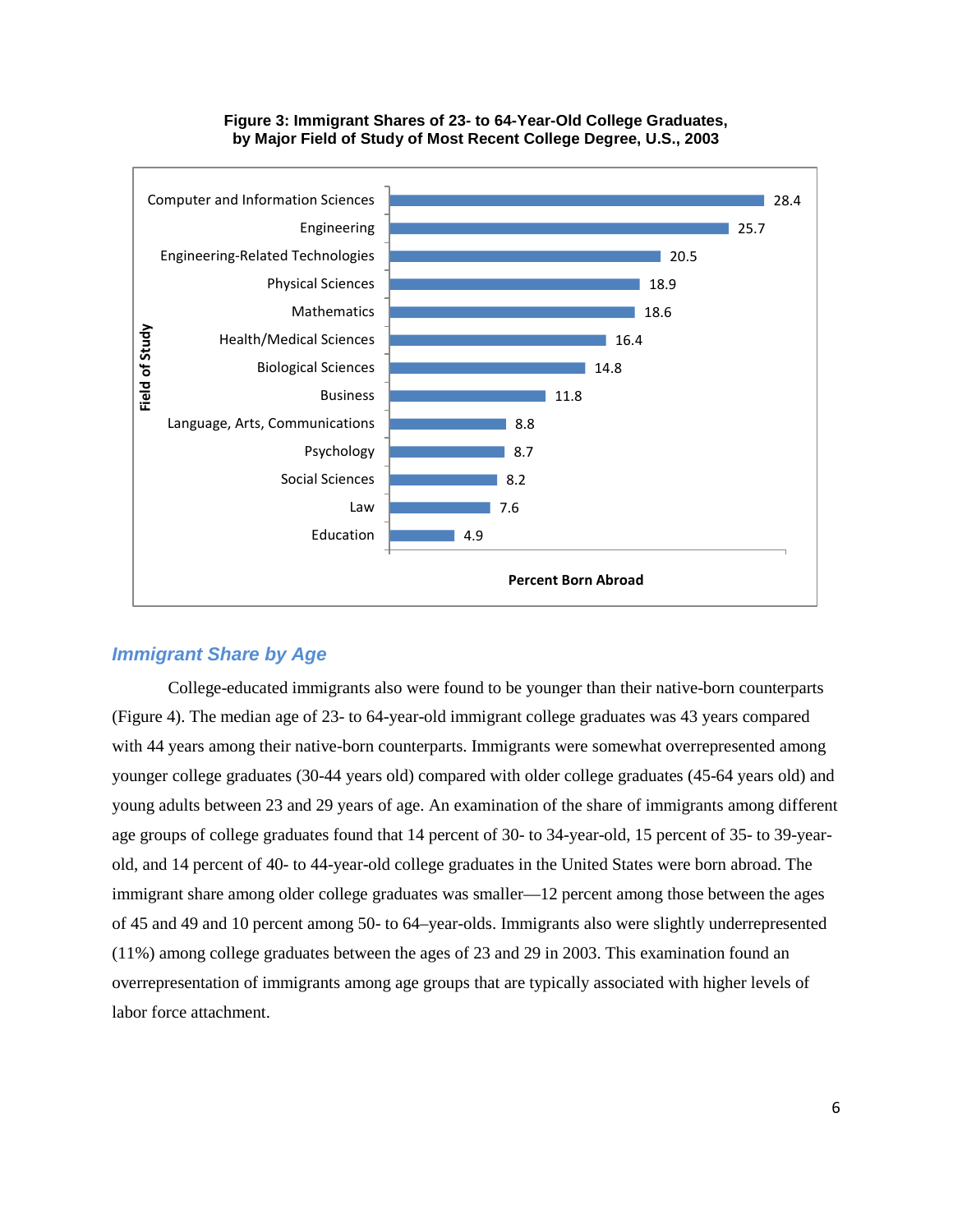

**Figure 4: Immigrant Shares of 23- to 64-Year-Old College Graduates, by Age, U.S., 2003**

# <span id="page-9-0"></span>**Demographic and Educational Characteristics of College-Educated Immigrants and Native-Born College Graduates in the United States**

This section presents a comparison of demographic and educational characteristics of immigrant college graduates between the ages of 23 and 64 and their native-born counterparts. Demographic characteristics related to gender, college degree level, major field of study, and age composition of foreign-born and native-born college graduates have been presented and are closely associated with individuals' degree of labor market attachment. Marital status and presence of children also were examined among immigrant and native-born college graduates by gender; both traits are known to be related to labor market participation. The presence of children throughout this paper pertains to presence of children living with the immigrant in his/her household in the United States. Two additional factors, which are expected to reduce labor market participation, include having a disability or being enrolled in school, particularly in a full-time program. Therefore, a comparison is provided of prevalence of disabilities and school enrollment status among foreign-born and native-born college graduates at the time of the 2003 NSCG survey.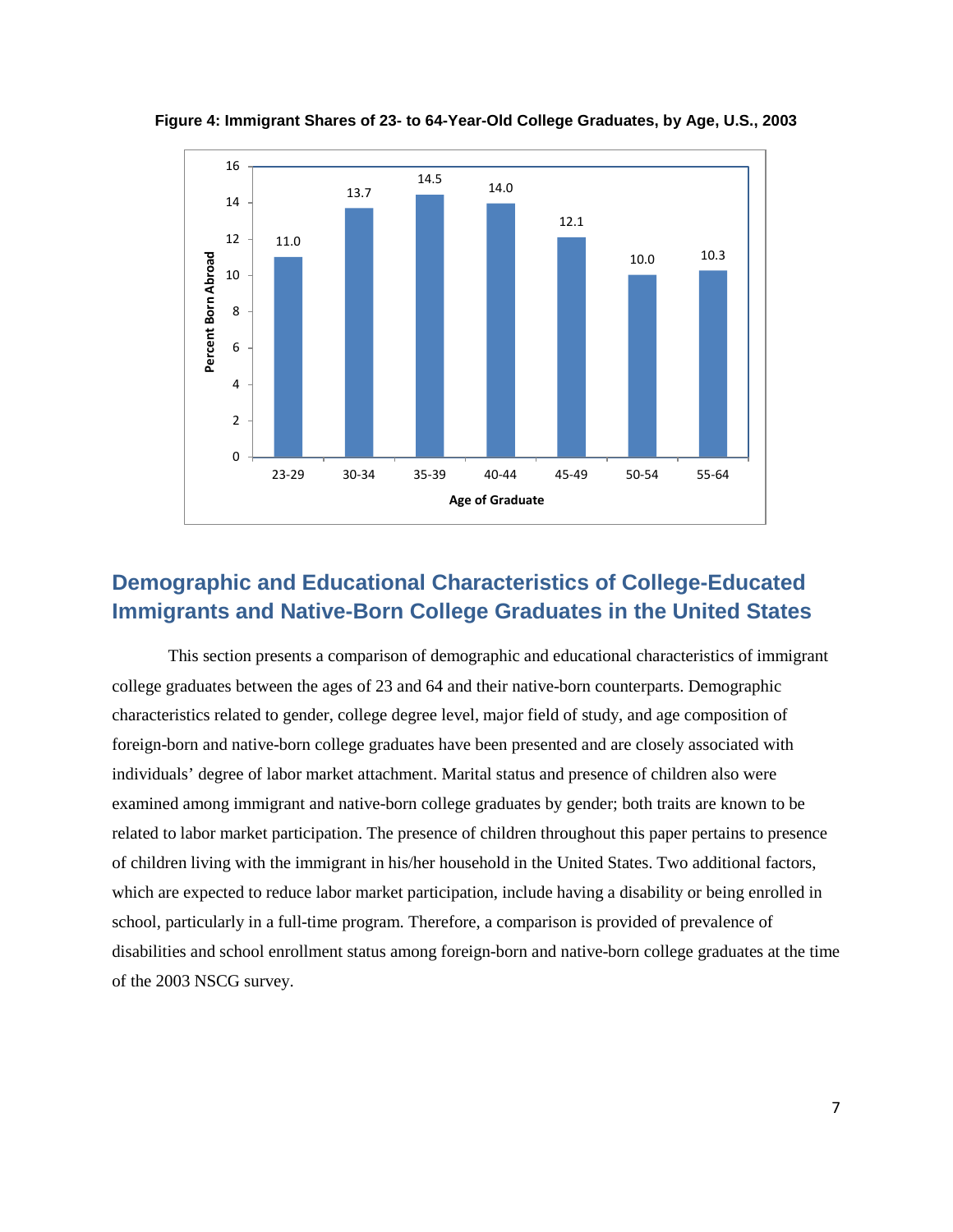#### <span id="page-10-0"></span>*Gender and Type of College Degree*

The higher concentrations of immigrants among male and highly educated college graduates mean that college graduates who were born abroad tend to be better educated and more likely to be male than are their native-born counterparts. Findings in Table 1 present differences in gender and educational composition of immigrant and native-born college graduate populations. College graduates who were born abroad had a small male majority (52.5%), whereas their native-born counterparts were 49 percent male among 23- to 64-year-olds, yielding a small female majority (50.6%). Differences by educational attainment between foreign-born and native-born college graduates were sizable. The share of college graduates with bachelor's degrees was 58 percent among immigrants compared with nearly two-thirds among their native-born counterparts. Thus, 42 percent of college-educated immigrants had graduate degrees (master's, doctorate, or professional degrees) at the time of the 2003 NSCG survey compared with 34 percent of those who were born in the United States.

|                     | Percent<br>Native-<br><b>B</b> orn | Percent<br>Foreign-<br><b>B</b> orn | Absolute<br><b>Difference</b><br>(Percentage)<br>Points) | Relative<br><b>Difference</b><br>(Percent) |
|---------------------|------------------------------------|-------------------------------------|----------------------------------------------------------|--------------------------------------------|
| <b>Total</b>        | 100.0                              | 100.0                               |                                                          |                                            |
| Male                | 49.4                               | 52.5                                | 3.1                                                      | 6.3                                        |
| Female              | 50.6                               | 47.5                                | $-3.1$                                                   | $-6.1$                                     |
| Bachelor's degree   | 65.5                               | 57.8                                | $-7.7$                                                   | $-11.8$                                    |
| Master's degree     | 25.9                               | 28.5                                | 2.6                                                      | 10.0                                       |
| Doctorate           | 2.8                                | 7.1                                 | 4.3                                                      | 153.6                                      |
| Professional degree | 5.8                                | 6.6                                 | 0.8                                                      | 13.8                                       |

**Table 1: Percentage Distribution of 23- to 64-Year-Old Foreign-Born and Native-Born College Graduates, by Gender and College Degree Type, U.S., 2003**

Compared with their native-born counterparts, immigrants were 3 percentage points more likely to have master's degrees. The share of college-educated immigrants with master's degrees was 10 percent higher than the share among native-born individuals—28.5 percent versus 25.9 percent. At the doctorate level, the difference in the share of immigrant versus native-born persons with doctorate degrees was over 4 percentage points, or 154 percent (7.1% versus 2.8%). Even at the professional degree level, immigrants were 1 percentage point more likely than native-born graduates to have professional degrees (6.6% versus 5.8%). Since higher educational levels are closely associated with higher rates of labor market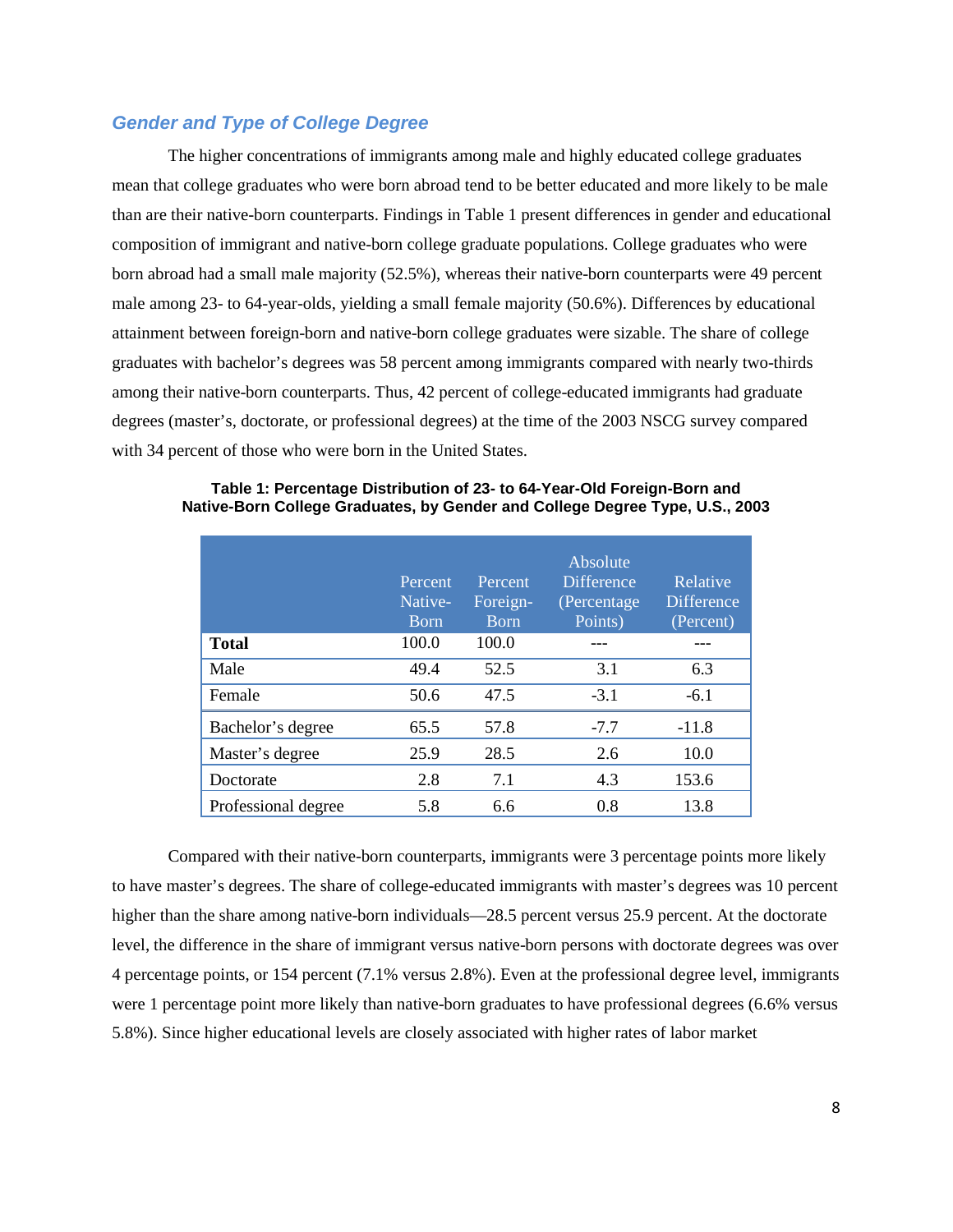participation, the higher educational levels of immigrant college graduates is expected to raise the overall labor force participation among these individuals.

## <span id="page-11-0"></span>*Major Field of Study*

As stated in a previous section, an overrepresentation of immigrants was found in scientific, engineering, and information-related fields of study. This section presents an examination of the distribution of immigrant college graduates and their native-born counterparts by major field of study of their most recent college degrees. As presented in Table 2, findings reveal that one-quarter of immigrants earned their college degrees in business-related fields of study—a share slightly lower than that among native-born college graduates. The second largest major field group among immigrants was those with engineering degrees. Over 15 of every 100 immigrant college graduates studied engineering—nearly 2.5 times greater than the share of native-born college graduates with engineering degrees (6.2%). Thirteen percent of immigrants had college degrees in health and medical sciences compared with 9 percent among U.S.-born college graduates. In contrast, language, arts, and communications majors accounted for nearly 9 percent of immigrants and 13 percent of U.S.-born graduates.

| <b>Major Field of Study</b>              | <b>Percent</b><br><b>Immigrants</b> | <b>Percent</b><br><b>Native</b><br><b>Born</b> | Immigrants/<br><b>Native Born</b> |
|------------------------------------------|-------------------------------------|------------------------------------------------|-----------------------------------|
| <b>Business</b>                          | 25.1                                | 26.1                                           | 0.962                             |
| Engineering                              | 15.4                                | 6.2                                            | 2.484                             |
| <b>Health/Medical Sciences</b>           | 13.0                                | 9.3                                            | 1.398                             |
| Language, Arts, Communication            | 8.9                                 | 12.8                                           | 0.695                             |
| <b>Computer and Information Sciences</b> | 6.3                                 | 2.2                                            | 2.864                             |
| <b>Biological Sciences</b>               | 6.1                                 | 4.9                                            | 1.245                             |
| Education                                | 5.8                                 | 15.6                                           | 0.372                             |
| <b>Social Sciences</b>                   | 5.7                                 | 9.0                                            | 0.633                             |
| <b>Physical Sciences</b>                 | 3.9                                 | 2.3                                            | 1.696                             |
| Psychology                               | 2.9                                 | 4.2                                            | 0.690                             |
| Mathematics                              | 2.2                                 | 1.4                                            | 1.571                             |
| Law                                      | 2.1                                 | 3.6                                            | 0.583                             |
| <b>Engineering-Related Technologies</b>  | 1.7                                 | 0.9                                            | 1.889                             |
| Other fields                             | 0.8                                 | 1.4                                            | 0.571                             |
| <b>Total</b>                             | 100.0                               | 100.0                                          |                                   |

**Table 2: Percentage Distribution of 23- to 64-Year-Old Foreign-Born and Native-Born College Graduates, by Major Field of Study of Most Recent College Degree, U.S., 2003**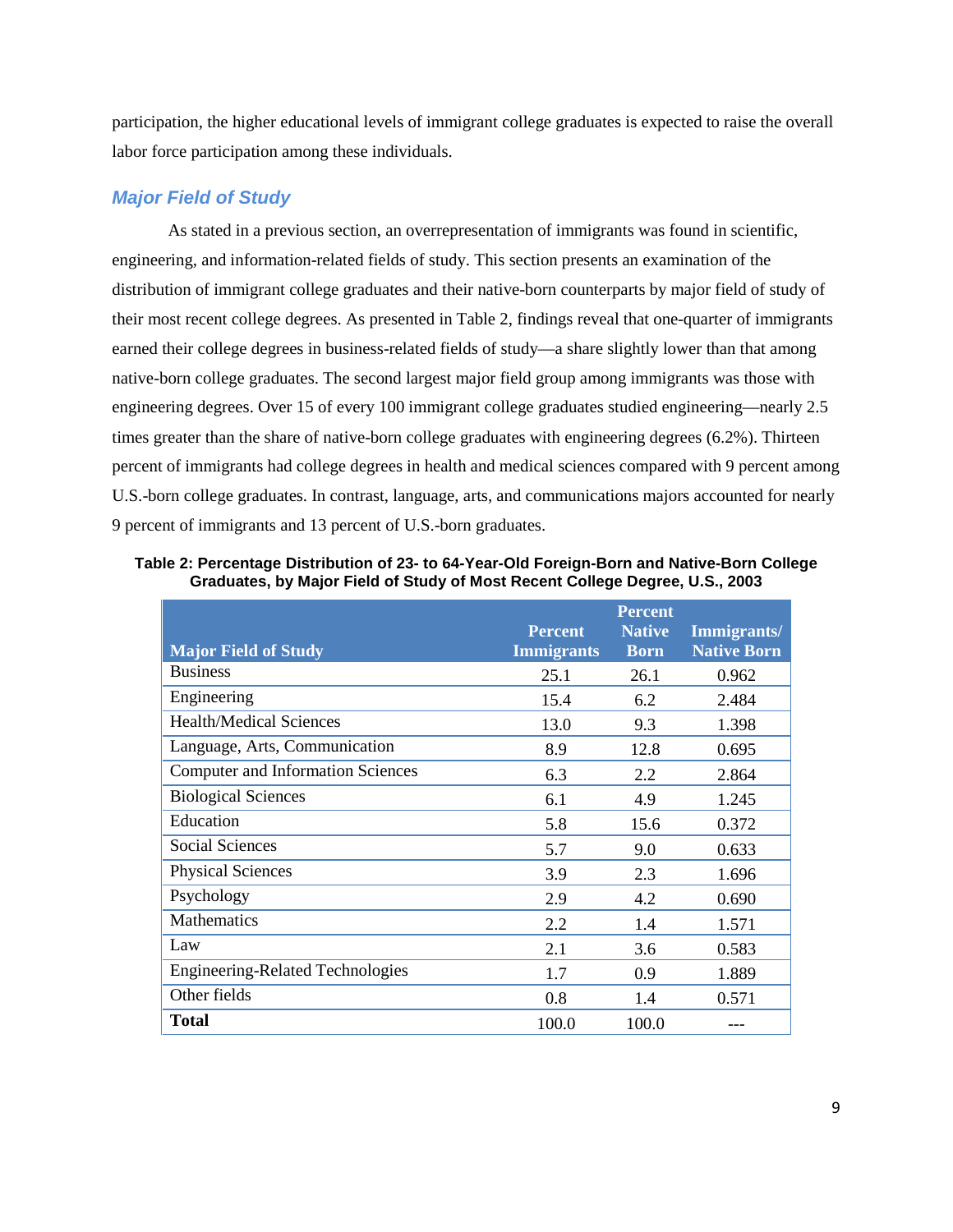The fifth and sixth largest shares of immigrants were in the fields of computer and information sciences and biological sciences, respectively. Over 6 percent of immigrant graduates studied computer and information sciences, compared with only 2 percent of native-born college graduates. Immigrants also had much higher shares relative to native-born college graduates, albeit small in absolute size, in the fields of physical sciences, mathematics, and engineering-related technologies. In contrast, native-born graduates were more likely than immigrants to earn their college degrees in education; language, arts, and communication; social sciences; psychology; and law.

#### <span id="page-12-0"></span>*Age*

The median age of 23- to 64-year-old college graduates at the time of the 2003 NSCG survey was 43 years among immigrants and 44 years among native-born college graduates. An examination of the age distribution of immigrants in comparison with that of native-born 23- to 64-year-old college graduates revealed that immigrants were more likely to be between the ages of 30 and 44, whereas native-born graduates were more likely to be between 45 and 64 (Figure 5). Over one-half of all immigrant college graduates were between the ages of 30 and 44, compared with 43 percent of native-born college graduates. In contrast, nearly one-half of native-born graduates were 45 to 64 years old, compared with 43 percent of immigrants. Native-born college graduates also were somewhat more likely than immigrants to be in the youngest age group (23-29 years; 7.3% versus 6.5%). The age groups with larger concentrations of immigrants are also those associated with a strong labor market attachment.



**Figure 5: Percentage Distribution of 23- to 64-Year-Old Immigrant and Native-Born College Graduates, by Age, U.S., 2003**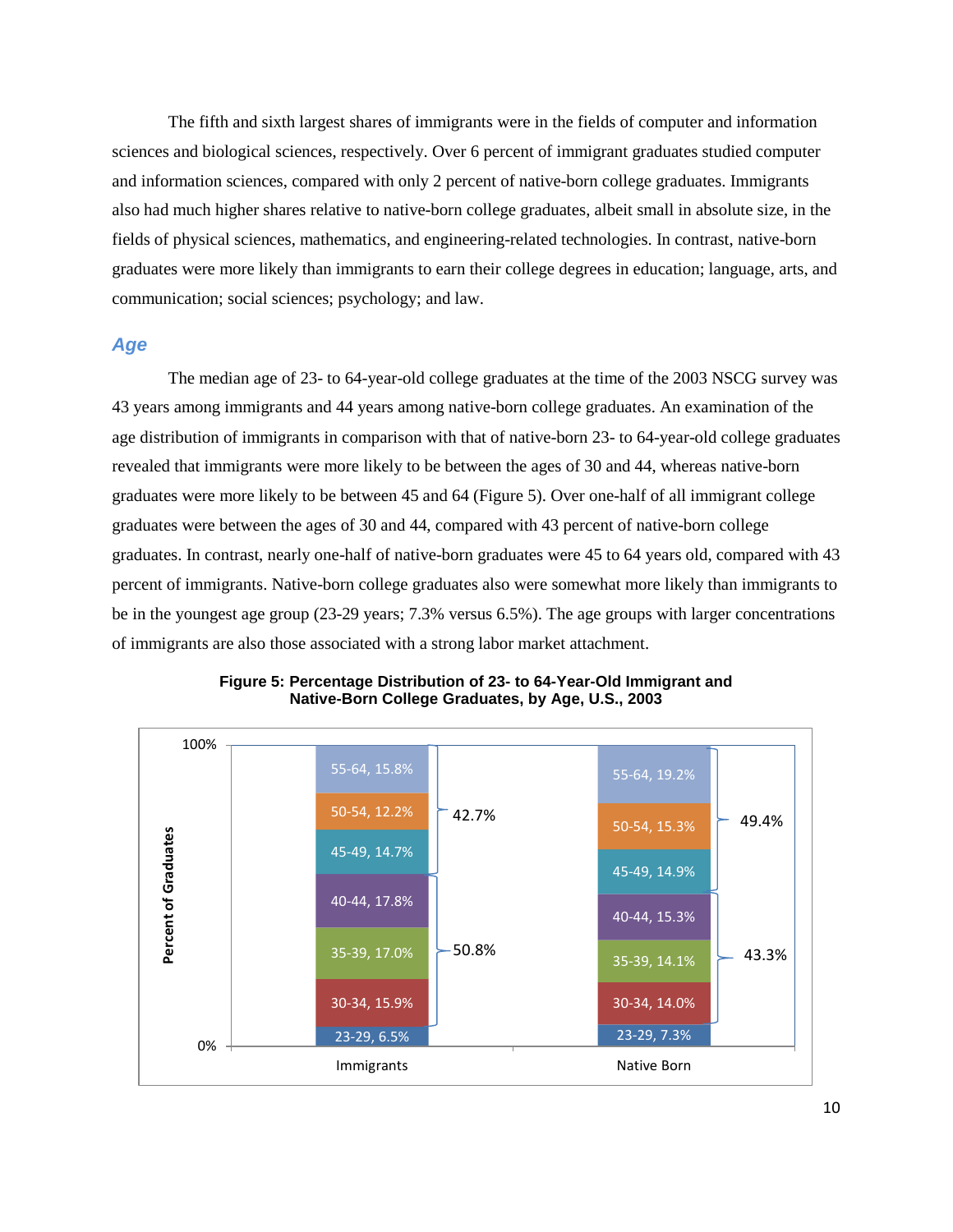# <span id="page-13-0"></span>*Marital Status, Presence of Children, School Enrollment Status, and Disability Status*

Labor force participation also is influenced by marital status, presence of children, school enrollment status, and disability status. The likelihood of labor force participation is higher among married men and men with children. Marriage and the presence of children have been found to have the opposite effect on labor force participation among women—married women and women with children are less likely to participate in the labor force. This is particularly true among immigrant women since immigrant families carry with them the cultures and traditions from their native lands, where the traditional division of labor within a family may be more prevalent—with the husband as primary breadwinner and the wife primarily being responsible for home production (work in the home, including caring for children).

Labor supply decisions of women, particularly married women, are based on their allocation of time between not only labor market work and leisure but also home production of goods and services, which includes caring for children (Becker, 1965). Thus, supplying labor in the labor market and earning a wage are worthwhile for women if the additional earnings can make up for lost leisure time and home production. Marriage and children create more demands for home production, which in turn cause a resulting decline in female labor market participation (Triest, 1990). Therefore, marriage and the presence of children are likely to suppress female labor market participation and female labor supply.

Marriage also changes the focus of time distribution between work and leisure/home production from the individual to the family. Distribution of time among leisure, labor market work, and work in the home for each member of the family and among family members is determined by the tastes of family members and "specialization of functions" (Mincer, 1962). A change in the wage of one family member may have a different effect on labor supply of other family members compared with the effect on the family member whose wage has changed. For example, an increase in wage of the husband in a marriedcouple family will result in an increase in income for the family. This increase in family income will result in an increase in consumption of all *superior*<sup>iv</sup> goods and services, including leisure and home production, resulting in higher consumption of leisure and home production for the family as a whole without increasing the husband's demand for leisure, as predicted by the neoclassical labor supply theory. The higher demand for leisure and home production in the family resulting from an increase in the husband's wage may cause a decline in labor supply of the wife.

The husband's labor supply in a married-couple family may respond not just to a change to his own wage but also to changes in the family labor supply that may occur due to the change in his wage. If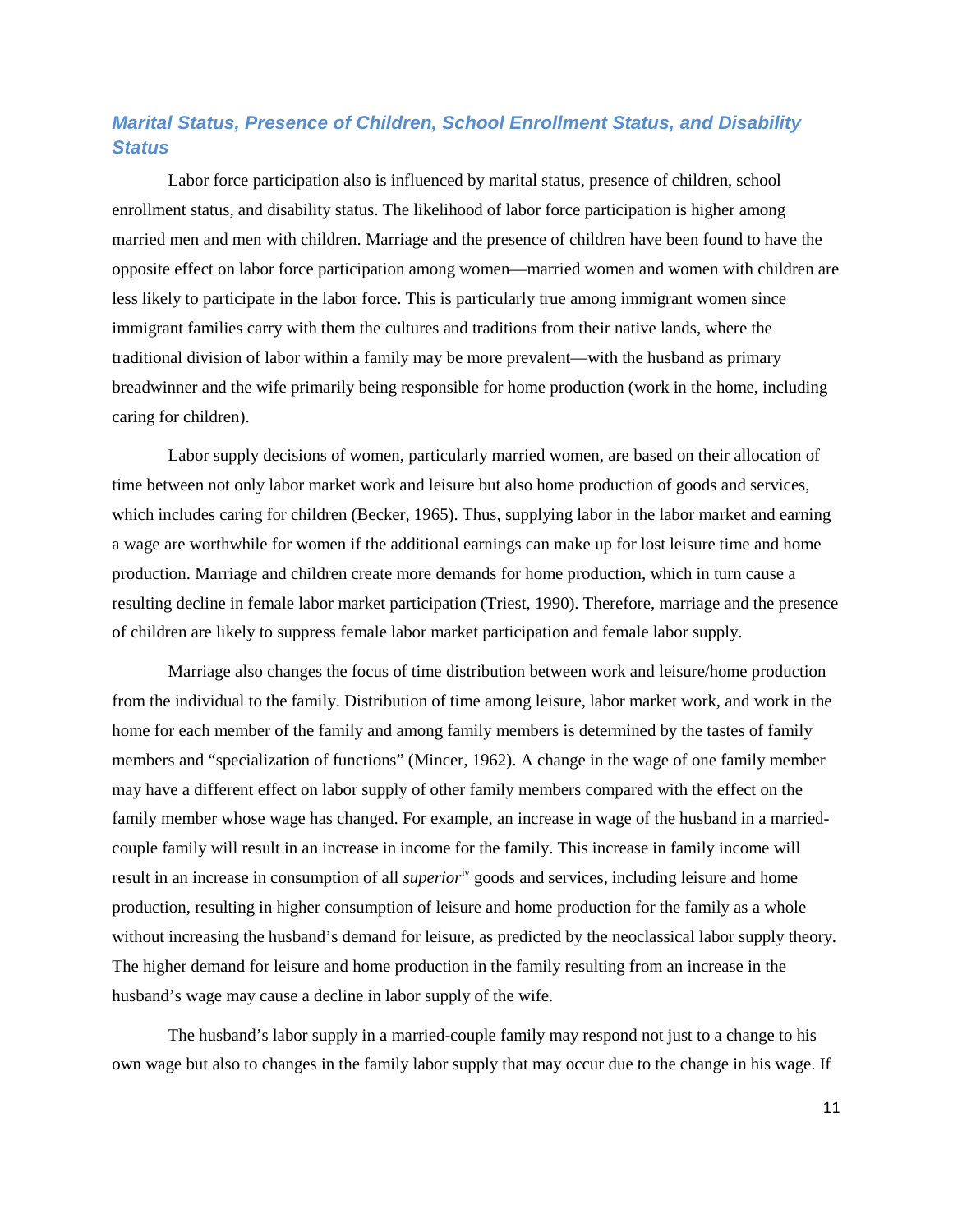an increase in the husband's wage results in a decrease in the labor supply of his wife, the husband may respond with an increase in his own labor supply to compensate for a decline in the family labor supply. Therefore, an increase in the husband's wage is likely to result in a reduction in the wife's labor supply and an increase in the husband's labor supply. Thus, marriage is likely to have a positive impact on the labor supply of men and a negative impact on the labor supply of women.

Individuals who are enrolled in school are less likely to participate in the labor market, and when they do participate, they supply fewer hours of labor. The labor market decision is based on how individuals choose to allocate the finite amount of time during a day. Among those who are enrolled in school, some of that finite amount of time is devoted to schooling activities and is simply not available for distribution to leisure, labor market work, or home production of goods and services and caring for children. Therefore, enrollment in school is likely to reduce the labor market participation and labor supply of individuals.

Disability has a strong negative impact on an individual's labor market participation. Research studies and empirical evidence have consistently found sizable differences in labor force participation and overall labor market outcomes between individuals with and without disabilities. Individuals with disabilities are less likely to participate in the labor market, and when they do, they are more likely to be unemployed; when they are employed, they are more likely to earn lower wages (Fogg, Harrington, & McMahon, 2010; 2011). There are a number of reasons for discrepancies between labor market outcomes of individuals with and without disabilities, but a discussion of these reasons is beyond the scope of this paper.

Figure 6 provides a comparison of marital status, presence of children, school enrollment, and disability status among immigrant and native-born college graduates. College graduates who were born abroad were more likely than their native-born counterparts to be married (81% versus 77%) and have children (62% versus 53%). A separate comparison of marital status and presence of children between immigrant and native-born men and women found that immigrant men and women were more likely to be married and have children compared with native-born men and women. Since marriage and the presence of children have opposite effects on labor force participation among men and women, the higher marriage rates among college-educated immigrant males can be expected to increase labor force participation among immigrants, while higher marriage rates among immigrant women are expected to push the immigrant labor force participation rate downward. Similarly, higher shares of immigrant males and females with children can be expected to move the overall immigrant labor force participation rate in opposite directions.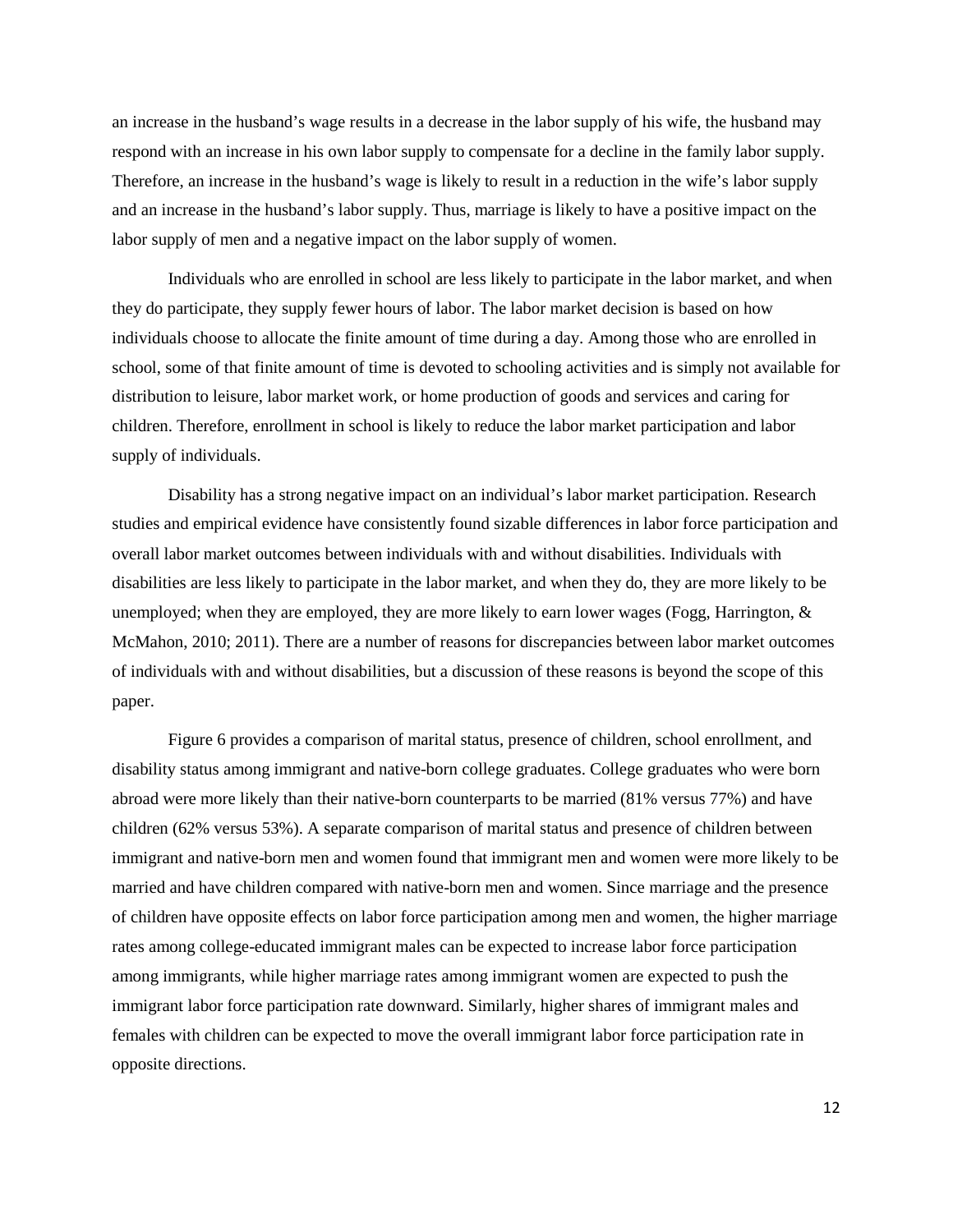

**Figure 6: Marital Status, Presence of Children, School Enrollment Status, and Disability Status among 23- to 64-Year-Old College Graduates, by Nativity Status, U.S., 2003**

Respondents to the 2003 NSCG survey were asked to report whether they currently were either enrolled in or taking courses at a college or university. Those who responded affirmatively to this question were included in estimates as the percentage of graduates who reported being enrolled in school. Findings show that among 23- to 64-year-old college graduates, immigrants were more likely than nativeborn individuals to be enrolled in school (9% versus 7%).

The NSCG also asks respondents about their disabilities, and focuses on physical disabilities, including sensory disabilities. Respondents were asked about the degree of difficulty they usually experienced in four activities—seeing, hearing, walking, and lifting. Respondents were asked to select one of the following five degrees of difficulty: none, slight, moderate, severe, and unable to do. Those who selected moderate, severe, or unable to do were classified as individuals with physical or sensory disabilities. Based on this definition of disability, immigrants were less likely than native-born college graduates to report having physical (walking or lifting) or sensory (vision or hearing) disabilities (5% versus 7%).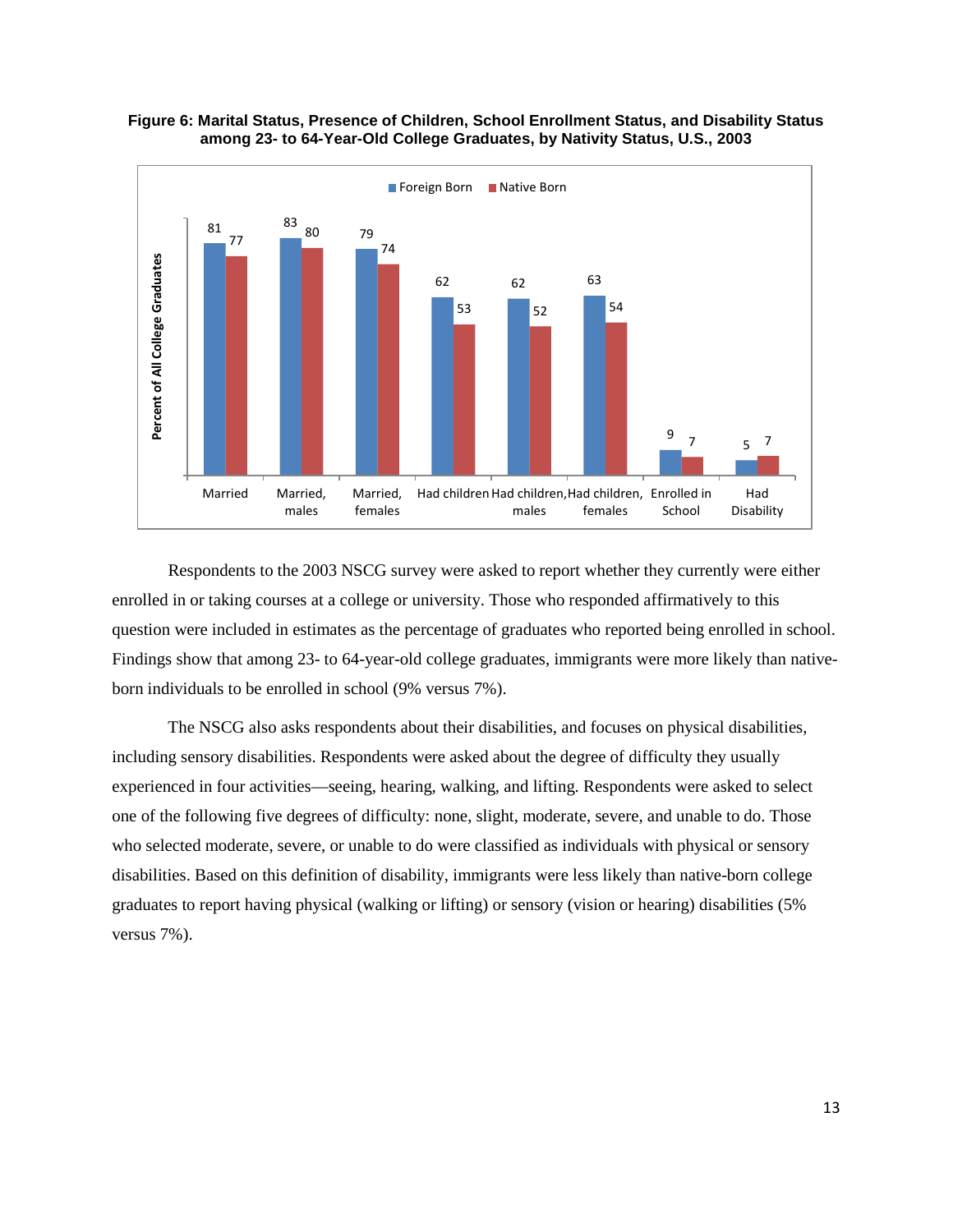# <span id="page-16-0"></span>**Selected Characteristics of College-Educated Immigrants in the United States**

This section provides a description of traits that are specifically relevant to immigrants; therefore, traits are presented for immigrant college graduates only. These traits include: country of birth, Englishspeaking ability, possession of U.S. college degrees, and type of visa with which immigrants first entered the United States for six months or more.

#### <span id="page-16-1"></span>*Country of Birth*

The place of birth of immigrant college graduates residing in the United States in October 2003 varied widely (Table 3). The authors aggregated 168 countries into broad regions across the world and identified cases where the sample sizes of immigrants from a country were large enough to identify that country separately. Australia/New Zealand is identified separately despite the small sample size, since it is a separate continent and immigrants could not be aggregated from that country/continent with any other region of the world. (See Appendix A for a listing of countries included in each region.)

|                                                            | Number of                            |              |
|------------------------------------------------------------|--------------------------------------|--------------|
|                                                            | <b>Immigrants Residing</b>           | Percentage   |
| Place of Birth                                             | $\overline{\text{in } U.S.}$ in 2003 | Distribution |
| <b>Total</b>                                               | 4,506,303                            | 100.0        |
| Asia                                                       | 2,360,483                            | 52.4         |
| Asia (excluding India, China, & Philippines)               | 1,060,023                            | 23.5         |
| India                                                      | 595,009                              | 13.2         |
| Philippines                                                | 432,151                              | 9.6          |
| China*                                                     | 273,300                              | 6.1          |
| Europe                                                     | 860,394                              | 19.1         |
| Europe (excluding United Kingdom/Northern Ireland)         | 692,670                              | 15.4         |
| United Kingdom/Northern Ireland                            | 167,724                              | 3.7          |
| Latin America (Mexico, Central/South America, & Caribbean) | 800,884                              | 17.8         |
| Africa                                                     | 238,485                              | 5.3          |
| Canada                                                     | 217,816                              | 4.8          |
| Australia/New Zealand                                      | 28,241                               | 0.6          |

**Table 3: Number and Percentage Distribution of 23- to 64-Year-Old Foreign-Born College Graduates, by Place of Birth, U.S., 2003**

\*China includes Taiwan and Hong Kong.

Asia is the primary source of college-educated immigrants to the United States, and accounted for more than half (52%) of 23- to 64-year old college-educated immigrants in 2003—with 13 percent from India, 10 percent from the Philippines, 6 percent from China, and 24 percent from other countries in Asia. Nearly 1 in 5 college-educated immigrants was born in Europe, with 3.7 percent from the United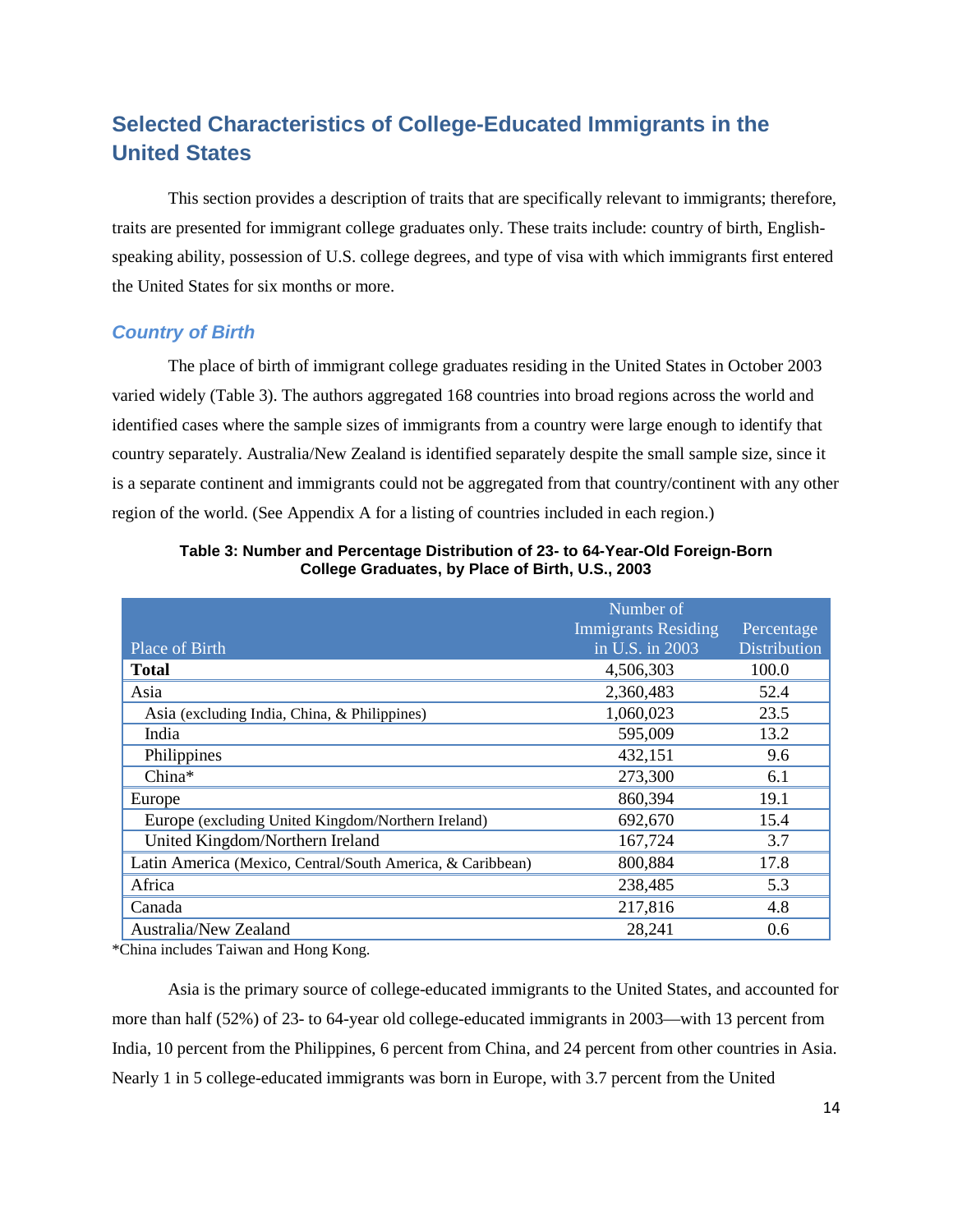Kingdom (UK) and another 15 percent from the rest of Europe. Latin America was the birthplace of 18 percent of college-educated immigrants; of the remaining 10 percent, about 5 percent each were born in Canada and Africa, and only 0.6 percent reported Australia or New Zealand as their place of birth.

#### <span id="page-17-0"></span>*English-Speaking Ability*

English language proficiency is an important human capital trait in the U.S. labor market. Chiswick and Miller (1992) consider English language proficiency of immigrants in the United States to be very important and to be the most basic form of human capital in the U.S. labor market. While all aspects of English language proficiency—reading, writing, speaking, and understanding English—are important to labor market success of immigrants, Carnevale, Fry, and Lowell (2001) found that understanding English was the most important English language ability in the U.S. labor market and that the positive labor market impact of English reading, writing, and speaking ability among immigrants was contingent upon their ability to understand spoken English. Their study examined the connection between English language proficiency and earnings of all immigrants, not just college-educated immigrants. Among college-educated immigrants, the ability to speak, read, and write as well as understand English was closely connected with labor market success.

The NSCG survey does not provide data on English language proficiency of respondents. However, since the NSCG sample was drawn from college graduates in the 2000 decennial census, the authors measured average English language proficiency of non-elderly college-educated immigrants from each of the 168 countries from the 2000 decennial census and used these measures to represent Englishspeaking ability of non-elderly college-educated immigrants from each of the same 168 countries in the NSCG. The question regarding English-speaking proficiency of respondents to the 2000 decennial census was restricted to only those respondents who spoke a language other than English at home. Respondents who spoke a language other than English at home were asked to rate their English-speaking ability on the following four-point scale: 1=does not speak English, 2=speaks English but not well, 3=speaks English well, and 4=speaks English very well. Classification of English-speaking ability of immigrants using this four-point scale would exclude from analysis those immigrants who spoke only English at home. In order to include this group of immigrants in the analysis, the four-point scale was modified into a five-point scale that included 5=speaks only English. The mean English-speaking proficiency of the non-elderly immigrant college graduates included in this paper ranged between 3.06 and 4.96 on the 1-5 scale.

Findings from an examination of English-speaking proficiency of college-educated immigrants (cumulatively, as well as separately by country/region of birth) are presented in Figure 7. The left half of the chart contains a distribution of 23- to 64-year-old college-educated immigrants by their English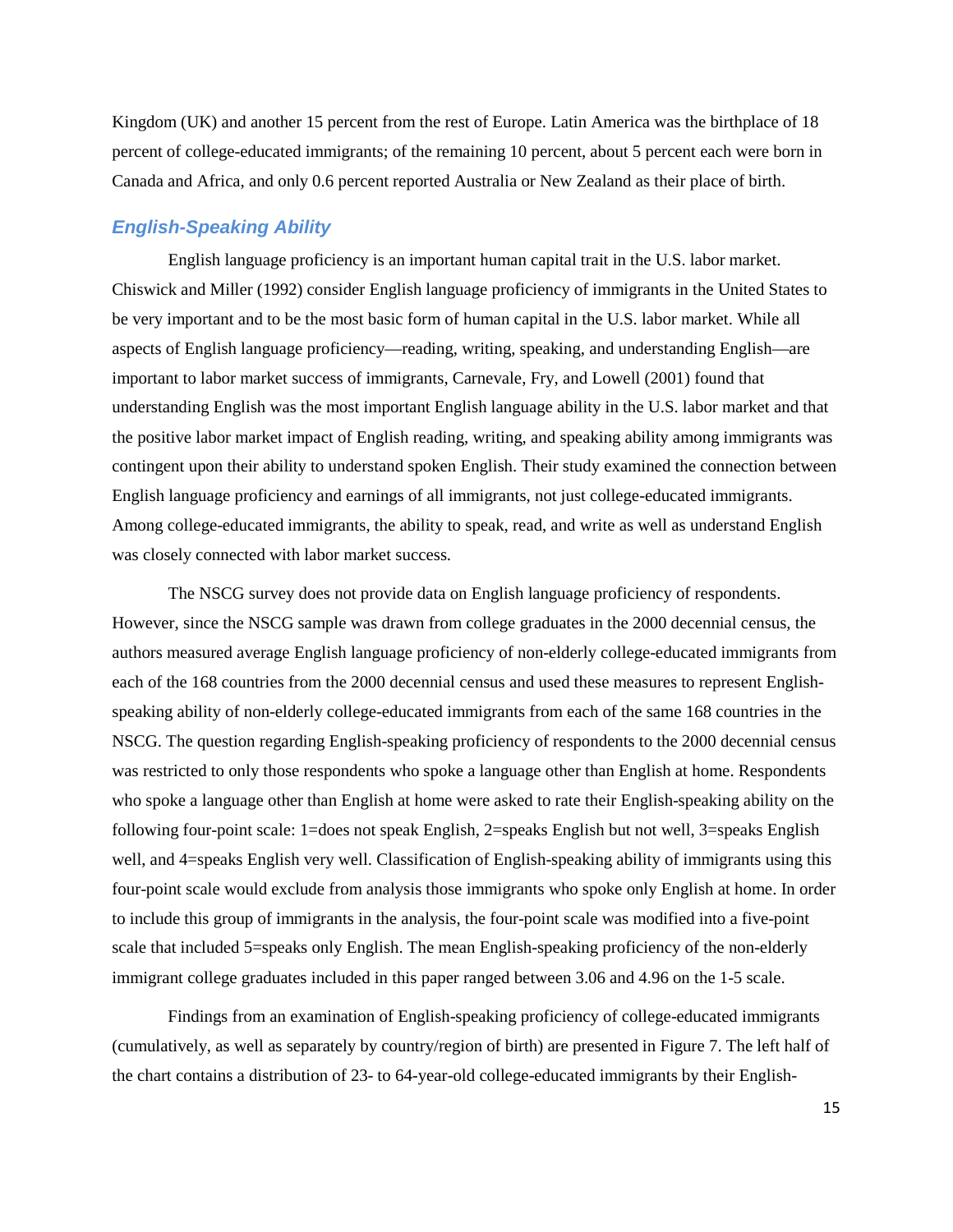speaking proficiency. Mean English-speaking proficiency of immigrants from the 168 countries derived from 2000 decennial census data was divided into four categories: Speaks English well, lower half (3.06<3.5); Speaks English well, upper half (3.5<4.0); speaks English very well, lower half (4.0<4.5); and speaks English very well, upper half (4.5≤4.96). Over three-quarters of college-educated immigrants reported speaking English "well" (upper half and lower half), and the remaining 23 percent reported speaking English "very well" (upper half and lower half).



**Figure 7: English-Speaking Ability of 23- to 64-Year-Old Foreign-Born College Graduates, U.S., 2003**

Findings from an examination of mean English-speaking scores on a scale of 1-5 by country/region of birth of college immigrants from the 2003 NSCG data are presented in the right half of Figure 7. At the top, with English-speaking proficiency scores of 4.8 and higher, were immigrants from the United Kingdom, Canada, and Australia (all English-speaking countries). Although one would expect immigrants from the three English-speaking countries to be perfectly proficient English speakers, English-speaking ability is self-reported and it is likely that some British/Irish, Canadian, and Australian immigrants to the United States do not consider their English-speaking ability to be perfect. Moreover, some people born in these countries may have reported speaking another language at home, thereby restricting their highest score to 4 on a scale of 1-5. Since the authors assigned the mean English-speaking rating of all college-educated residents of a country to all college-educated immigrants from that country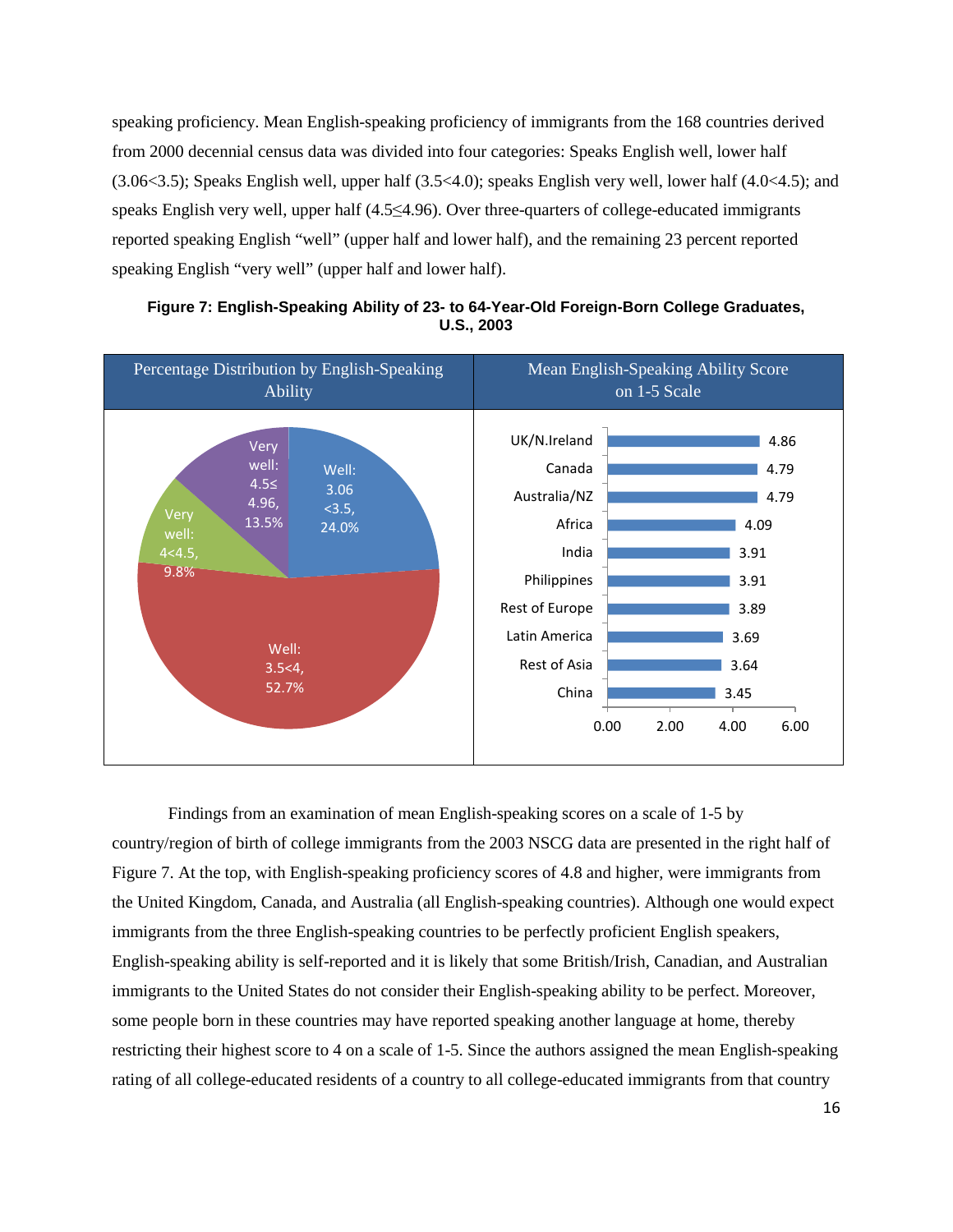to the United States, the presence of a few residents who rated their English-speaking ability as less than perfect or identified themselves as speaking a language other than English in their homes would reduce the overall English-speaking rating to less than 5, the highest score.

The mean English-speaking proficiency of immigrants from the remaining countries/regions varied from high scores of 4.09 among African immigrants—who tend to come from English-speaking countries such as Ghana, Nigeria, and Liberia—and 3.91 among immigrants from India and the Philippines to low scores of 3.69 among immigrants from Latin America and 3.45 among Chinese immigrants.

#### <span id="page-19-0"></span>*Immigrants with U.S. and Foreign College Degrees*

As noted in the previous paper, *The Earnings of Foreign-Educated College Graduates: An Examination of the Determinants of the Hourly Earnings of College-Educated Immigrants*, limited transferability of human capital from abroad to the U.S. labor market means that immigrants with college degrees earned abroad are not likely to fare as well in the U.S. labor market as are immigrants who have college degrees from educational institutions in the United States. An examination of the share of all college-educated immigrants with U.S. college degrees found that in 2003, over half (55%) of all immigrants in the United States with college degrees had earned their most recent degrees from U.S. colleges or universities (Figure 8). The share of immigrant college graduates with U.S. degrees varied by country of birth. The highest share of U.S. college degrees was among college-educated immigrants from China and Asia, excluding the Philippines and India; two-thirds of immigrants from each of these two areas had graduated with U.S. college degrees. The share of U.S. college degrees was also high among immigrants from Latin America (64%), Canada (60%), and Africa (59%). About half of immigrants from Europe (53%) and UK/Northern Ireland (48%), and approximately 42 percent of immigrants from India and Australia had U.S. college degrees, whereas only 1 in 5 immigrants from the Philippines had degrees from U.S. colleges or universities. Some of the differences in labor market outcomes of immigrants from different countries might be due to different shares of U.S. college degrees among these immigrants, which may result in different assimilation pathways. Those groups with smaller shares of U.S. college degrees are likely to face a more pronounced initial downward mobility in the U.S. labor market because of a longer assimilation period required for immigrants whose educational human capital from abroad is not readily transferable to the U.S. labor market.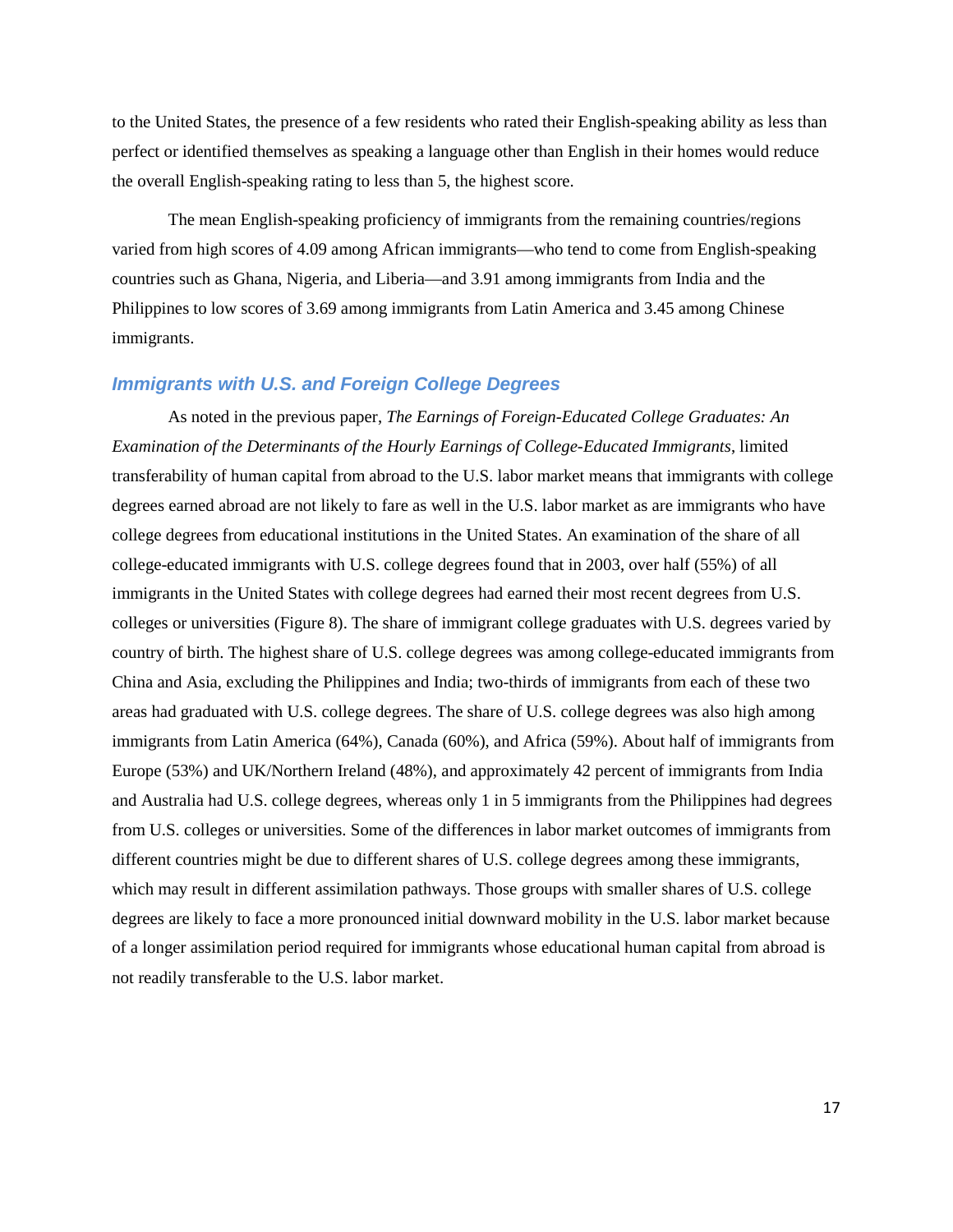

#### **Figure 8: Shares of 23- to 64-Year-Old Foreign-Born College Graduates Who Earned Their Most Recent College Degrees from U.S. Colleges or Universities, U.S., 2003**

## <span id="page-20-0"></span>*Types of Entry Visas among College-Educated Immigrants*

Every legal immigrant enters the United States with a visa, and an immigrant's class of admission to this country is a reasonably good predictor of his or her labor market outcome. The type of visa or class of admission is postulated to be related to labor market outcome, as it provides information about some unobservable characteristics of the immigrant, such as characteristics under which the immigrant migrated (Akresh, 2008). An immigrant who enters the United States with a work visa is more likely to make a lateral rather than downward transition into the U.S. labor market, in part because the immigrant must have a valid job offer in order to obtain that type of visa. Migrants who enter the United States with student visas are more likely than other immigrants to have degrees earned in the United States and are therefore also more likely to make lateral transitions into the U.S. labor market. In contrast, individuals who enter as permanent residents or dependents of U.S. residents (family migrants) do not make their migration decisions based on their earning potential; rather, their migration decisions are influenced by prior immigration of their sponsoring relatives. Therefore, they may be less likely than immigrants with work visas or student visas to have transferable labor market skills.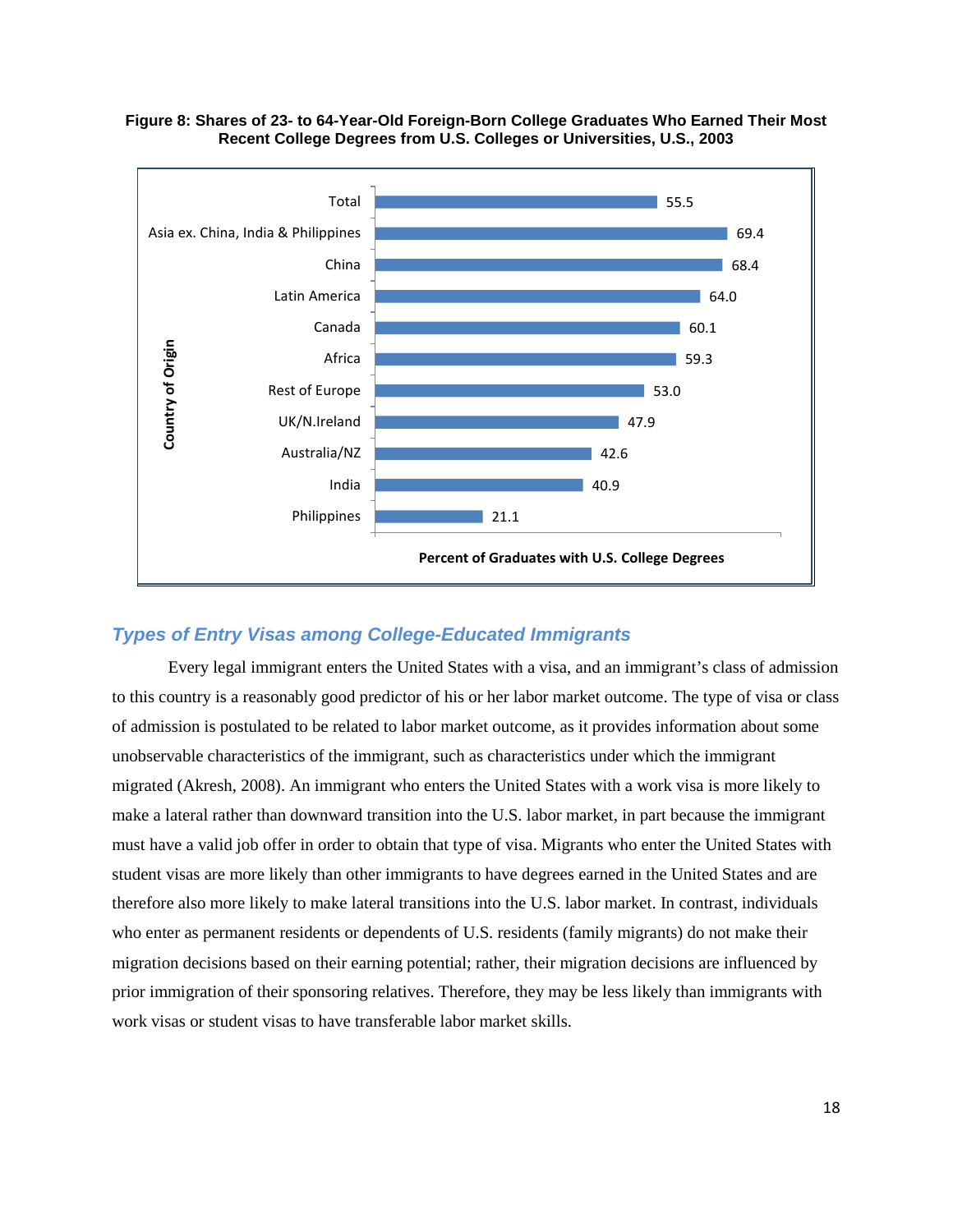The NSCG questionnaire asks foreign-born respondents to identify the type of visa they held when they first visited the United States for six months or longer. This is done to exclude those who entered the country on tourist or business visas that are for six months or less. Respondents with nontourist visas are asked to select from one of the following visa types: permanent U.S. resident visa (colloquially known as a "green card"), temporary U.S. resident visa for work (e.g., H-1B, L-1A, L-1B, etc.), temporary U.S. resident visa for study (e.g., F-1, J-1, H-3, etc.), temporary U.S. resident visa as a dependent of another person (e.g., F-2, H-4, J-2, K-2, etc.), or temporary U.S. resident visa for any other reason. The last category includes U.S. resident visas such as asylees or religious workers and other types of temporary visas.

As shown in Figure 9, the single largest entry visa category among college-educated immigrants in the United States in 2003 was the permanent U.S. resident visa. Over 43 percent of the foreign-born population in the United States with college degrees entered the country with green cards. About one quarter entered with student visas; about 12 percent entered as dependents of U.S. residents; another 12 percent were issued work visas; and the remaining 9 percent were issued other types of U.S. resident



**Figure 9: Percentage Distribution of 23- to 64-Year-Old Foreign-Born College Graduates by Type of Visa for First 6+ Months Entry to the United States, 2003**

visas, including visas for asylees or religious workers, and other types of temporary visas. Female immigrants were twice as likely as male immigrants to enter the United States with dependent visas (15.4% versus 7.2%). Female immigrants were also more likely to enter with green cards than were their male counterparts (43.0% versus 39.3%). In contrast, entry to the United States with work visas was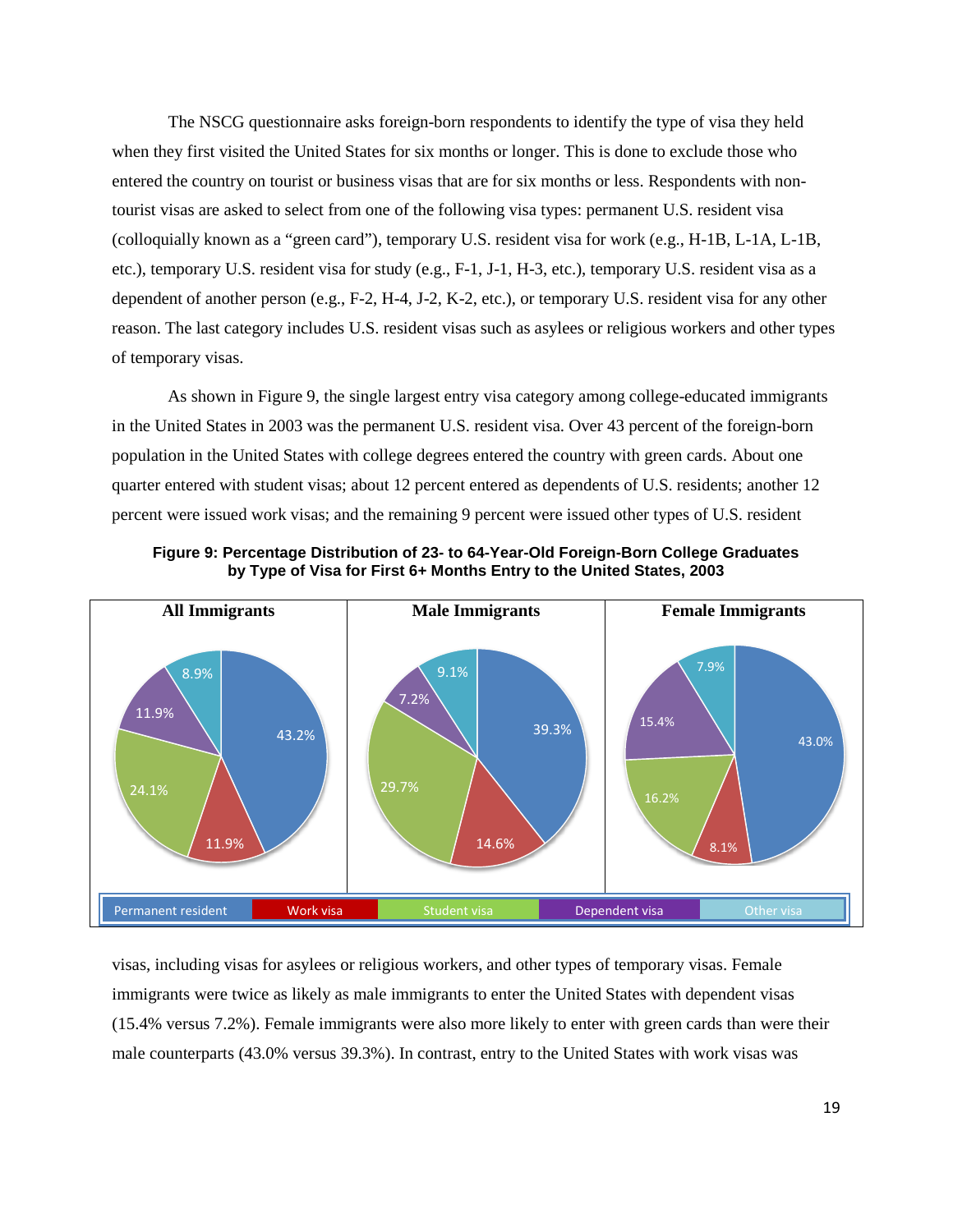nearly twice as prevalent among male immigrants compared with female immigrants (29.7% versus 16.2%).

# <span id="page-22-0"></span>**Labor Force Participation Rates**

This section presents a descriptive analysis of labor force participation rates of different subgroups of immigrants, beginning with a comparison of labor force participation rates among immigrant and native-born college graduates. Respondents to the 2003 NSCG were asked about their labor force status during the week of October 1, 2003; labor force participation measures in this paper are based on the labor force status of college graduates during the week of October 1, 2003.

At the time of the 2003 NSCG survey, the labor force participation rate of 23- to 64-year-old college-educated immigrants was higher than that among native-born graduates (Table 4). Immigrant males, as well as females, had higher rates of participation in the labor force than did their native-born counterparts. The labor force participation rate was 1.8 percentage points higher among immigrants compared with native-born college graduates. The labor force participation rates among immigrant college graduates exceeded those of their native-born counterparts by 2.4 percentage points among males and 0.4 percentage points among females.

|               | (A)                                      | (B)                                            | (C)                                                                              | (D)                                                    |
|---------------|------------------------------------------|------------------------------------------------|----------------------------------------------------------------------------------|--------------------------------------------------------|
| <b>Gender</b> | <b>Percent</b><br>Foreign<br><b>Born</b> | <b>Percent</b><br><b>Native</b><br><b>Born</b> | <b>Absolute</b><br><b>Change</b><br>(Percentage)<br>Points)<br>$(Col. A-Col. B)$ | <b>Relative Change</b><br>(Percent)<br>(Col. C/Col. B) |
|               |                                          |                                                | <b>Labor Force Participation Rate</b>                                            |                                                        |
| All           | 89.8                                     | 88.0                                           | 1.8                                                                              | 2.0%                                                   |
| Male          | 96.1                                     | 93.7                                           | 2.4                                                                              | 2.6%                                                   |
| Female        | 82.9                                     | 82.5                                           | 0.4                                                                              | 0.5%                                                   |
|               |                                          | <b>Unemployment Rate</b>                       |                                                                                  |                                                        |
| All           | 4.8                                      | 3.0                                            | 1.8                                                                              | 60.0%                                                  |
| Male          | 4.3                                      | 2.9                                            | 1.4                                                                              | 48.3%                                                  |
| Female        | 5.5                                      | 3.1                                            | 2.4                                                                              | 77.4%                                                  |

**Table 4: Labor Force Participation and Unemployment Rates of 23- to 64-Year-Old Foreign-Born and Native-Born College Graduates, by Gender, U.S., 2003**

Although it is not the focus of this paper, it should be noted that while immigrant college graduates were more likely than native-born graduates to participate in the labor force, immigrants were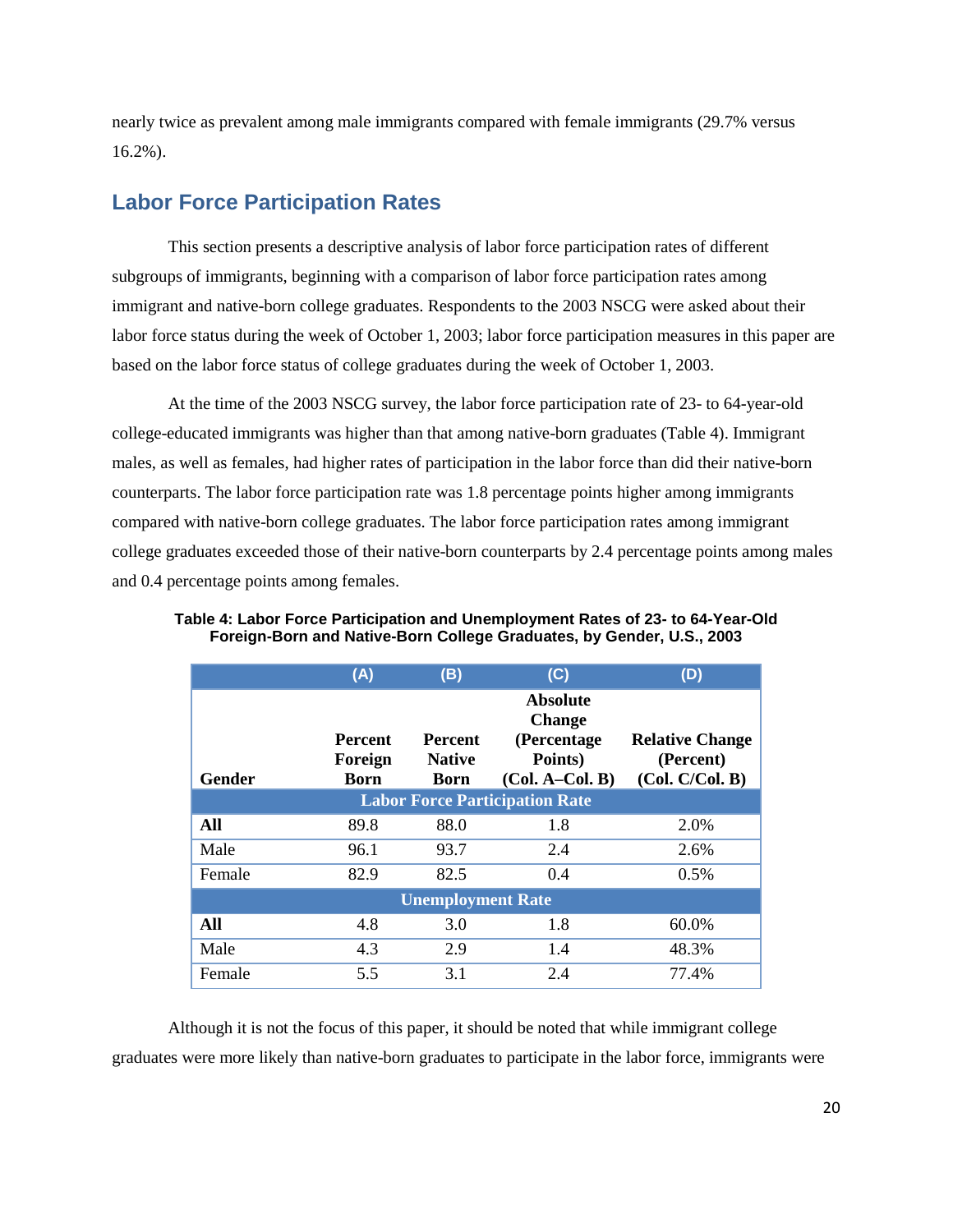less successful in finding employment, which is evidenced by the higher unemployment rate among immigrants than among native-born college graduates. The unemployment rate measures the proportion of the labor force that consists of individuals who are unemployed (i.e., not employed but actively seeking and available to work). At the time of the NSCG survey in October 2003, the unemployment rate was 4.8 percent among immigrant college graduates and 3 percent among native-born college graduates. Although both groups of college graduates had low rates of unemployment, the immigrant unemployment rate was nearly 62 percent higher than that of native-born college graduates. The unemployment rate differential was higher among college-educated women, where the rate for immigrant women was nearly 80 percent higher than that of native-born women (5.5% versus 3.1%). A future paper will focus on underutilization of college-educated immigrants in the form of unemployment.

# <span id="page-23-0"></span>*Human Capital and Demographic Traits of Immigrants and Their Labor Market Participation*

Higher levels of educational attainment and human capital in general are associated with better employment and earnings outcomes. Even among college-educated individuals, those with higher-level degrees are expected to fare better in the labor market compared with those with lower-level degrees. How do human capital levels influence the labor supply decision? The decision to enter the labor market is strongly influenced by the wages the labor market entrant is expected to earn. Hourly wages are considered to be a strong determinant of the decision to participate in the labor force. According to neoclassical theory of labor supply, individuals distribute the finite amount of time per day (24 hours) between work (to earn an income) and leisure and non-work activities such as schooling and household activities such as taking care of children, cooking, cleaning, and the like. Individuals are paid a wage in the labor market in return for work. For each hour the individual spends in the labor market, he/she sacrifices one hour of leisure and/or non-work activities. Conversely, each additional hour of leisure entails a reduction in work by one hour and, therefore, a reduction in income by the amount of the hourly wage. Therefore, hourly wage is considered to be the price of leisure. An increase in hourly wage increases the price of leisure, which in turn reduces "consumption" of leisure and a substitution of leisure with work—an increase in the individual's labor supply. This is called the "substitution effect" of a change in hourly wage. The substitution effect leads to an increase in the labor supply when the hourly wage increases, and a decrease in labor supply when the hourly wage decreases.

An increase in hourly wage also leads to an increase in income. Higher income levels lead to an increase in consumption of those goods and ser[v](#page-44-5)ices that are not *inferior*,<sup>v</sup> including consumption of leisure. An increase in leisure time reduces time at work and, therefore, the individual's labor supply. This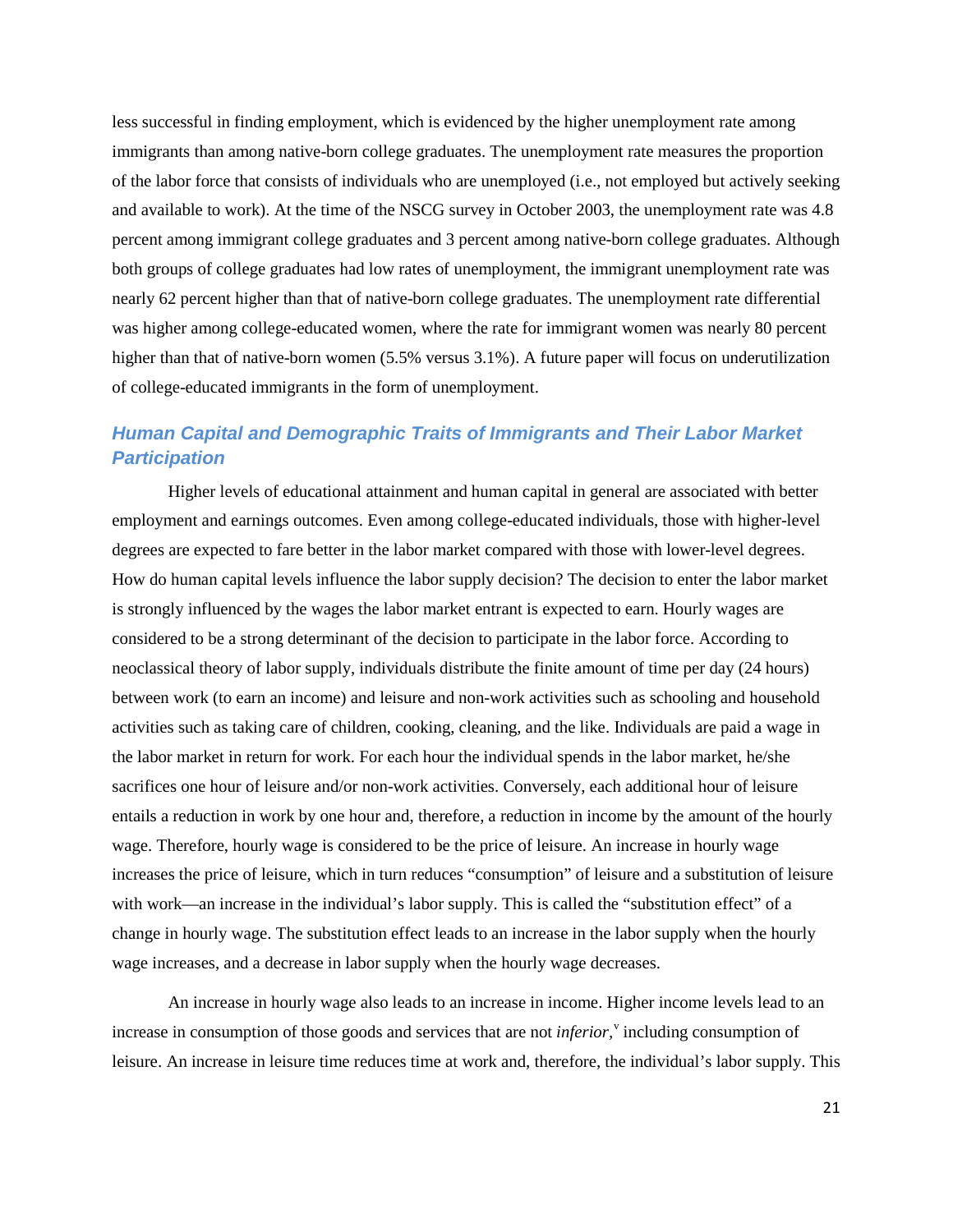is called the "income effect" of a change in hourly wage. When hourly wage increases, the income effect is expected to lead to a decrease in labor supply, and when the hourly wage declines, the income effect is expected to lead to an increase in labor supply. The actual effect of a change in hourly wage on labor supply is the net of the income and substitution effect. If the income effect is stronger than the substitution effect, the labor supply will change in the opposite direction of a change in wages. If the substitution effect is stronger than the income effect, the labor supply will change in the same direction as the change in wages.

Changes in labor supply can occur when individuals who already are employed increase their hours of work or when individuals who are not in the labor force decide to enter the labor force. Conversely, a decrease in labor supply occurs when hours of work of employed individuals decrease or when individuals decide to withdraw from the labor force. For individuals who are not participating in the labor market, almost all of the effect of a change in wages on labor supply occurs in the form of the substitution effect, since they do not have hours of work to create a sizable income effect. The income effect is determined by the size of the wage increment and number of hours of work.

An individual's decision to participate in the labor force is therefore based on a subjective preference for the rate at which he/she would trade leisure for earnings from working in the labor market. Based on individual preferences, each individual has a certain wage below which he/she will not be willing to trade leisure time. This wage is called the "reservation wage" and is based on the value an individual places on leisure. If the expected wage in the labor market exceeds an individual's reservation wage, the individual will enter the labor market; conversely, if the expected wage is lower than the reservation wage, the individual will not participate in the labor market.

An individual's human capital characteristics influence his/her labor market participation through wages. Individuals with higher levels of human capital are expected to earn higher wages and, therefore, are more likely to participate in the labor force. This is why college graduates are more likely to participate in the labor market than are high school graduates, who in turn are more likely to participate in the labor force than are high school dropouts. Even among those with the same level of college education, hourly wages vary by major field of study of the college degree. Although this may be partly attributable to labor demand conditions—wherein skills acquired in certain major fields might be in greater demand in the labor market or the supply of college graduates in certain majors might not be sufficient—major field of study does provide a measure of the type of human capital acquired by college graduates.

Two types of human capital measures are pertinent to immigrants in the U.S. labor market. One important characteristic is English language proficiency; the other is the transferability of immigrants'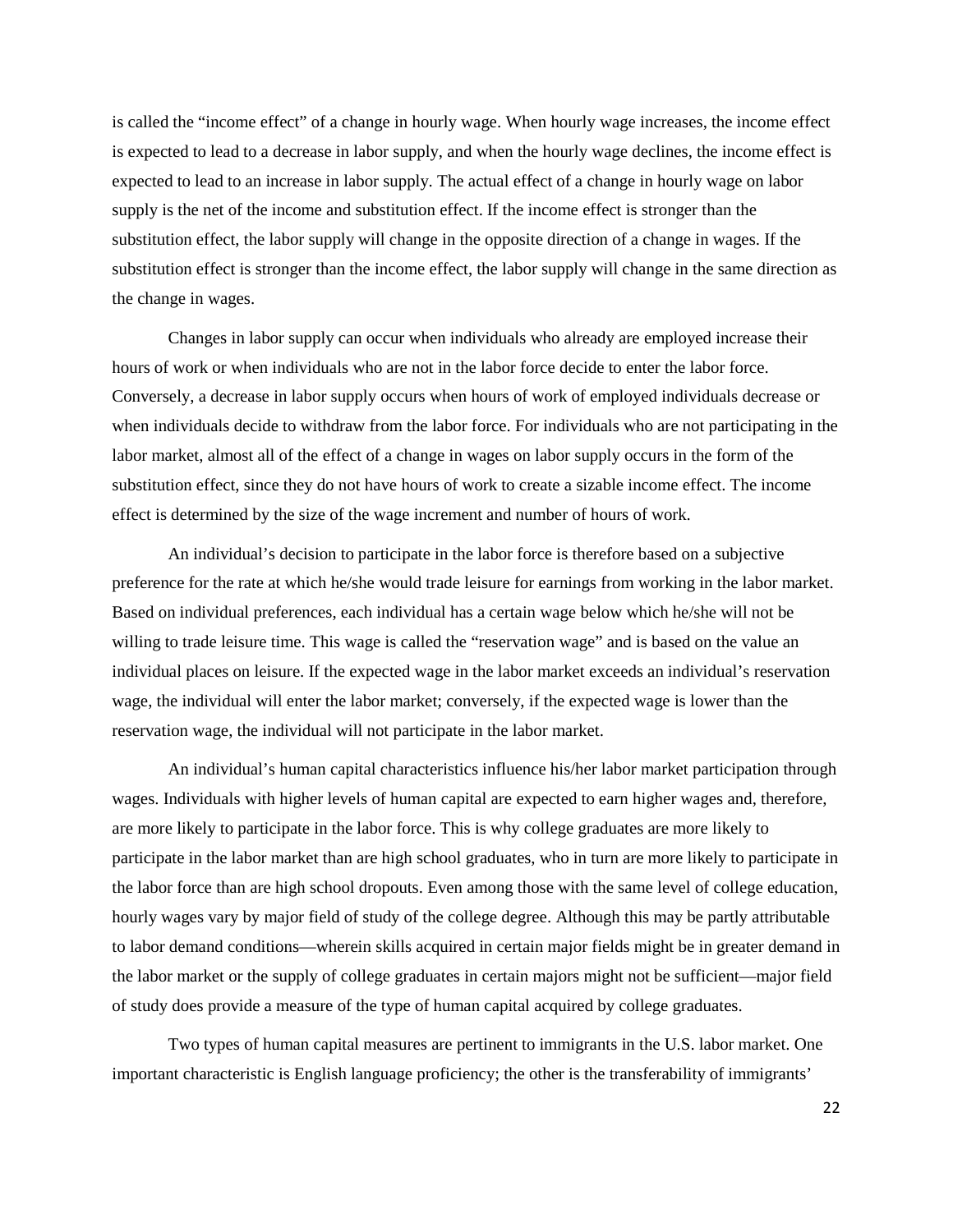educational human capital to the U.S. labor market. Transferability of educational human capital is not an issue among immigrants with U.S. college degrees; however, among immigrants with college degrees earned abroad, the degree of transferability of their educational human capital to the U.S. labor market varies by the region or country in which the degree was earned.

As noted in the previous section, immigrants from countries that are linguistically, socially, and economically more similar to the United States are likely to assimilate more quickly into the U.S. labor force and to experience less labor market downgrading than are their peers from more dissimilar countries. Among immigrants who lack U.S. schooling, labor market returns, including hourly wages, are expected to be higher for immigrants with schooling from highly developed countries and where English is a widely spoken language (Bratsberg & Ragan, 2002). Indeed, the authors found sizable differences in the hourly earnings of college-educated immigrants by country or region in which they had earned their most recent college degrees. These differences also may affect the rate of labor force participation of immigrant college graduates.

A number of additional factors contribute to an individual's decision to participate in the labor market, including his/her personal tastes and preferences for work. Individuals with more and higherquality human capital are more likely to participate in the labor market, partly because of their potential to earn higher hourly wages. Labor market participation also varies with school enrollment status, disability status, age, marital status, and presence and age of children. Associations between labor market participation and age, marital status, and presence of children differ between men and women. Among immigrants, the type of visa with which they first entered the United States might also be related to their labor force participation. Immigrants with work visas are expected to have a higher labor market participation rate than are those with non-work visas. This is true partly because work visas are granted only to immigrants with established job offers from employers in the United States, while family-based and other green card holders are not required to have job offers before immigrating. Differences in rates of labor force participation among educational and demographic subgroups of college-educated immigrants are presented in the following sections.

#### <span id="page-25-0"></span>*Educational Attainment*

The NSCG data reveal high labor force participation rates among college-educated immigrants. Within the group of college graduates, there were some variations in labor force participation based on degree level. The labor force participation rates were 88 percent among immigrants with bachelor's degrees, 92 percent among those with master's degrees, and nearly 97 percent among those with doctorate

23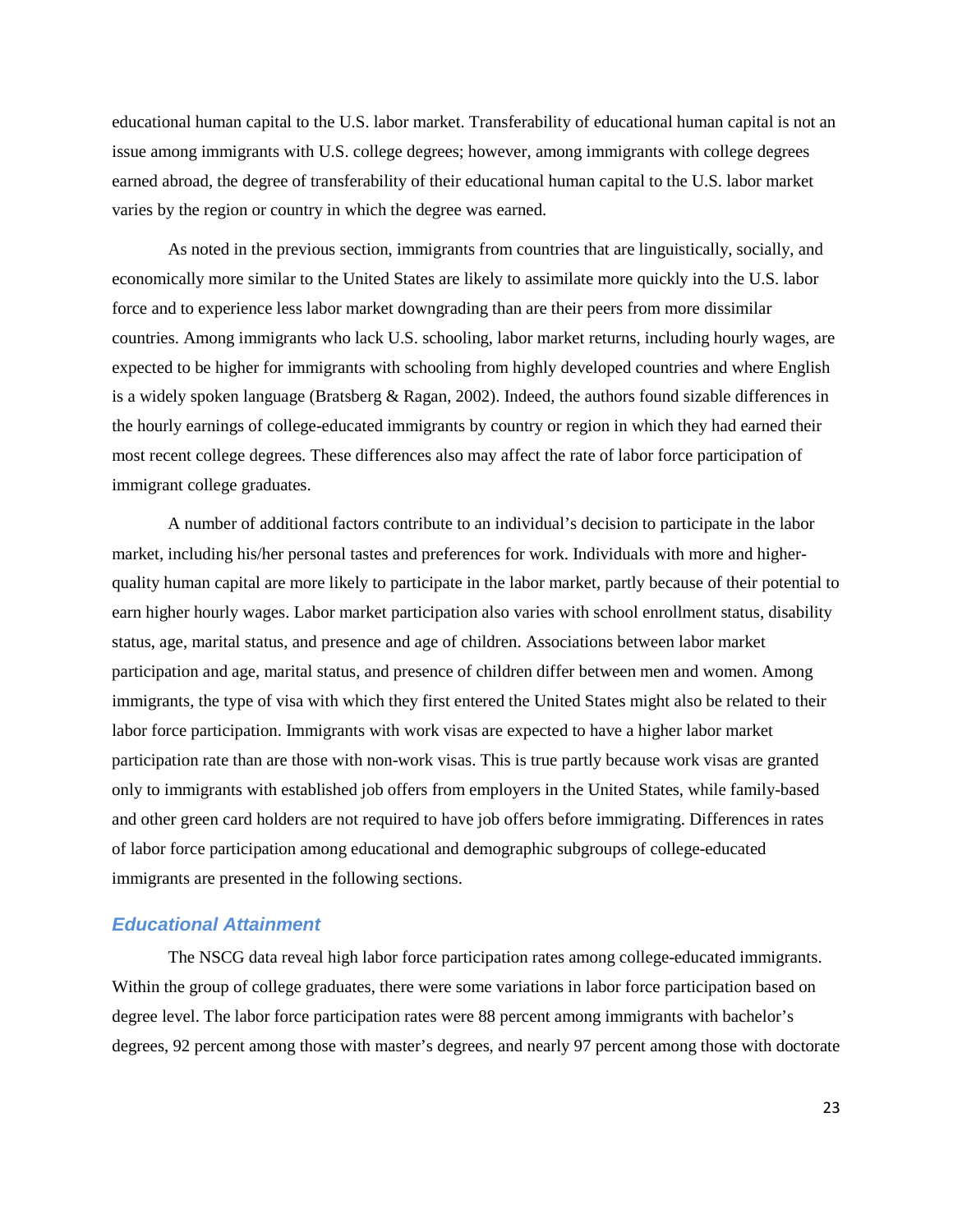degrees (Figure 10). Immigrants with professional degrees (law or medicine) were less likely to participate in the labor market than were their counterparts with doctorate degrees (93% versus 97%).





Labor force participation rates of male immigrants varied little by degree level, rising from 95 percent among those with bachelor's degrees, to 97 percent among those with master's degrees and 98 percent among those with doctorate-level degrees. Rates of labor force participation among female immigrants varied much more than among male immigrants, ranging from 81 percent among those with bachelor's degrees to 85 percent and 93 percent, respectively, among those with master's and doctorate degrees. Male and female immigrants with professional degrees had somewhat lower rates of labor force attachment than did their counterparts with doctorate degrees (96% versus 98% among males and 90% versus 93% among females). There could be a number of reasons for this finding, including quality and transferability to the U.S. labor market of professional degrees possessed by immigrants. Transferability might be more of an issue with professional degrees because of stringent certification requirements (doctors have to pass board exams and lawyers have to pass the bar) to practice in the United States.

#### <span id="page-26-0"></span>*Major Field of Study*

Labor force participation rates of immigrants varied by major field of study, ranging from a high of 95 percent among engineering and engineering technology majors to a low of 83 percent among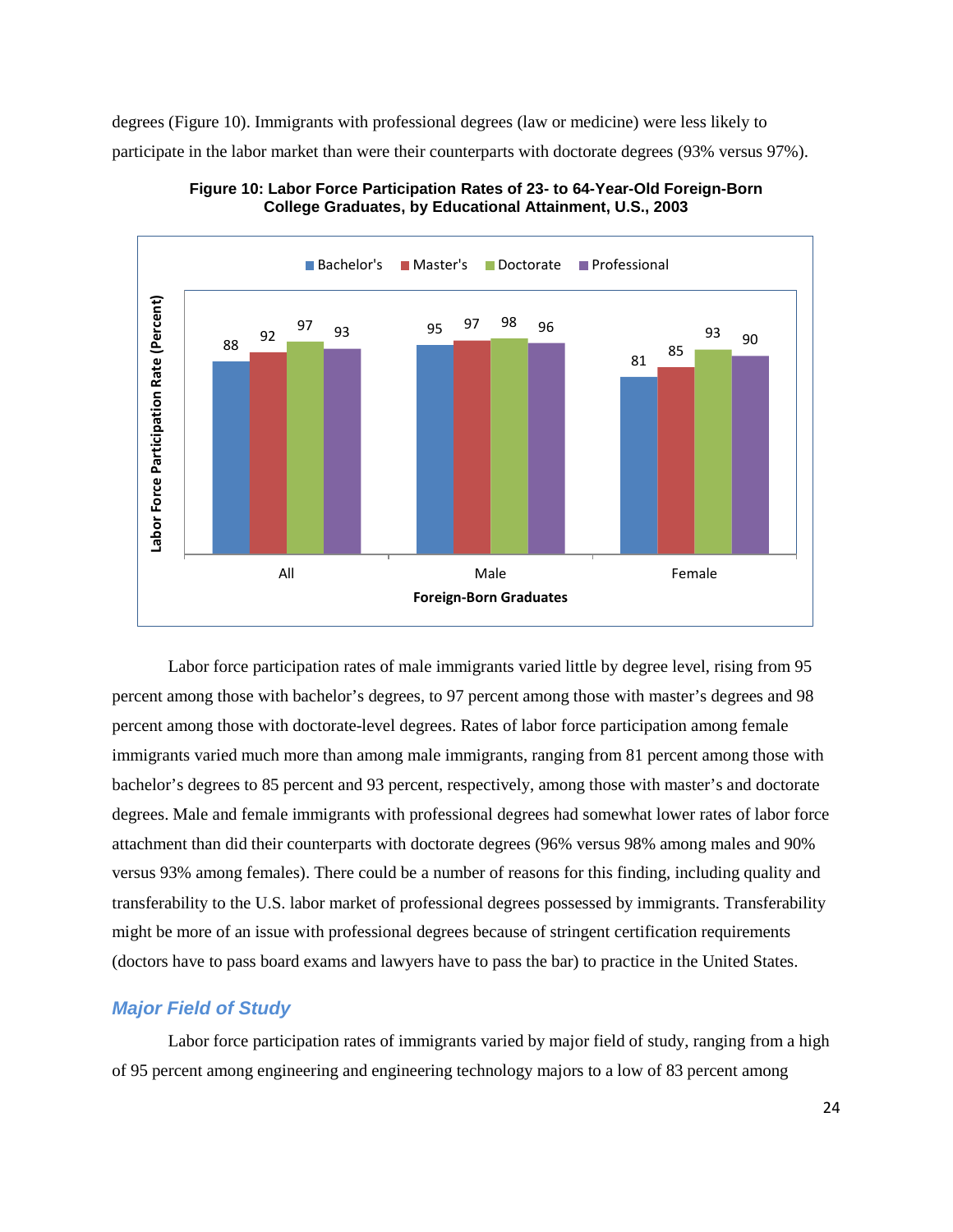language, arts, and communication majors (Figure 11). Immigrants with college degrees in the fields of engineering, engineering technology, and computer and information sciences had the highest rates of labor force participation (94 to 95% each). Health and medical sciences, physical sciences, business, and law majors also had high (90 to 92%) rates of labor force participation. At the lower end were immigrants with language/arts/communications, education, and psychology degrees, with labor force participation rates between 83 and 84 percent. Fields of study with higher labor force participation rates are more likely to be those with higher wages and, conversely, majors with lower rates of labor force participation are associated with lower wages. As noted above, economic theory postulates that wage is the primary determinant of labor supply decisions of individuals, particularly the decision to enter the labor market. Therefore, immigrants with degrees in fields of study that generally have higher earnings can be expected to participate in the labor market at higher rates.



**Figure 11: Labor Force Participation Rates of 23- to 64-Year-Old Foreign-Born College Graduates, by Major Field of Study, U.S., 2003**

## <span id="page-27-0"></span>*English Language Proficiency*

An examination into variation of labor force participation rates by English-speaking ability of immigrants shows almost no connection between the two. This may be due partly to the way in which English-speaking proficiency is measured. Moreover, immigrants often come to the United States specifically to seek work, and their English proficiency may actually come into play in determining the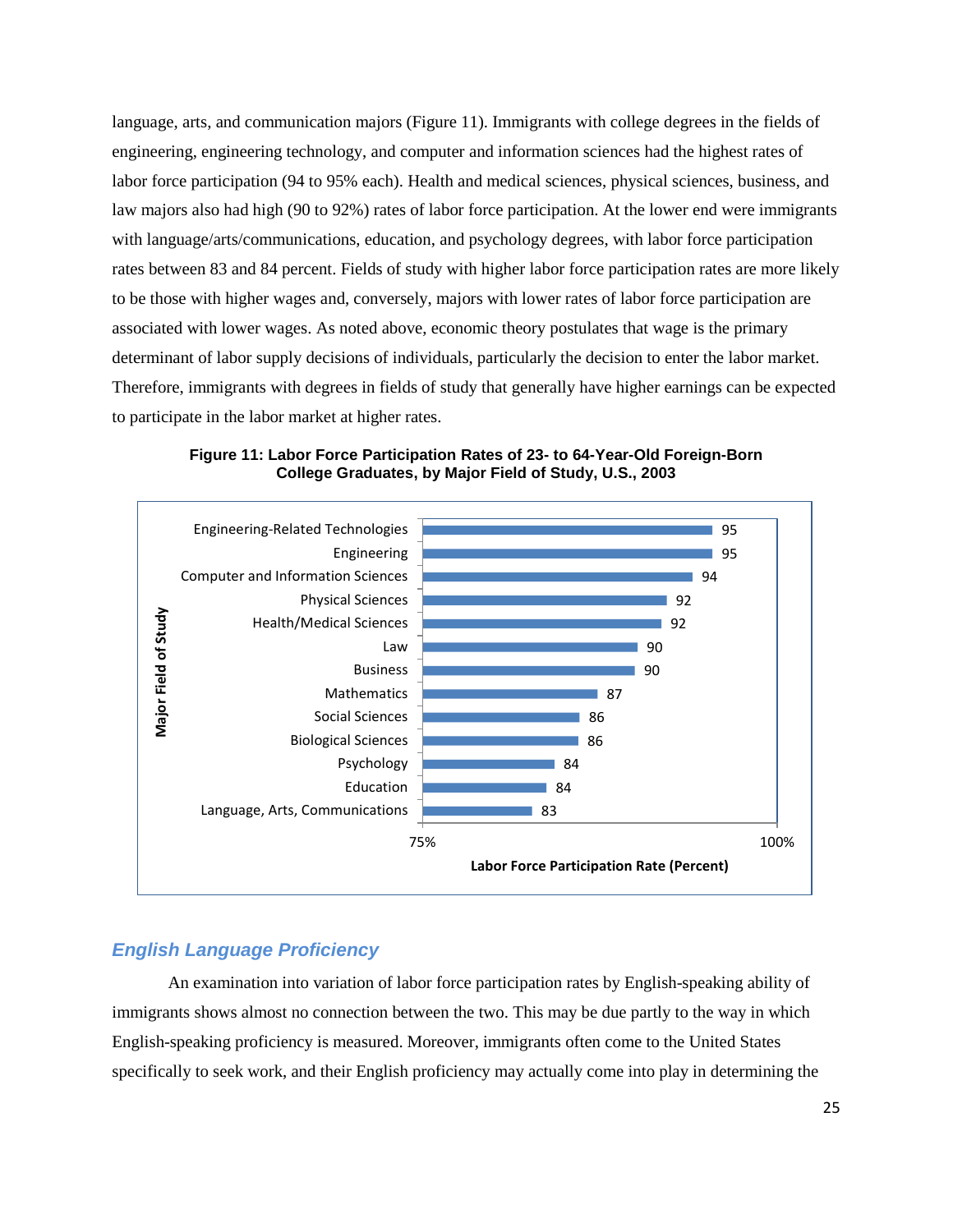kinds of jobs they end up getting (college labor market jobs, well paying) rather than whether they enter the workforce at all. The NSCG survey does not provide data on English language proficiency of respondents. However, since the NSCG sample was drawn from college graduates in the 2000 decennial census, the authors used that census to measure average English language proficiency.

In the 2000 decennial census, English-speaking proficiency was self-reported, and the authors measured it on the following five-point scale: 1= does not speak English, 2=bilingual, speaks English but not well, 3=bilingual, speaks English well, 4=bilingual, speaks English very well, 5=monolingual, speaks only English. From the census data, mean English-speaking proficiency (on this five-point scale) for nonelderly college-educated immigrants from each of the 168 countries was computed and ranged from 3.06 to 4.96 (Table 5). The mean English-speaking proficiency for each country was then assigned to the 2003 NSCG immigrant college graduates who were born in that country. So, for example, if the mean Englishspeaking proficiency from the 2000 decennial census of 23- to 64-year-old college-educated immigrants born in Canada was 4.96, then all 23- to 64-year-old immigrants in the 2003 NSCG data who were born in Canada were assigned an English-speaking proficiency of 4.96. It is possible that assigning countrywide averages to all individuals from that country may have masked the actual relationship between English language proficiency and labor market participation for each individual immigrant.

**Table 5: Labor Force Participation Rates of 23- to 64-Year-Old Foreign-Born College Graduates, by English-Speaking Proficiency, U.S., 2003**

| <b>English-Speaking</b><br><b>Proficiency</b> | <b>Labor Force</b><br><b>Participation</b><br>All $(\% )$ | <b>Labor Force</b><br><b>Participation</b><br>Male $(\% )$ | <b>Labor Force</b><br><b>Participation</b><br>Female $(\% )$ |
|-----------------------------------------------|-----------------------------------------------------------|------------------------------------------------------------|--------------------------------------------------------------|
| Well, 3.06-3.49                               | 90.6                                                      | 96.5                                                       | 84.7                                                         |
| Well, 3.5-3.99                                | 89.7                                                      | 96.2                                                       | 82.5                                                         |
| Very well, 4.0-4.49                           | 88.2                                                      | 95.0                                                       | 79.4                                                         |
| Very well, 4.5-4.96                           | 90.2                                                      | 95.8                                                       | 83 8                                                         |

#### <span id="page-28-0"></span>*Country/Region of College Degree*

The country from which an immigrant received a college degree is closely related to degree of transferability to the U.S. labor market of skills and education acquired prior to immigration. The degree of transferability of skills and education, in turn, determines the time needed to assimilate, during which an immigrant experiences downward labor market mobility. Examination of labor force participation rate by country and region in which immigrants obtained their college degrees revealed little variation. Labor force participation rates of all immigrant college graduates by country or region of their college degrees varied from 92 percent among those with degrees from China and 91 percent among those with degrees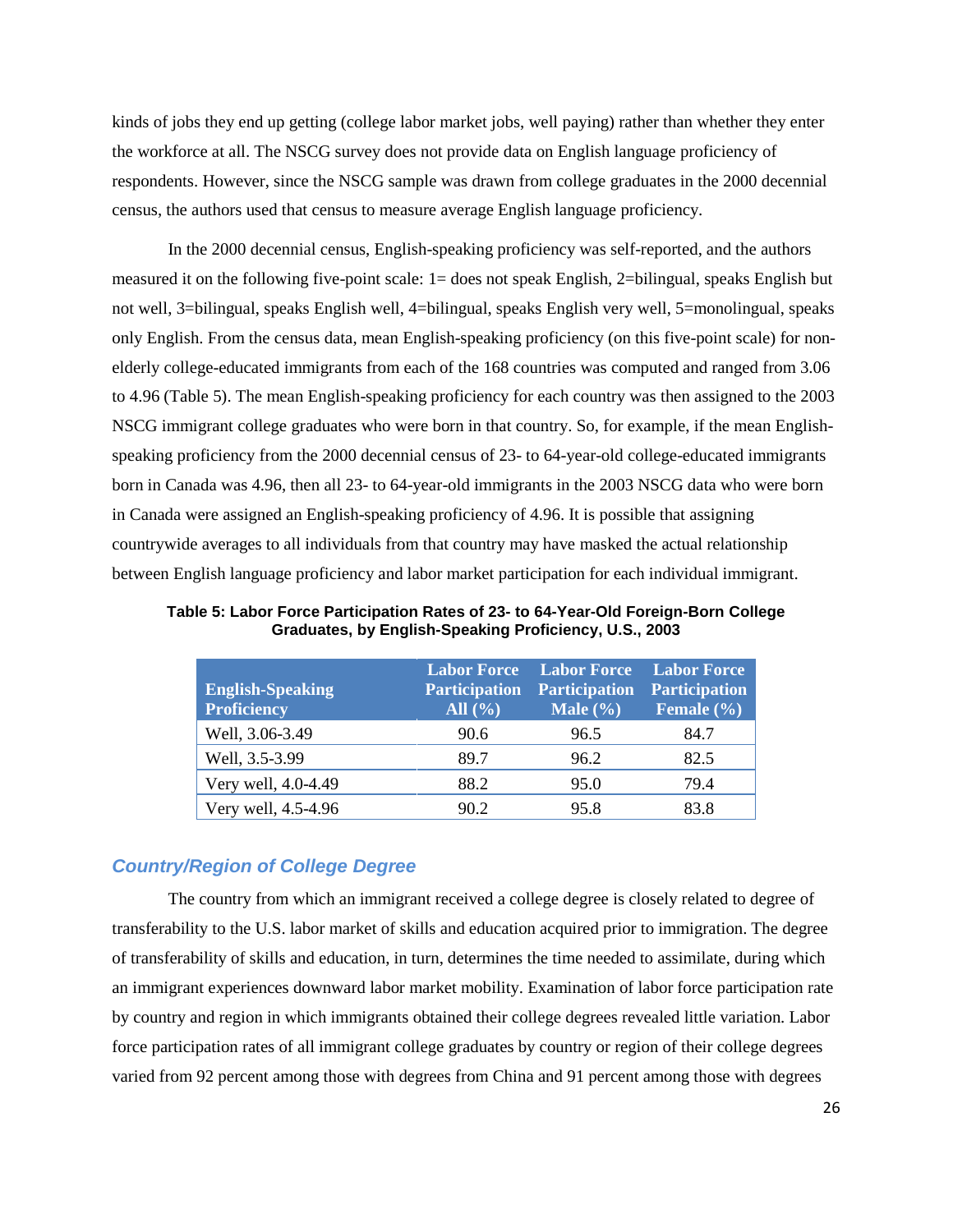from the United Stated and Europe, excluding the UK and Northern Ireland, to 82 percent among those with college degrees from Asia, excluding China, India, and the Philippines, and 85 percent among those with college degrees from India (Table 6).

| <b>Country/Region of College Degree</b>                       | <b>Labor Force</b><br><b>Participation</b><br>All $(\% )$ | <b>Labor Force</b><br><b>Participation</b><br>Men $(\% )$ | <b>Labor Force</b><br><b>Participation</b><br>Women $(\% )$ | <b>Men Minus</b><br><b>Women</b><br>(Percentage)<br>Points) |
|---------------------------------------------------------------|-----------------------------------------------------------|-----------------------------------------------------------|-------------------------------------------------------------|-------------------------------------------------------------|
| All                                                           | 89.8                                                      | 96.1                                                      | 82.9                                                        | 13.2                                                        |
| China                                                         | 91.8                                                      | 97.4                                                      | 87.6                                                        | 9.8                                                         |
| <b>United States</b>                                          | 91.1                                                      | 95.9                                                      | 85.6                                                        | 10.3                                                        |
| Europe (excluding UK/N. Ireland)                              | 90.9                                                      | 97.8                                                      | 81.6                                                        | 16.2                                                        |
| Canada                                                        | 90.2                                                      | 96.3                                                      | 82.5                                                        | 13.8                                                        |
| Latin America (Mexico, Central/South<br>America, & Caribbean) | 89.9                                                      | 96.3                                                      | 83.0                                                        | 13.3                                                        |
| Philippines                                                   | 89.7                                                      | 93.6                                                      | 87.7                                                        | 5.9                                                         |
| UK/N. Ireland                                                 | 89.3                                                      | 95.0                                                      | 74.1                                                        | 20.9                                                        |
| Africa                                                        | 88.5                                                      | 97.3                                                      | 77.2                                                        | 20.1                                                        |
| India                                                         | 85.4                                                      | 98.4                                                      | 70.9                                                        | 27.5                                                        |
| Asia (excluding China, India, $\&$<br>Philippines)            | 82.2                                                      | 93.6                                                      | 70.9                                                        | 22.7                                                        |

**Table 6: Labor Force Participation Rates of 23- to 64-Year-Old Foreign-Born College Graduates, by Country/Region of College Degree, U.S., 2003**

There was little variation in the labor force participation rates of male immigrants (94% to 98%) but greater variation in the rates for female immigrants (71% to 87%). Consequently, there were sizable gaps between labor force participation rates of male and female immigrants by country or region in which their college degrees were obtained. The largest gap was among immigrants with degrees from India, with a male-female gap in the labor force participation rate of 27 percentage points (98.4% among males versus 70.9% among females). This gap is more than twice as large as that among all college-educated immigrants (13.2 percentage points). Immigrants with college degrees from Asian countries excluding China, India, and the Philippines; Africa; and the UK/Northern Ireland also had large male-female gaps in labor force participation rates (between 20 and 23 percentage points). The smallest gender gap in participation rates was among immigrants with college degrees from the Philippines (5.9 percentage points), China (9.8 percentage points), and the United States (10.3 percentage points). As a result of the large differences in male and female labor force participation rates among immigrants with degrees from certain countries/regions, the ranking of these countries or regions by labor force participation among solely male immigrants is different from that based on overall labor force participation rates.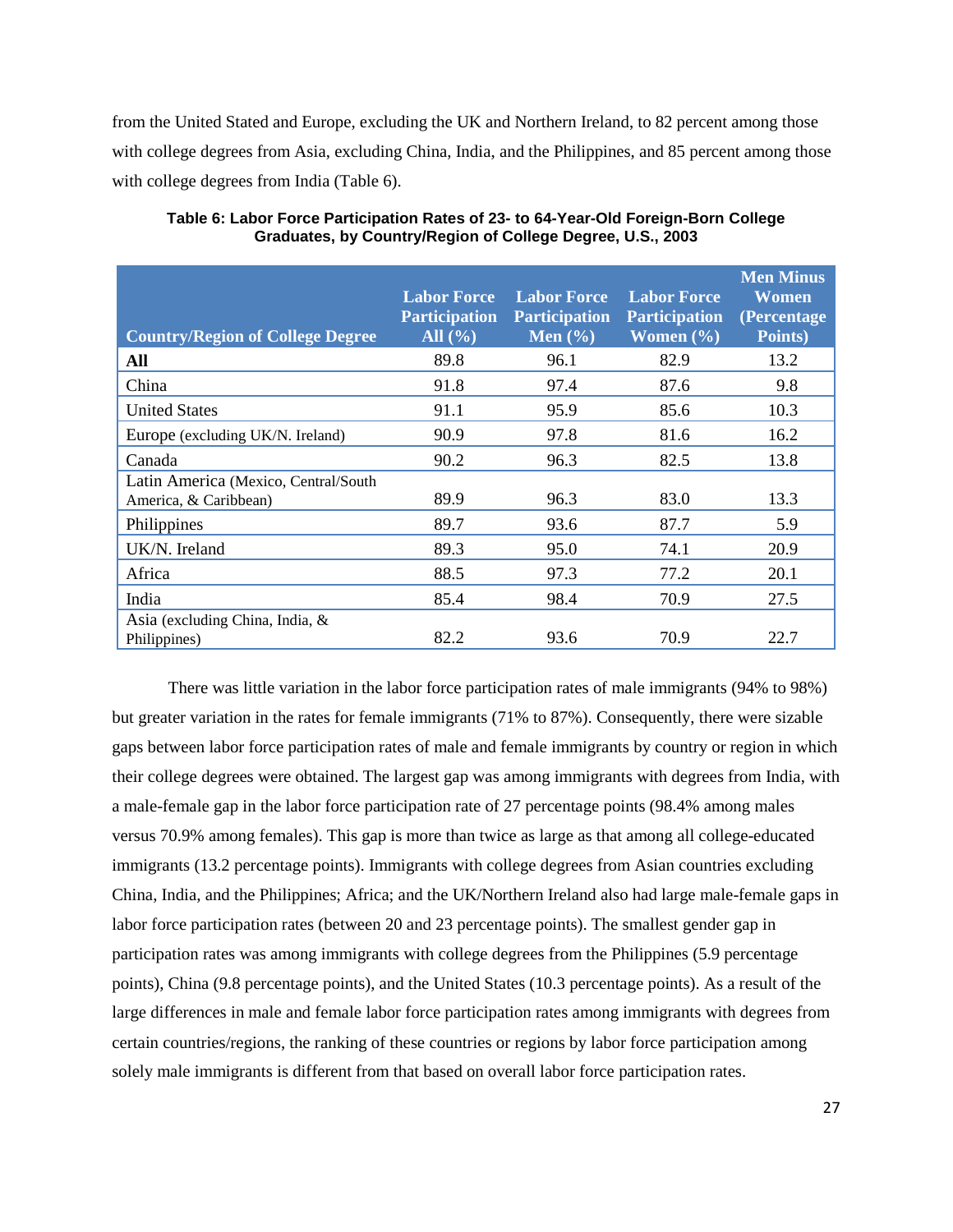#### <span id="page-30-0"></span>*Entry Visa Type*

Since immigrants with work visas enter the United States with the specific intention to work, it is not surprising to find a high rate (94%) of labor force participation among these individuals (Table 7). Male as well as female immigrants who entered the United States with work visas had higher rates of labor force participation compared with their counterparts with different types of entry visas. Those who entered the country with student visas also had a high rate of labor force participation (93%). Student visa entrants had the second highest rate of participation among male as well as female immigrants. Most college-educated immigrants who entered the United States with dependent visas were women.

| <b>Entry Visa Type</b>   | <b>Labor Force</b><br><b>Participation</b><br>All $(\% )$ | <b>Labor Force</b><br><b>Participation</b><br>Men $(\% )$ | <b>Labor Force</b><br><b>Participation</b><br>Women $(\% )$ |
|--------------------------|-----------------------------------------------------------|-----------------------------------------------------------|-------------------------------------------------------------|
|                          |                                                           |                                                           |                                                             |
| All                      | 89.8                                                      | 96.1                                                      | 82.9                                                        |
| Work visa                | 94.0                                                      | 98.0                                                      | 86.7                                                        |
| Student visa             | 92.8                                                      | 97.4                                                      | 84.3                                                        |
| Other miscellaneous visa | 90.4                                                      | 95.7                                                      | 84.3                                                        |
| Permanent U.S. resident  | 88.8                                                      | 94.8                                                      | 83.4                                                        |
| Dependent visa           | 82.9                                                      | 94.3                                                      | 77.6                                                        |

**Table 7: Labor Force Participation Rates of 23- to 64-Year-Old Foreign-Born College Graduates, by Entry Visa Type, U.S., 2003**

Immigrants with dependent visas are much less likely than those with other types of entry visas to leave their countries of origin with the specific purpose of employment. This is evident in lower overall labor force participation among these individuals (83 percent). The labor force participation rate of men who entered the country with dependent visas was 94 percent, the lowest rate among male immigrants, and was 78 percent among women with dependent entry visas (the lowest participation rate among female immigrants).

#### <span id="page-30-1"></span>*Age*

Participation in the labor market changes over the lifecycle of individuals. For example, teenagers are not as closely tied into the labor market as are young adults, who in turn have a lower rate of labor market attachment than do individuals in the prime working years—typically between the ages of 25 and 54, after which labor market attachment generally declines during the preretirement years between the ages of 55 and 64. The trend line of labor force participation by age therefore resembles an inverted Ushape, as illustrated in Figure 12.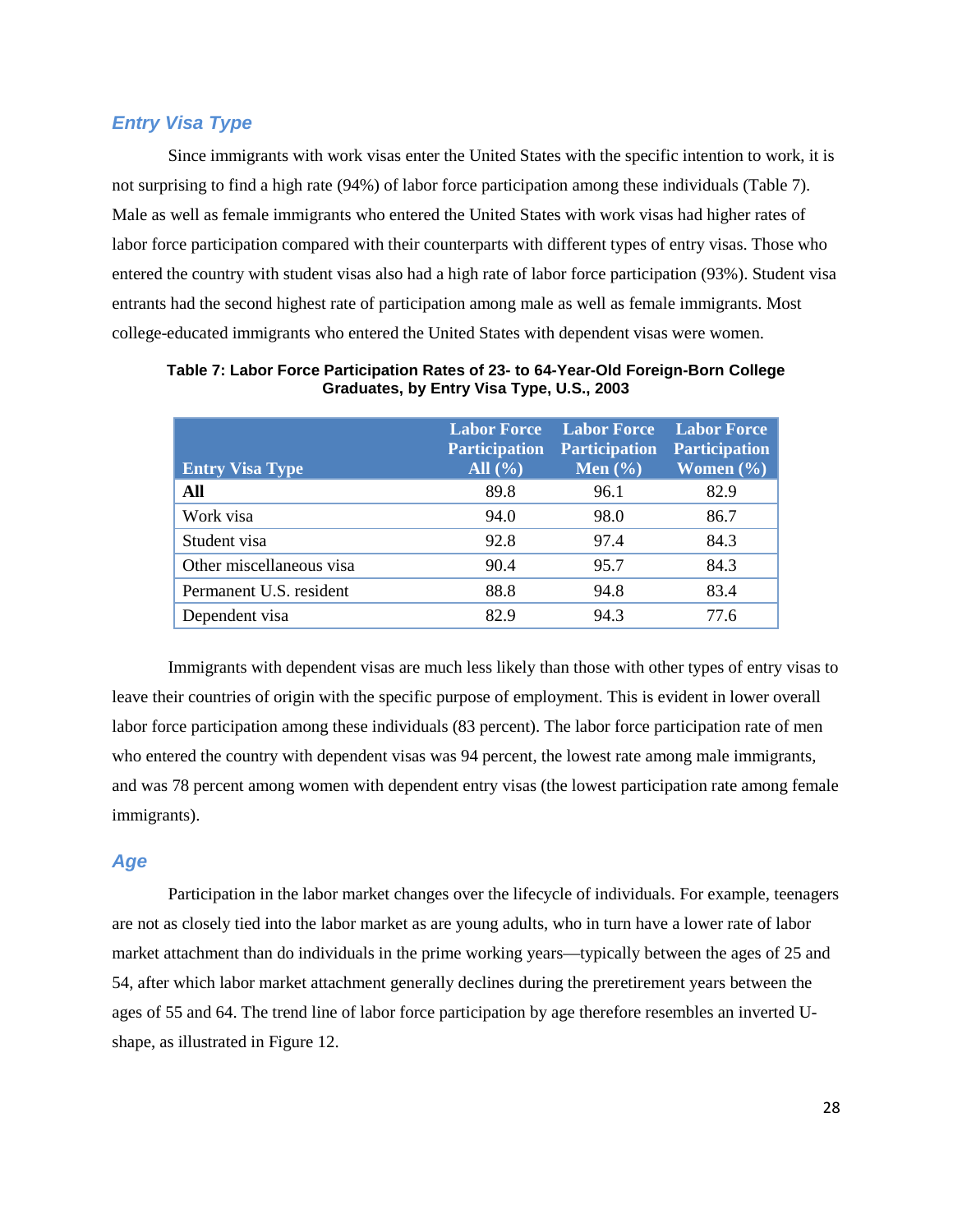



Examination of labor force participation of college-educated immigrants reveals a gradual inverted U-shaped pattern of participation, increasing with age from 87 percent among 23- to 29-yearolds to 90 percent among those ages 30 to 34 and 35 to 39, and 92 percent among 40- to 44-year-olds, reaching a peak at 93 percent among 45- to 49-year-olds, after which it declines to 92 percent among those ages 50 to 54, and 84 percent among those in the preretirement age of 55 to 64. Among male college-educated immigrants, the labor force participation rate increased from 93 percent among 23- to 29-year-olds and reached a peak of 99 percent among 40- to 44-year olds, declining thereafter down to 88 percent among those of preretirement age (55 to 64 years).

Labor force participation among women differs from that of men; the trend by age typically resembles an M-shaped pattern with an initial rise followed by a decline during childbearing ages and an increase thereafter followed by another decline as women approach retirement age. Among collegeeducated immigrant women in this study, a partial M-shaped pattern was observed. The overall labor force participation rate of 83 percent among female college-educated immigrants is a high rate of labor force participation. As is noted in the next section, 80 percent of married immigrant women with college degrees were participating in the labor market. The increased career orientation of women and declining birth rates among college-educated women has resulted in a stronger labor force attachment among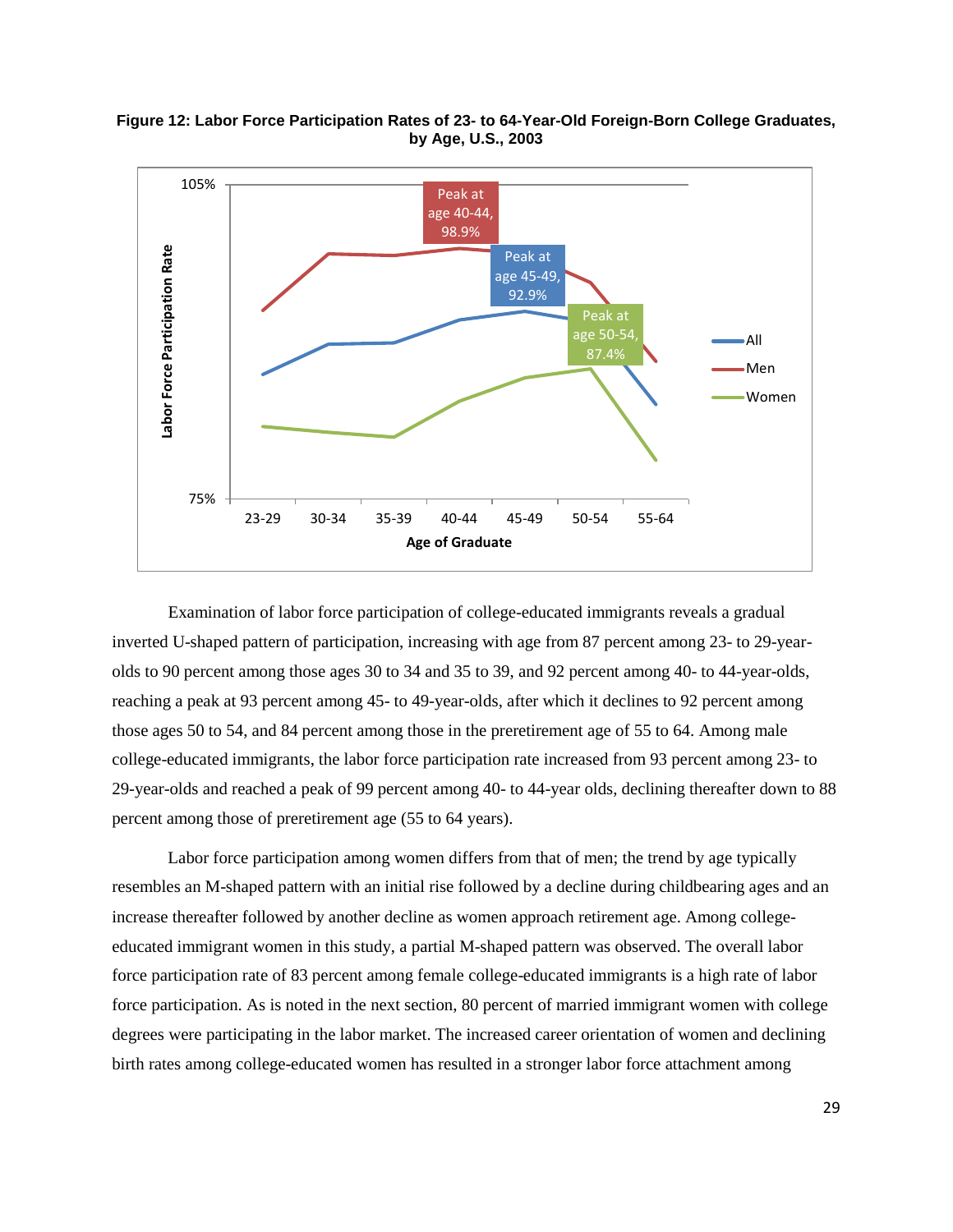women, with fewer and shorter interruptions during childbearing ages. These changes have made the lifecycle pattern of labor force participation of women increasingly similar to that of men (Blau & Kahn, 2007).

#### <span id="page-32-0"></span>*Marital Status and Presence of Children*

The decision to allocate time among work in the labor market, leisure, and home production (raising children, preparing food, cleaning, and performing other household tasks) among married couples is generally made in the context of the family. The husband and wife often allocate their pooled time to work and home production to produce home products and income to buy market goods as cheaply as possible, given their wages and productivity in household production versus labor market work. Traditionally, women have specialized in household production whereas men have specialized in labor market work (Becker, 1985). These traditional gender roles and specialization have been changing, and these changes are evident in the rising labor force participation and labor supply of women, particularly married women. However, married women (with or without children) are still less likely to participate in the labor force than are unmarried women (including those who are never married, single, divorced, or separated).

An examination of the labor force status of all 23- to 64-year-old college-educated women, regardless of their nativity status, found sizable gaps between labor force participation rates of married women and those who were not married at the time of the NSCG survey in October 2003. The labor force participation rate of married women was lower than that of unmarried women by 12 percentage points among all 23- to 64-year-old college-graduate women, by 16 percentage points among those with children, and by 8 percentage points among those without children. Similarly, large gaps existed in labor force participation rates of married and unmarried foreign-born college graduates. Findings in Table 8 also reveal that women with children were less likely to participate in the labor market than those without children, especially if they were married. The labor force participation of women has increased over time, but the gaps between labor force participation of married and unmarried women (with and without children) indicate that there is still a gender-based division of labor within married-couple families, even those with college-educated wives.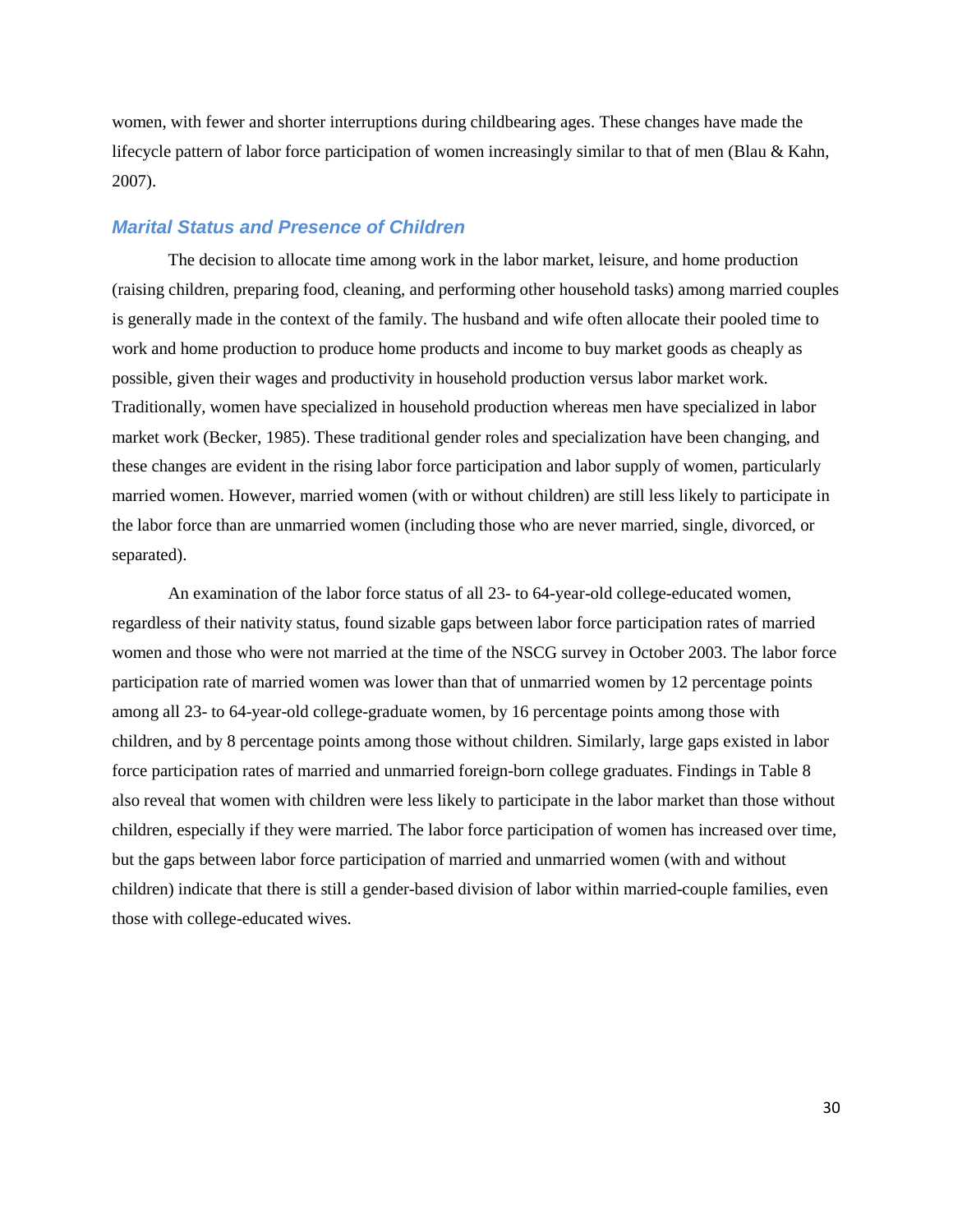| <b>Presence of Children</b> | <b>Labor Force</b><br><b>Participation</b><br><b>Unmarried</b><br>(%) | <b>Labor Force</b><br><b>Participation</b><br><b>Married</b><br>(%) | <b>Married Minus</b><br><b>Unmarried</b><br>(Percentage)<br>Points) |
|-----------------------------|-----------------------------------------------------------------------|---------------------------------------------------------------------|---------------------------------------------------------------------|
| All                         | 91.7                                                                  | 79.5                                                                | $-12.3$                                                             |
| With children               | 93.7                                                                  | 77.6                                                                | $-16.2$                                                             |
| Without children            | 91.0                                                                  | 82.9                                                                | $-8.1$                                                              |
| <b>Foreign Born</b>         | 93.3                                                                  | 80.2                                                                | $-13.0$                                                             |
| With children               | 93.0                                                                  | 78.0                                                                | $-15.0$                                                             |
| Without children            | 93.4                                                                  | 85.9                                                                | $-7.5$                                                              |

#### **Table 8: Labor Force Participation Rates of 23- to 64-Year-Old Female (All and Foreign-Born) College Graduates, by Marital Status and Presence of Children, U.S., 2003**

A comparison of labor force participation rates of college-educated male and female immigrants by marital status and presence of young children is presented in Table 9. The relationship between labor force participation and marital status and presence of children among male college-educated immigrants was opposite that among their female counterparts. Married immigrant men were more likely than those who were unmarried to participate in the labor force (3.5 percentage points), whereas married immigrant women were less likely than their unmarried counterparts to participate in the labor force (-13 percentage points).

The presence of children was associated with a higher level of labor force participation among immigrant men than among their female counterparts. The labor force participation rate among collegeeducated immigrants with children of any age was 3.7 percentage points higher among men with children compared with that among men without children and 9.2 percentage points lower among women with children compared with that among women without children. These gaps were even larger among those with very young children under 6 years old and those without any children—a rate of participation 5 percentage points higher among immigrant men with very young children compared with those with no children, and a rate 16.2 percentage points lower among immigrant women with preschool-aged children compared with those with no children.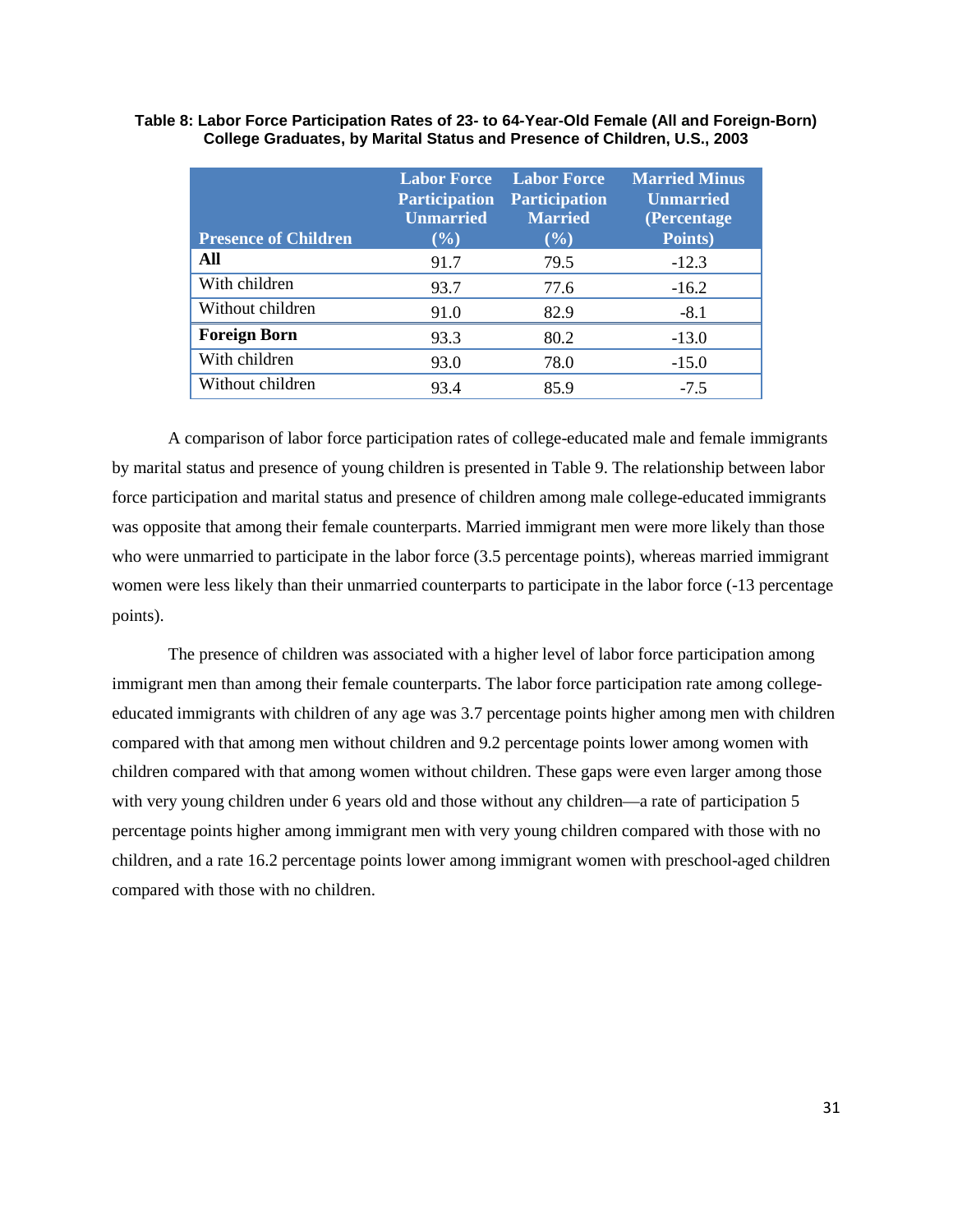| <b>Marital Status and Presence of Children</b>    | <b>Labor Force</b><br><b>Participation</b><br><b>Foreign-</b><br><b>Born Men</b><br>$($ %) | <b>Labor Force</b><br><b>Participation</b><br>Foreign-<br><b>Born</b><br>Women $(\% )$ |
|---------------------------------------------------|--------------------------------------------------------------------------------------------|----------------------------------------------------------------------------------------|
| Married                                           | 96.7                                                                                       | 80.2                                                                                   |
| Unmarried                                         | 93.2                                                                                       | 93.3                                                                                   |
| Difference (married minus unmarried)              | 3.5                                                                                        | $-13.0$                                                                                |
| With children of any age.                         | 97.5                                                                                       | 79.5                                                                                   |
| With no children                                  | 93.8                                                                                       | 88.8                                                                                   |
| Difference (with children minus with no children) | 3.7                                                                                        | $-9.2$                                                                                 |
| With children under 6                             | 98.8                                                                                       | 72.6                                                                                   |
| With no children                                  | 93.8                                                                                       | 88.8                                                                                   |

Difference (with children under 6 minus with no children) 5.0 -16.2

**Table 9: Labor Force Participation Rates of 23- to 64-Year-Old Foreign-Born Male and Female College Graduates, by Marital Status and Presence of Children, U.S., 2003**

#### <span id="page-34-0"></span>*School Enrollment and Disability Status*

Since the labor supply decision is made within a constraint of 24 hours that are to be distributed among work, leisure, and other activities, enrollment in school—especially on a full-time basis—is expected to have a negative effect on labor supply and labor market participation. The labor force participation rates for all immigrants and for male and female immigrants separately who were enrolled in school on a full-time basis were considerably lower than those of their counterparts who were not attending school full-time (attending part-time or not at all). The labor force participation rate of collegeeducated immigrants who were full-time students was lower than that of immigrant college graduates who were not full-time students by 10 percentage points among all college-educated immigrants, 11 percentage points among male immigrants, and 8 percentage points among female immigrants (Table 10).

The NSCG data also include physical or sensory disability status of participants at the time of the survey on October 1, 2003. As noted previously, immigrant college graduates were less likely to have disabilities than were those who were native born (7% versus 9%). Among those immigrants who reported having physical or sensory disabilities, the labor force participation rate was 82 percent compared with 90 percent among their counterparts without disabilities. Thus, the rate of labor force participation among immigrants with college degrees who reported having disabilities was quite high but still about 8 points lower than the rate among immigrants without disabilities. The labor force participation gap by disability status was much higher among male immigrants than among female immigrants. Male immigrants with reported physical or sensory disabilities had a labor force participation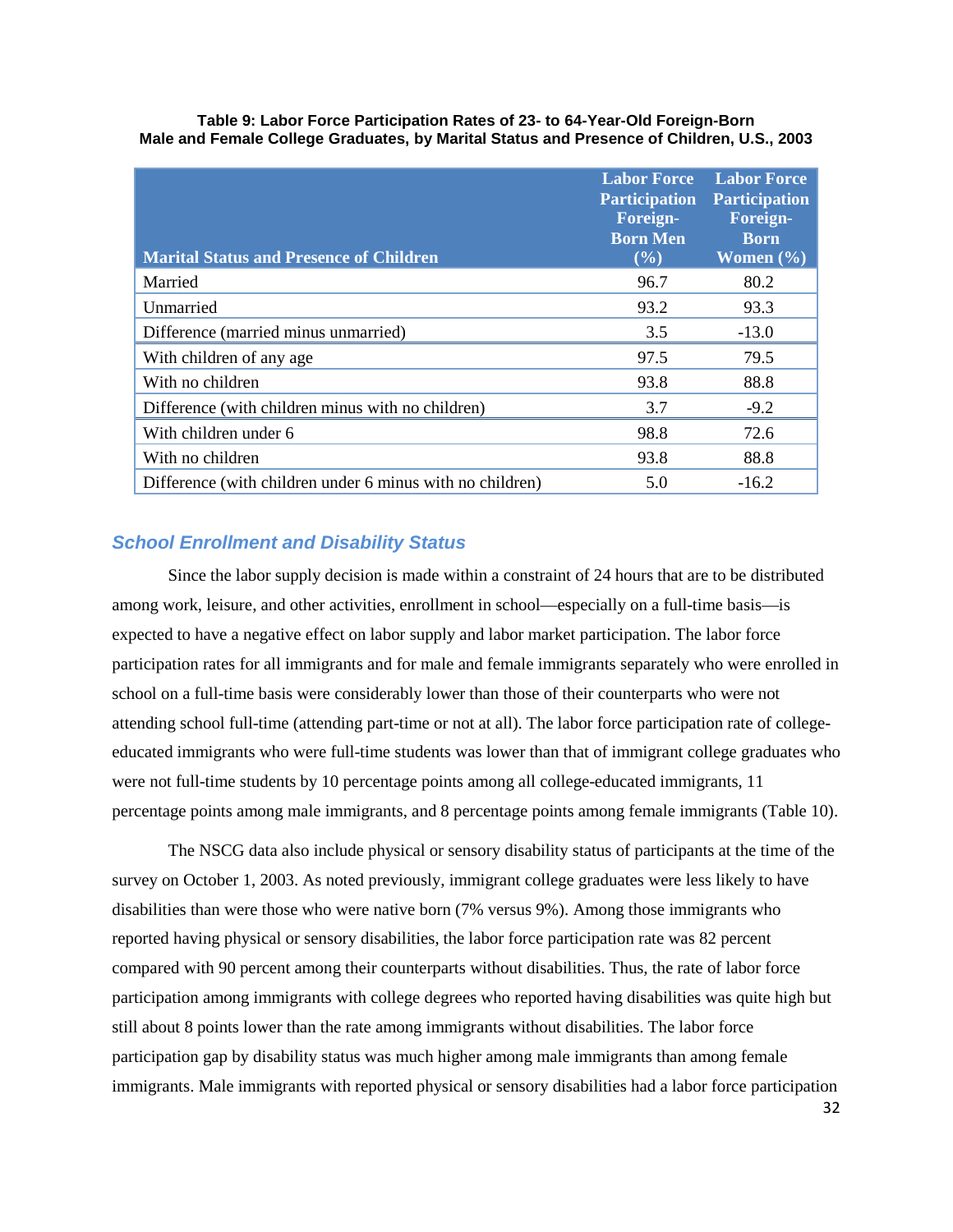rate of 85 percent—12 percentage points lower than the 97 percent rate of participation among those without disabilities. The gap between labor force attachment of female immigrants with and without disabilities was smaller (4 percentage points).

| <b>School Enrollment and</b><br><b>Disability Status</b> | <b>All</b><br><b>Foreign Born</b><br>$(\%)$ | <b>Foreign-Born</b><br>Men $(\% )$ | <b>Foreign-Born</b><br>Women $(\% )$ |
|----------------------------------------------------------|---------------------------------------------|------------------------------------|--------------------------------------|
| Full-time student                                        | 79.8                                        | 85.3                               | 74.8                                 |
| Not a full-time student                                  | 90.1                                        | 96.4                               | 83.2                                 |
| Difference                                               | $-10.3$                                     | $-11.1$                            | $-8.4$                               |
| With disabilities                                        | 81.9                                        | 84.8                               | 79.1                                 |
| Without disabilities                                     | 90.3                                        | 96.7                               | 83.2                                 |
| Difference                                               | $-8.4$                                      | $-11.9$                            | $-41$                                |

#### **Table 10: Labor Force Participation Rates of 23- to 64-Year-Old Foreign-Born College Graduates, by School Enrollment Status and Disability Status, by Gender, U.S., 2003**

# <span id="page-35-0"></span>**Conclusion**

Labor force participation patterns are quite different among men and women. Women with children and married women have lower rates of labor force participation than do their counterparts who are unmarried and have no children, while among men these traits (marriage and children) result in higher rates of participation. Findings presented in this paper reveal that these differences in male and female labor force participation rates (by marital status and presence of children) were clearly present among college-educated immigrants. The lifecycle pattern of labor force participation also varies by gender, with men seeing a steady rise in labor force participation with age until reaching a peak during prime working age and declining thereafter during preretirement and retirement ages. This lifecycle pattern resembles an inverted U. Among women, labor force participation rises with age initially and declines during childbearing ages, after which it rises again and is followed by a decline as retirement age approaches. Thus, the pattern of labor force participation over the working-age lifetime of women resembles an M.

Because of these different patterns among men and women, the examination of labor force participation rates among immigrants is presented separately for males and females. Male immigrants had very high rates of labor force participation, with little variation in rates by different educational and demographic characteristics, as well as by country or region in which they had earned their most recent college degrees. This overall high level of labor force participation leaves little variation (especially due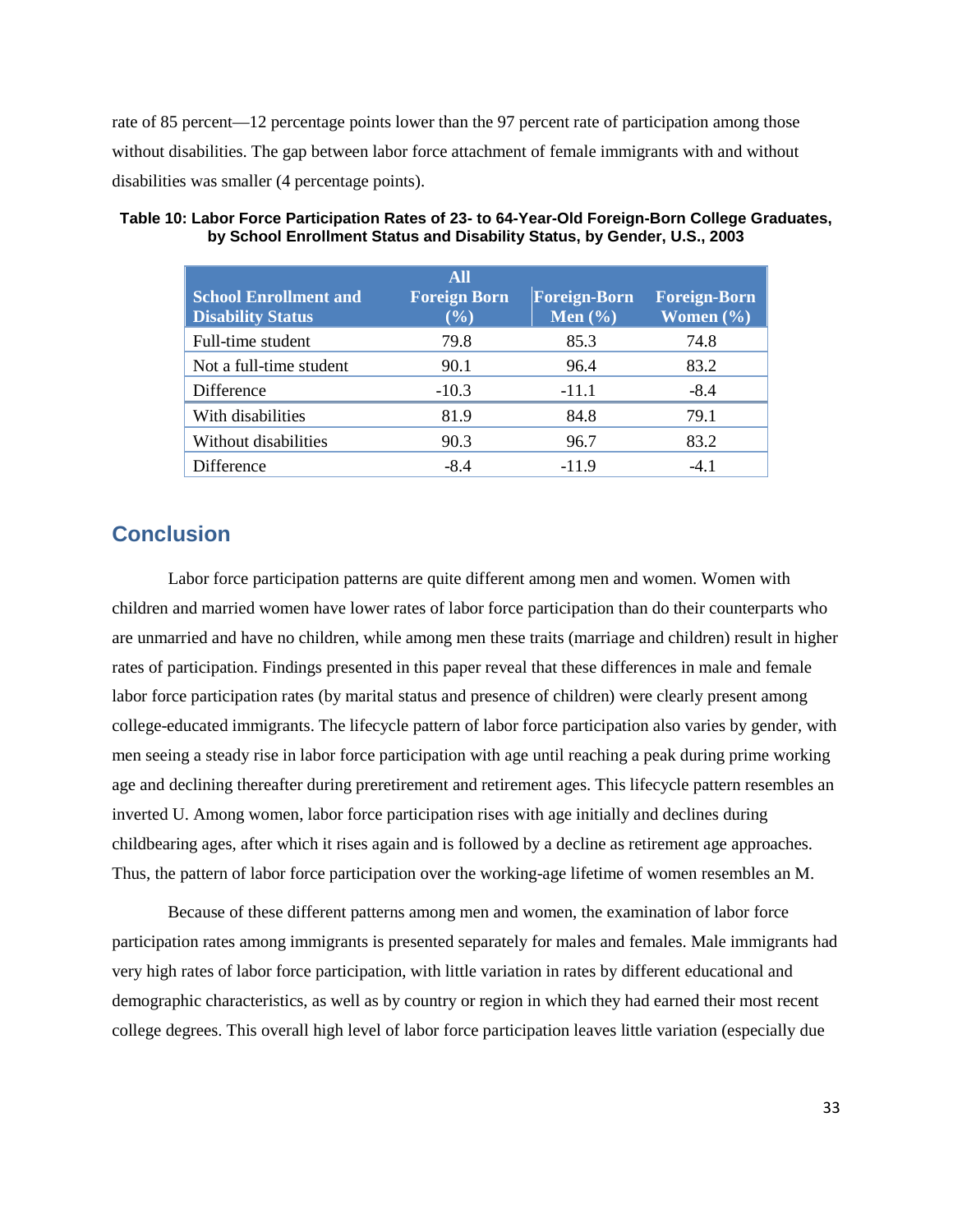to underutilization) to estimate a labor force participation regression equation for male as well as female immigrants.

The labor force participation rate among female immigrants was also quite high. Nearly 83 percent of immigrant women were in the labor force at the time of the 2003 NSCG survey. This rate of participation is especially high given that 83 percent of these 23- to 64-year-old immigrant collegeeducated women were married and 62 percent had children. In fact, the rate of labor force participation among unmarried immigrant college-educated women was 94.4 percent. Although the labor force participation rate of immigrant women was high, it was still lower than that of immigrant men. However, the lower rates of labor market participation of immigrant women compared with men appears to be due to the different patterns of participation among females—especially immigrant females—and may not represent underutilization such as the suppressed labor market participation that has been occurring over the past decade in the U.S. youth labor market.

A look at female labor force participation rates by country or region of college degree showed more variation than among men, but the variation appeared to be due mainly to cultural differences among women. For example, immigrant men with college degrees from India had the highest rate of labor market participation compared with men with degrees from other countries and regions, including those with U.S. degrees. In contrast, immigrant women with college degrees from India had the lowest rate of labor force participation compared with those who had earned college degrees from other regions or countries. These variations in labor force participation rates by country or region of college degree do not appear to reflect the transferability of the educational human capital acquired abroad to the U.S. labor market (as it did in the case of hourly earnings). Rather, it appears more likely to reflect preferences and cultural practices (in the case of women) around labor market participation among immigrants from different countries, especially married women and women with children. It also is possible that some female immigrants were in the United States on H-4 dependent visas (which do not include work authorization) as wives of immigrants with H-1B visas and, thus, the lower labor force participation rates among some of these immigrant women may be related to their visa status rather than culture.

Findings in this report show a near absence of underutilization among immigrants in the form of low rates of labor force participation. Analysis of the 2003 NSCG data found that the labor force participation rate for immigrant males was very high and that while the rate among females was lower than that among males, the lower rate appears to have occurred mainly among women who were married and those who had children. The high rate of labor market participation among unmarried immigrant women (94.4%) indicates a lack of underutilization among female immigrants as well. There also appears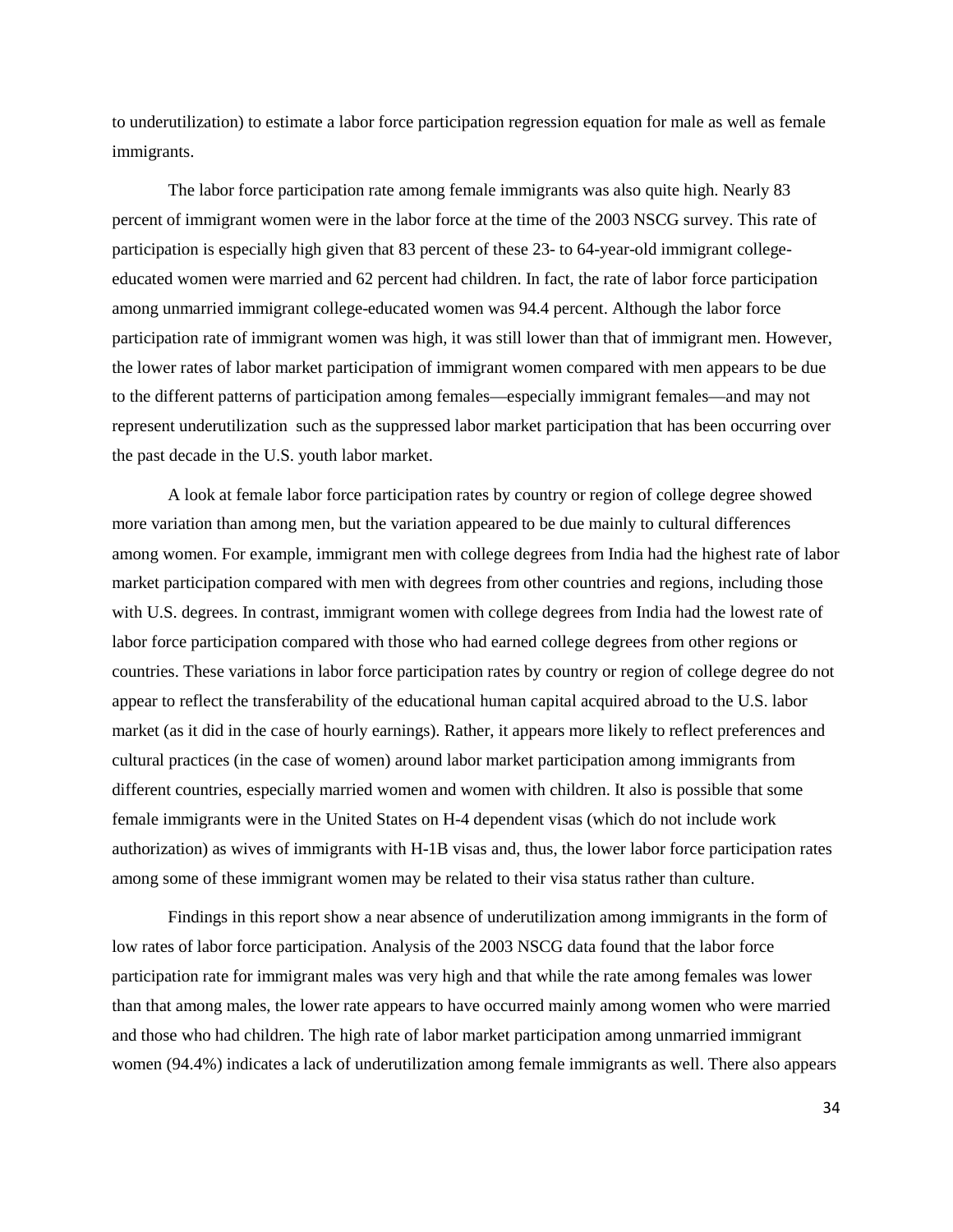to be little variation in labor force participation rates among male immigrants based on country/region of college degree—unlike findings from the previous analysis in which sizable and systematic differences were found in the hourly wages of immigrants (male and female) by region or country of college degree. While labor force participation rates did vary by region/country of college degree among female immigrants, this variation appears to be attributable largely to cultural differences related to female labor market participation in certain countries/regions of the world rather than the degree of transferability of the human capital acquired in these countries to the U.S. labor market.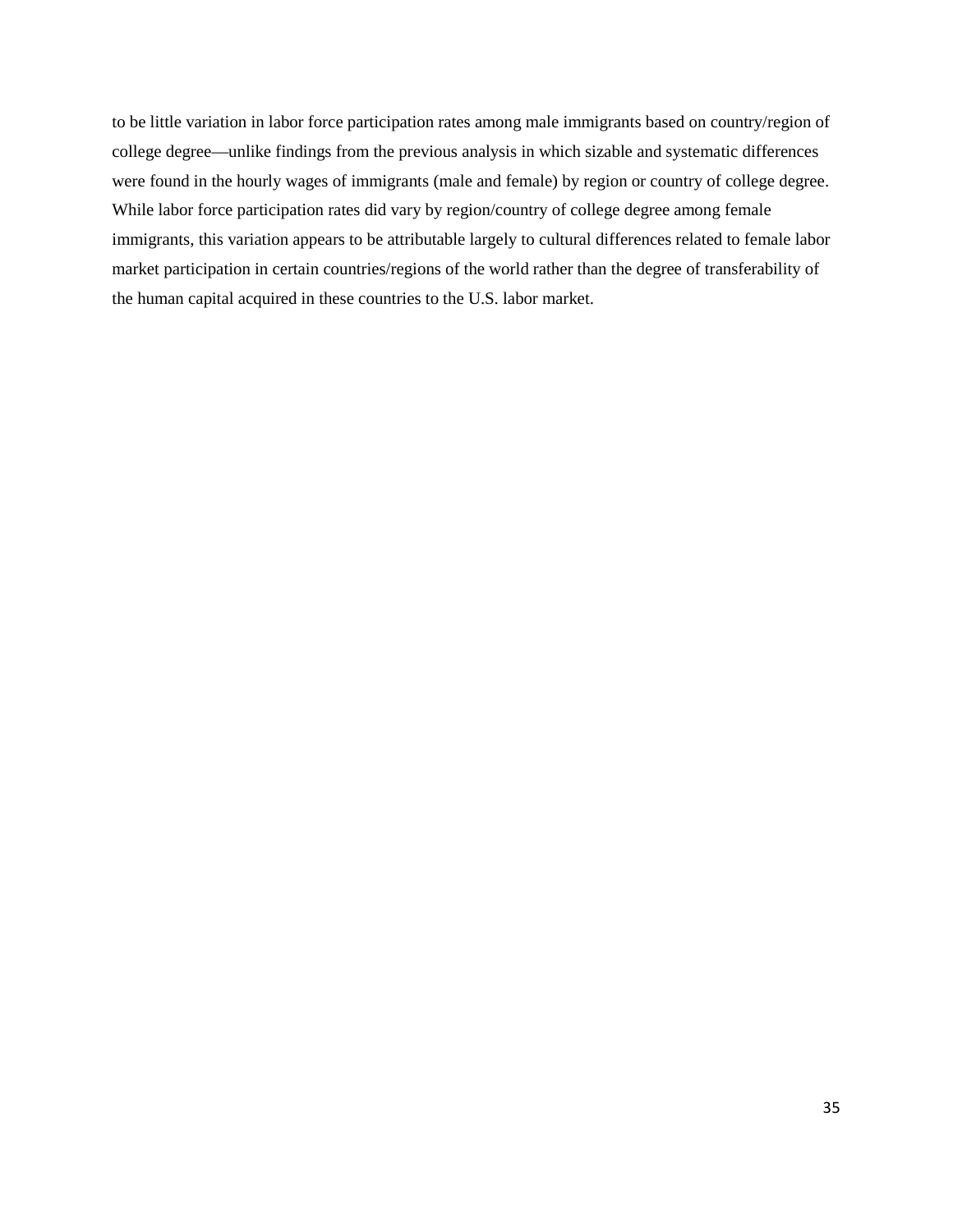# <span id="page-38-0"></span>**Appendix A: Countries in Each Region of the World**

| - | <b>Region</b><br>Canada | <b>Countries</b>              |
|---|-------------------------|-------------------------------|
|   |                         | Canada                        |
| - | UK/N. Ireland           |                               |
|   |                         | United Kingdom, not specified |
|   |                         | England                       |
|   |                         | Scotland                      |
|   |                         | Wales                         |
|   |                         | Northern Ireland              |
| - | <b>Rest of Europe</b>   |                               |
|   |                         | Albania                       |
|   |                         | Austria                       |
|   |                         | Belgium                       |
|   |                         | <b>Bulgaria</b>               |
|   |                         | Czechoslovakia                |
|   |                         | Denmark                       |
|   |                         | Finland                       |
|   |                         | France                        |
|   |                         | Germany, not specified        |
|   |                         | Greece                        |
|   |                         | Hungary                       |
|   |                         | Iceland                       |
|   |                         | Ireland                       |
|   |                         | Italy                         |
|   |                         | Luxembourg                    |
|   |                         | Malta                         |
|   |                         | Netherlands                   |
|   |                         | Norway                        |
|   |                         | Poland                        |
|   |                         | Portugal                      |
|   |                         | Azores Islands                |
|   |                         | Romania                       |
|   |                         | Spain                         |
|   |                         | Sweden                        |
|   |                         | Switzerland                   |
|   |                         | Yugoslavia                    |
|   |                         | Europe, not specified         |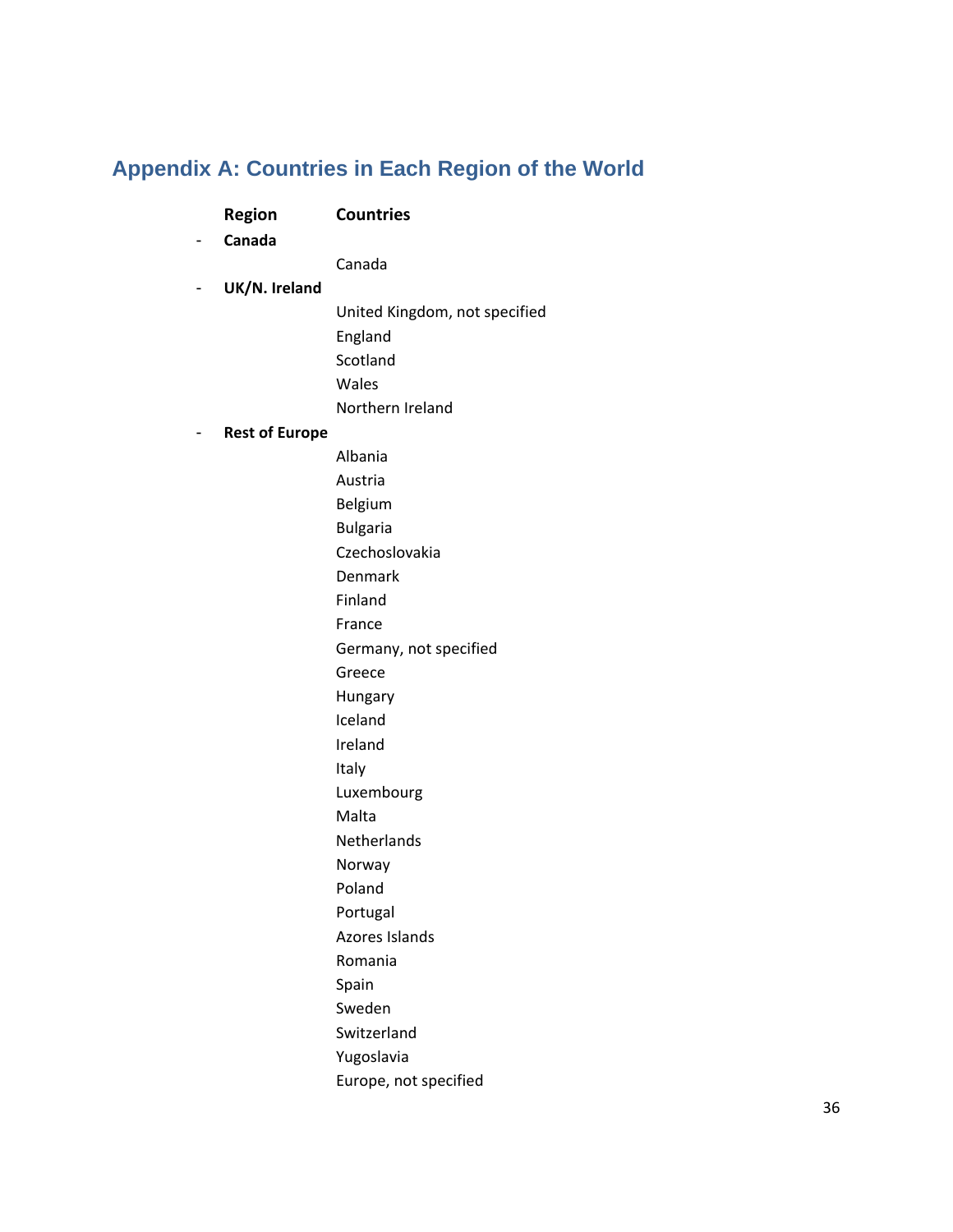#### - **Rest of Europe (continued)**

Moldova

Southern Europe, not specified

Czech, Rep. of Slovakia

Serbia ‐Montenegro

Slovenia

Macedonia

Bosnia ‐Hercegovina

Croatia

USSR Estonia

Latvia

Lithuania

Belarus [Byelarus]

Russia

Kazakhstan

Armenia

Azerbaijan

Georgia Uzbekistan

Ukraine

Turkmenistan

- **India**

India

- **China**

China

- **Philippines**

Philippines

## - **Rest of Asia**

Afghanistan Bahrain Bangladesh Myanmar [formerly Burma ] Cambodia Cyprus Hong Kong Indonesia Iran Iraq Israel Japan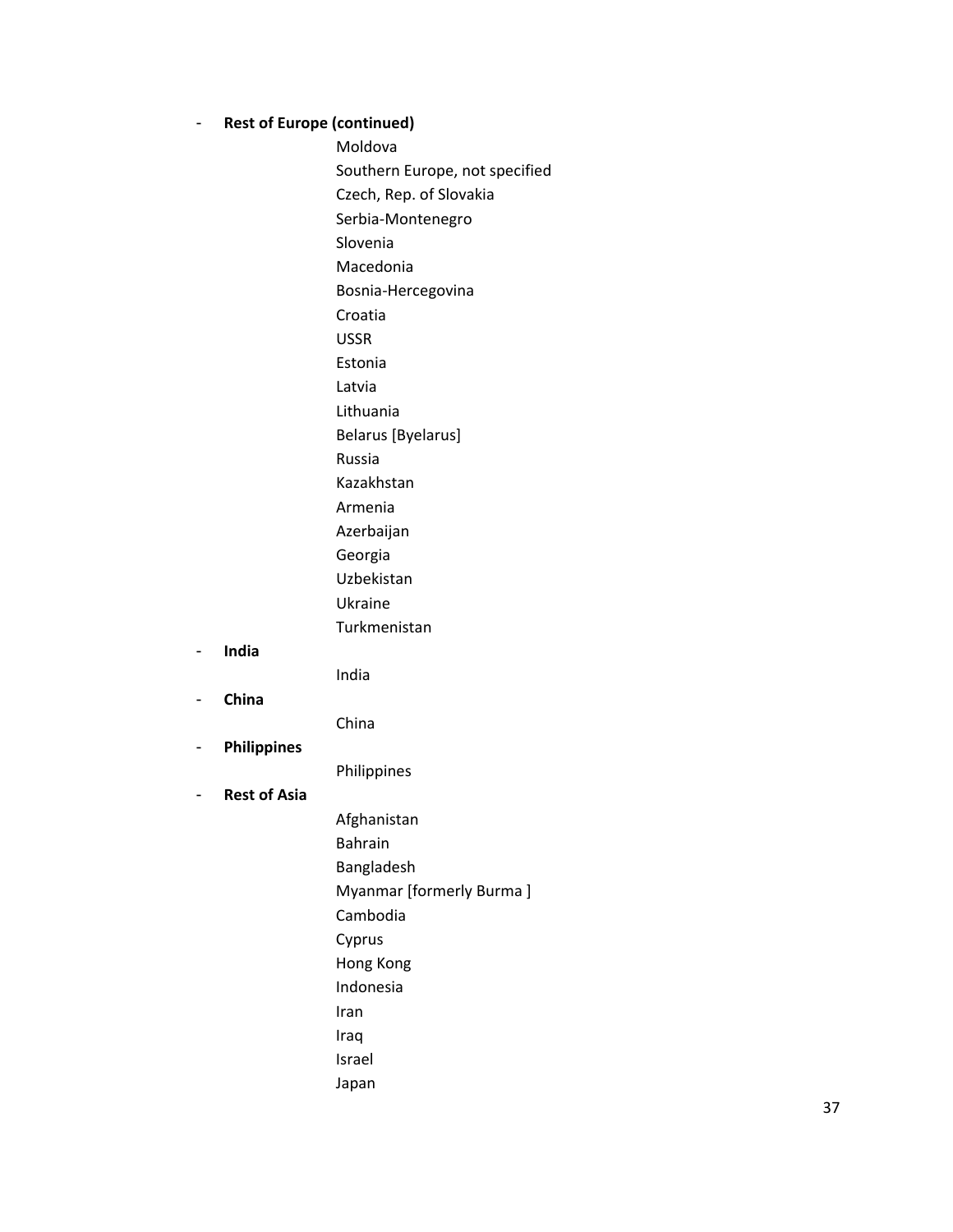#### - **Rest of Asia (continued)**

Jordan Korea, not specified South Korea Kuwait Laos Lebanon Macao Malaysia Nepal Pakistan Saudi Arabia Singapore Sri Lanka Syria Taiwan Thailand **Turkey** Vietnam Yemen, Peoples Democratic Republic Yemen, Unified [1991 and after] Middle East, not specified

#### - **C. & S. America & Caribbean**

Belize Costa Rica El Salvador Guatemala Honduras Mexico Nicaragua Panama Central America, not specified Antigua and Barbuda Aruba Bahamas Barbados Cuba Dominica Dominican Republic Grenada Haiti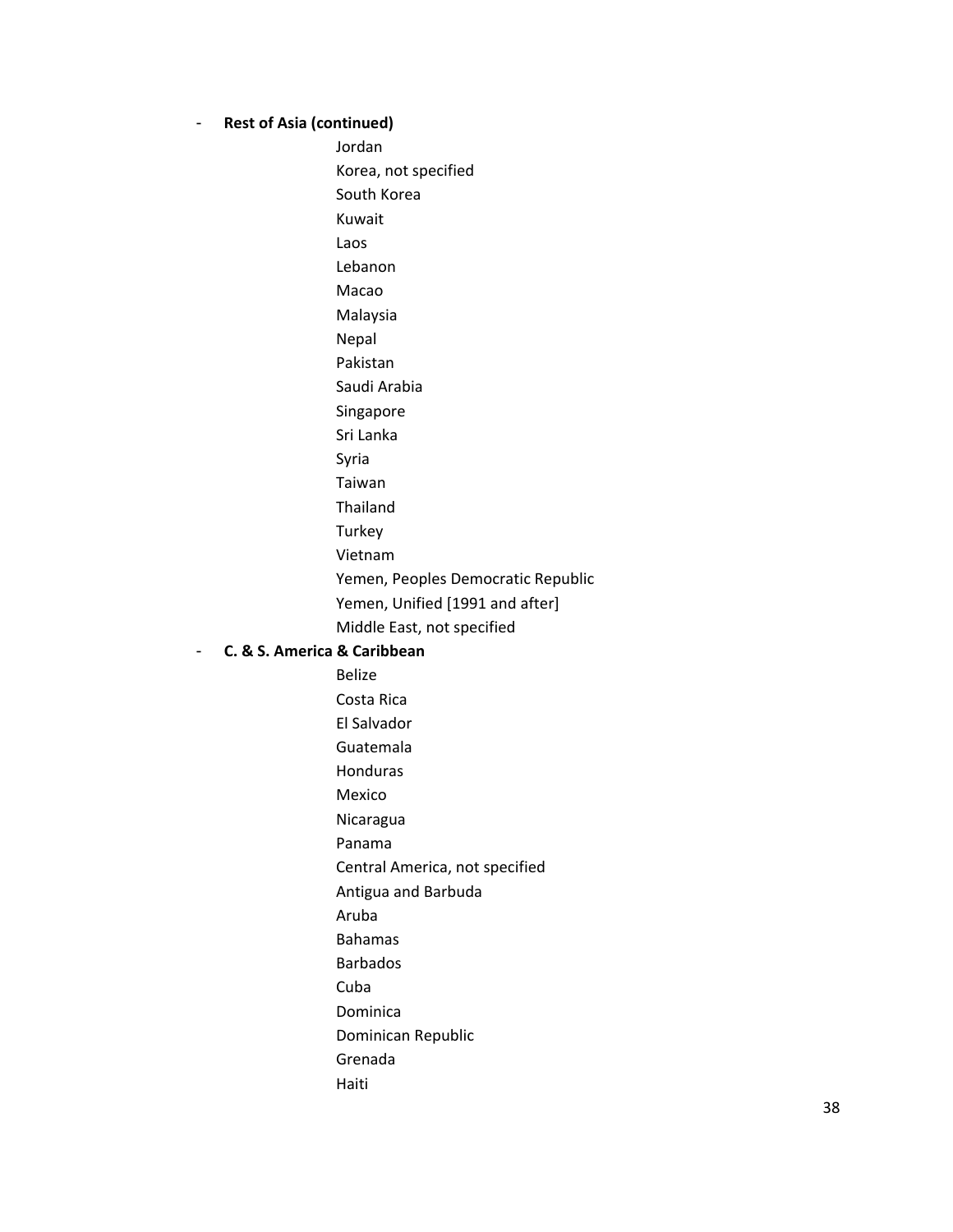#### - **C. & S. America & Caribbean (continued)**

Jamaica Netherlands Antilles St. Kitts ‐Nevis St. Lucia St. Vincent and the Grenadin Trinidad and Tobago Caribbean, not specified West Indies, not specified Argentina Bolivia Brazil Chile Colombia Ecuador Guyana Paraguay Peru Surinam Uruguay Venezuela South America, not spe cified

#### - **Africa**

Algeria Angola Cameroon Congo Egypt Ethiopia Ghana Ivory Coast Kenya Liberia Libya Madagascar Morocco Mozambique Nigeria Rwanda Senegal Sierra Leone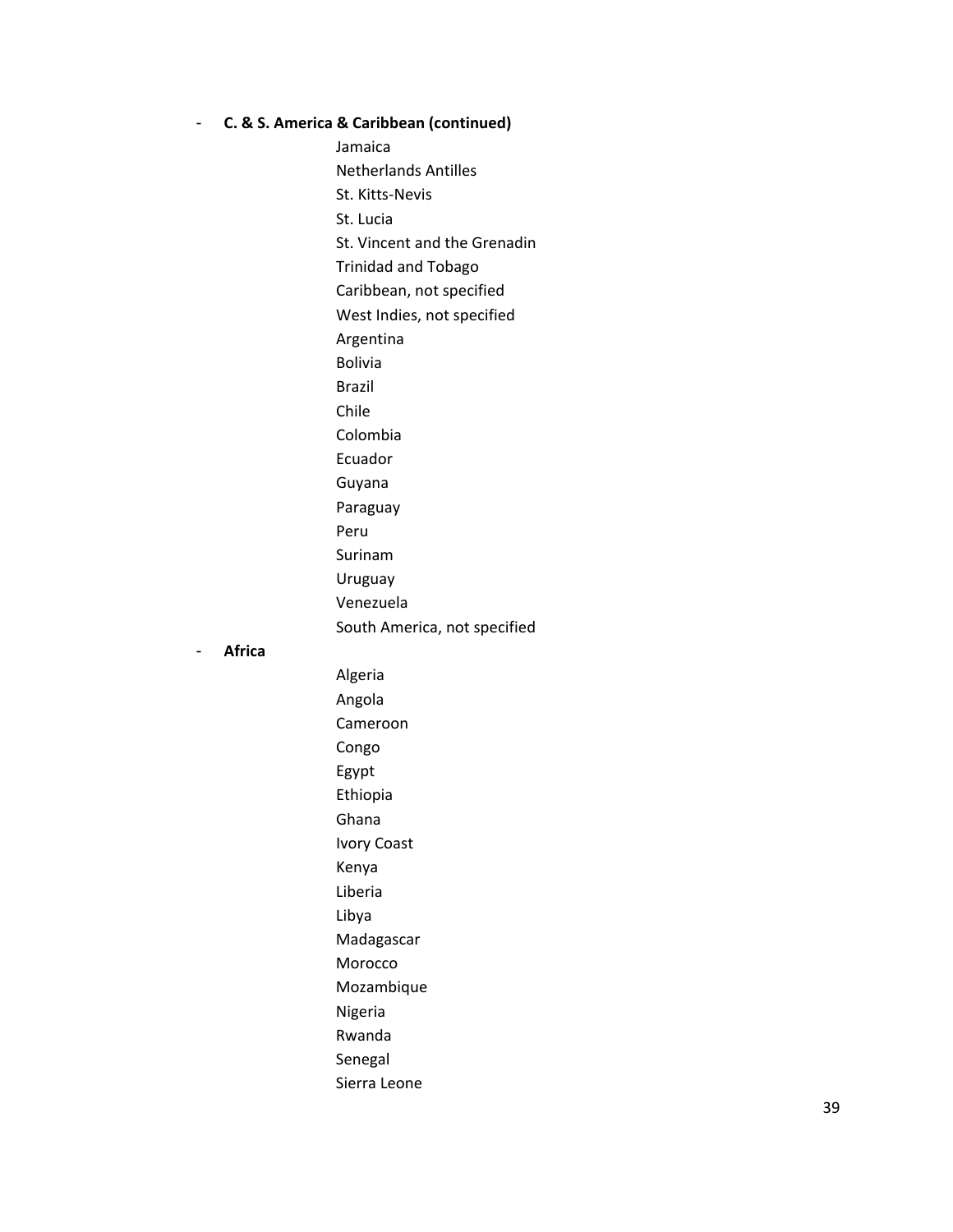## - **Africa (continued)**

South Africa Sudan Tanzania Tunisia Uganda Zaire Zambia Zimbabwe Africa, not specified Central Africa, not specified Eastern Africa, not specified Western Africa, not specified Southern Africa, not specified

#### - **Australia/NZ**

Australia Fiji New Zealand Tonga Western Samoa Oceania, not specified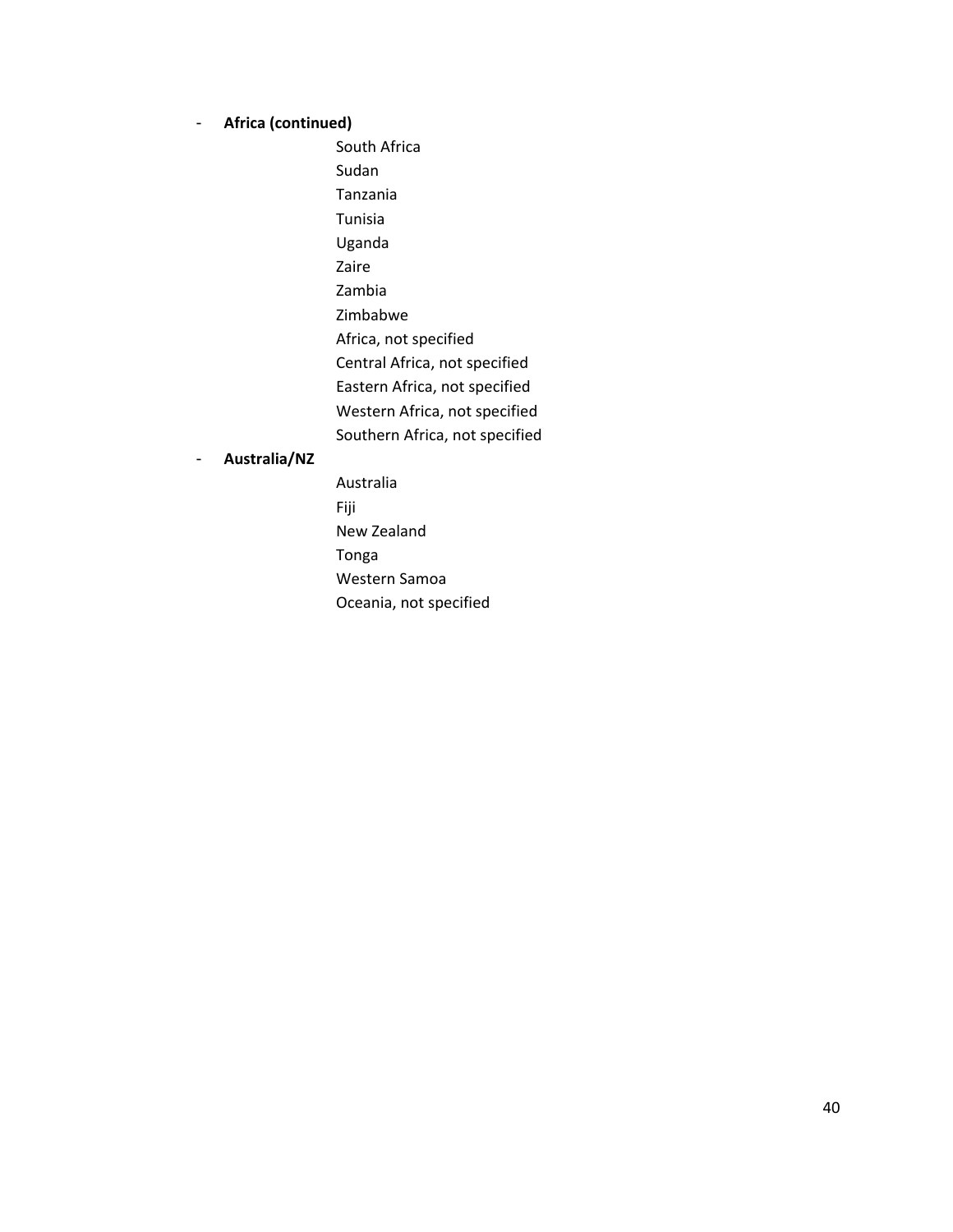# <span id="page-43-0"></span>**Bibliography**

Akresh, I. R. (2008). Occupational Trajectories of Legal US Immigrants: Downgrading and Recovery. *Population and Development Review, 34* (3), 435-456.

Becker, G. S. (1985). Human capital, effort, and the sexual division of labor. *Journal of Labor Economics*, *3* (1 Part 2), S33-S58.

Becker, G. S. (1965). A theory of the allocation of time. *Economic Journal*, *75* (299), 493-517.

Blau, F. D., & Kahn, L. M. (2007). Changes in the labor supply behavior of married women: 1980-2000. Working Paper 11230. Cambridge, MA: National Bureau of Economic Research.

Bratsberg, B. & Ragan, J. F., Jr. (2002). The Impact of Host Country Schooling on Earnings: A Study of Male Immigrants in the United States. *The Journal of Human Resources, 37* (1), 63-105.

Carnevale, A. P., Fry, R. A., Lowell, B. L. (2001). Understanding, speaking, reading, writing, and earnings in the immigrant labor market. *American Economic Review, 91* (2), 159-163.

Chiswick, B. R., & Miller, P. (1992). Language in the immigrant labor market. In Chiswick, B. R. (Ed.), *Immigration, language and ethnicity: Canada and the United States (pp. 229-296).* Washington, DC: American Enterprise Institute.

Fogg, N. P., Harrington, P. E., & McMahon, B. T. (2011). The underemployment of persons with disabilities during the Great Recession. *Rehabilitation Professional, 19* (1), 193-202.

Fogg, N. P., Harrington, P. E., & McMahon, B. T. (2010). The impact of the Great Recession upon the unemployment of Americans with disabilities. *Journal of Vocational Rehabilitation*, *33*, 193-202.

Mincer, J. (1962). Labor force participation of married women. In *Aspects of labor economics, a conference of the universities—National Bureau Committee for Economic Research* (pp. 63-106). Princeton, NJ: Princeton University Press.

Triest, R. K. (1990). The effect of income taxation on labor supply in the United States. *Journal of Human Resources*, *25* (3), 491-516.